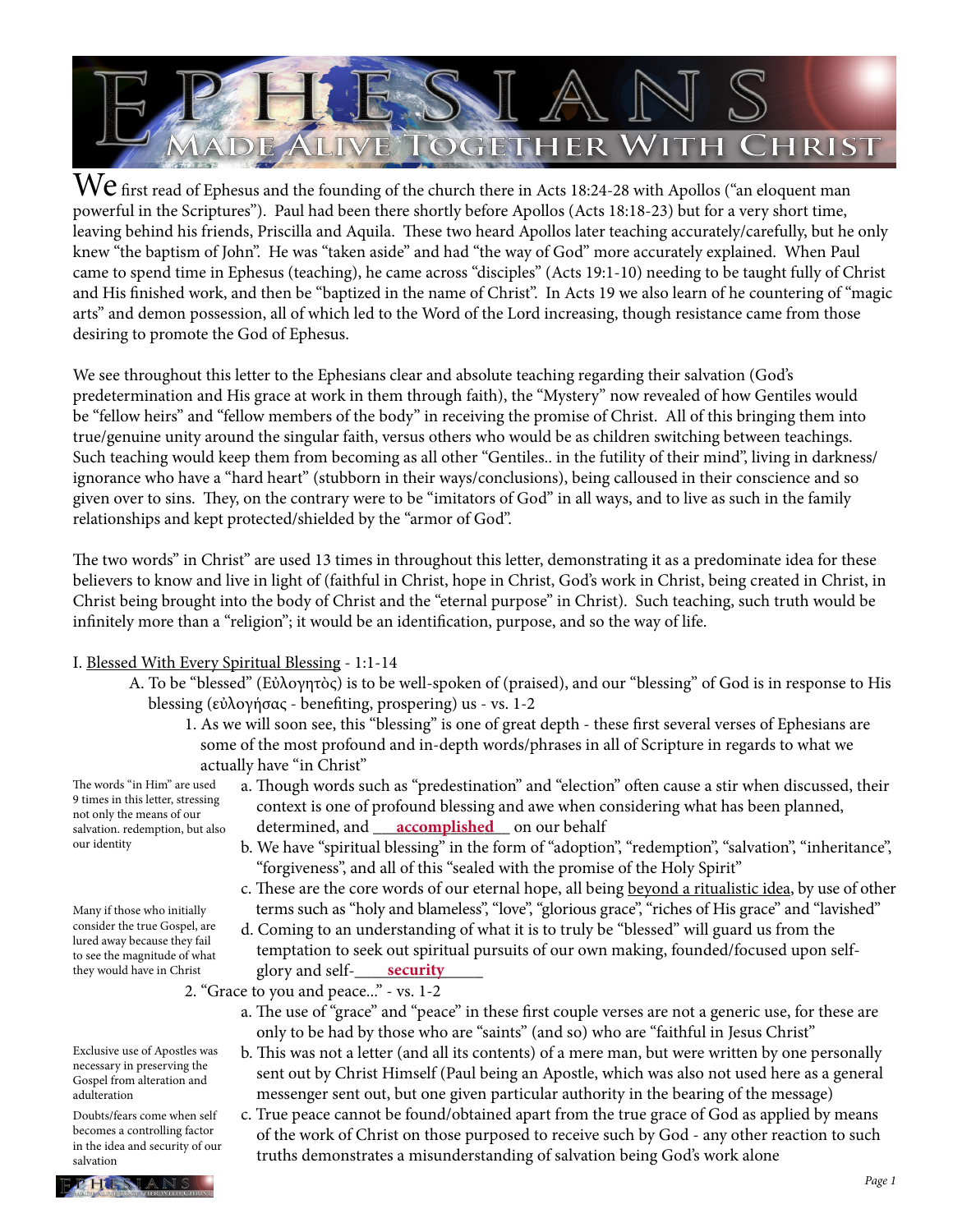we are - unfaithfulness stems belief they are fully <u>reliable</u> (and ) Faithfulness is not to be looked upon as a periodic option, but something that is the byproduct of who /what we are - unfaithfulness stems from being unconvinced

upon solid truths

This is more than a standard greeting of Paul - it is founded

being founded upon what is limited, impotent and temporary)

B. Praise God for what He has done and given us! - vs. 3-14

1. It is interesting to realize that to praise God is to declare His <u>\_\_\_\_att**ributes**\_\_</u>, His character, His qualities and what He has actually done! - vs. 3

 d. This grace and peace is for the "saints" who are also "faithful in Christ Jesus" - they are set apart for a special purpose (and so are not seen as common as to their calling and purpose in this world) - this is seen in that they are "faithful" (fully persuaded, and in their confident

 e. Being "set apart ones" for God, they will look for and find *true peace* from God, and at the core of this is God's grace/favor - true peace comes from knowing we are at peace with God, for all other "peaces" are not genuine if they have their source elsewhere (for they cannot last,

- a. God is to be "blessed" (praised, literally "well spoken of ") by us, because He has "blessed" us, and this profoundly (as the upcoming verses will make very clear!)
	- b. He in particular is blessed/praised as not only the Father, but also as "the God" of "our Lord Jesus Christ" - this in no way takes away from the deity of Christ, but when dealing with our salvation, Jesus was sent as the Promised One (Christ), He was sent to "save His people from their sins" (Jesus), and in all this, He too was Lord
	- c. And, the only way we, being who we were (by birth) could be ever truly "blessed" ourselves, would by being "in Christ" - God blessed us "in Christ" (not just through Christ, but **IN** Him!)
- physical "blessings" can never d. These "blessings" are now far above all other blessings of this world/age these are "spiritual" in that they transcend this creation into the "heavenly places" - they are the benefits that when they enter the spiritual/ come in our <u>relationship</u> to the spiritual, the eternal
	- e. These blessings are what are described in the following verses they show "the whole package" of what we have received in our salvation

2. God the Father chose us, predestined us, and lavished grace upon us - vs. 4-8

- a. These profound words layout the foundation of the eternal plan/purpose of God which included us - such transcends time and only known as He has "made known to us the mystery of His will" (1:9), all of which explain the source/means/permanence of our salvation
- demption and are then sealed b. These spiritual blessings are for <u>certain</u> ours (those in Christ) "Just as He chose us in Him the underlying word for "chose " (ἐξελέξατο, from ἐκλεκτός clearly indicating a selection), and this in the middle voice in Greek, indicating a choosing for Himself - all in this group are referred throughout the New Testament as "the elect" (as in Mt. 24:24, Lu. 18:7; Titus 1:1; Rom. 8:33) and also referenced as the "chosen" in I Thes. 1:4 and Col. 3:12
- foreknowledge of us choosing  $-$  c. Some have attempted to work into this verse the idea of  $why$  God "chose" us, though the "why" is only indicated in this context as being His love and "the purpose of His will" (vs. 5)
- d. Many have felt threatened by the idea that God would choose some and not others, as knowledge" does not indicate **hough He had some obligation** and then build a Himself to essentially choose everyone and then leave it up to them to choose Him - but, in an attempt to make God appear more "just" (or "fair" in their estimation), they take away from the absoluteness of salvation being God's work solely - this must assume though that man, left to his own choice, would *ever* choose God (which is made clear that none ever would in Rom. 3:9-19)
	- e. In properly understanding the idea of the "choosing" described here, we must also consider Paul's explanation of it by means of illustration in Rom. 9:6-16 - in using the situation of Esau and Jacob Paul wrote in 9:11, "...in order that God's purpose of election might continue, not because of works but because of him who calls..." to make it clear that this was making a case that it is based upon God and His "call" and in no way the will/works of men
- f. This choosing was not in the realm of time, being "before the foundation of the world" and so is not dependent on what happens <u>after</u> the world was founded, *though it does dictate what happens* - Christ was "foreknown"before the world was created (I Pet. 1:20-21) and we in Him (we being "believers in God" through Him)
	- g. This choosing of us (individually) had to be "in Him" (in Christ) with the purpose that we be "holy and blameless before Him" (God), for these two qualities would be absolutely impossible for us on our own (especially before God where all is known for what it really is) - so wherever we are at, we are chosen in Him to be holy (set apart) and that, even now!

"Blessed" is an adjective and not a verb - we are not instructed here to "bless" God, just that He already is "blessed"

God the Father is again called "the God of our Lord Jesus Christ" in 1:17

Those who live for the earthly/ secure them even if they get them, and live in the fear of when they enter the spiritual/ heavenly realm with none of these blessings as their own

Notice all the persons of the Godhead at work in these verses - here we have the Father, in Christ we have redemption and are then sealed by the Holy Spirit

It has been attempted by some also to determine God's choosing as being based upon His Him, and so He chooses us based upon I Pet. 1:1-2; though the reference to "foreknowledge" does not indicate what about us He foreknew

Many look to make the case that Romans 9 describes the choosing/electing of nations and not individuals, but this disregards that Jacob and Esau and even Pharaoh and Moses were individuals

The attempts to make the "doctrine of predestination" a means to live a life of wanton sin is in contradiction to this verse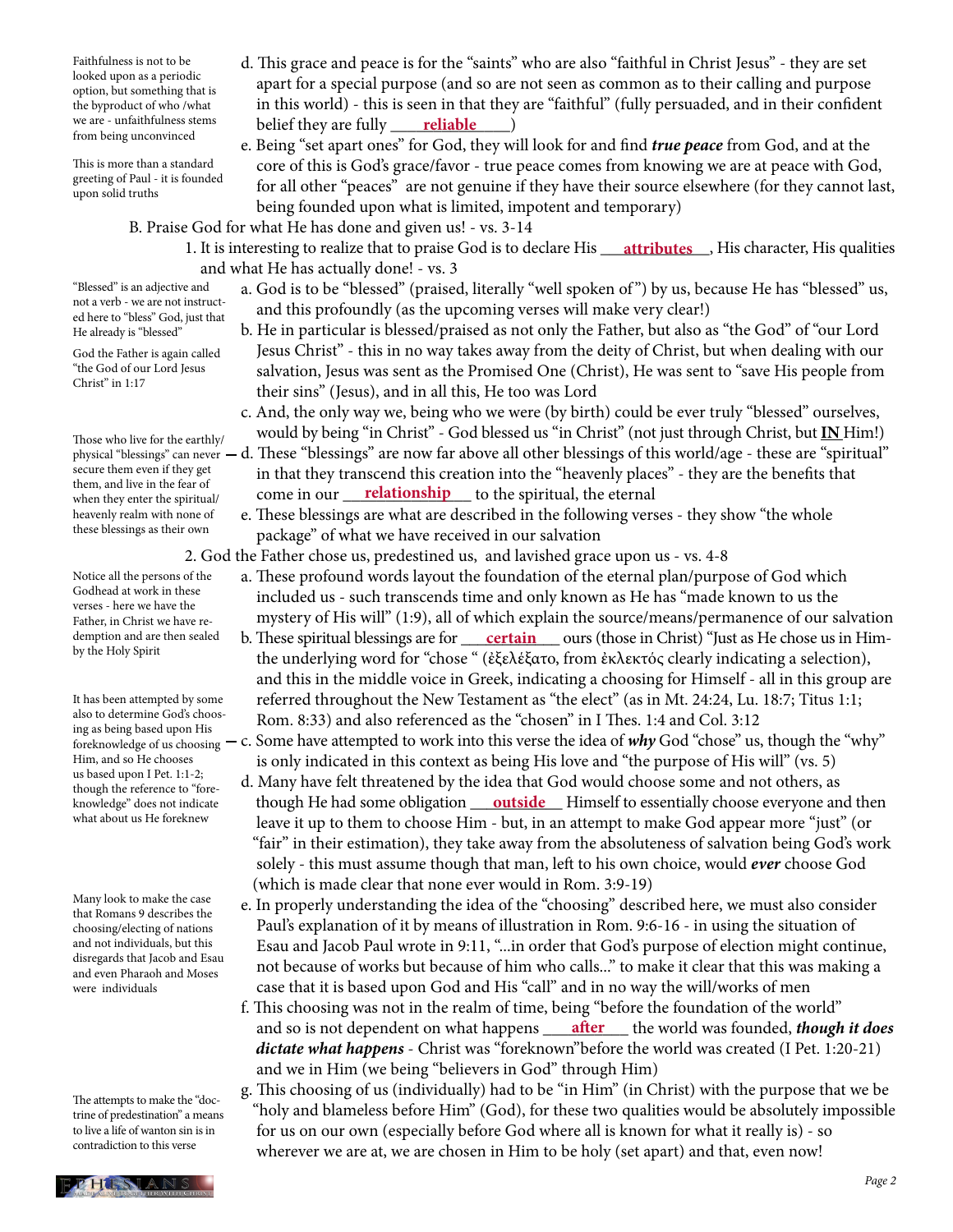These two words are also used in Eph. 5:27 when describing the end result and purpose of Christ "loving the Church and giving Himself for her"

The choosing and the predestining is done out of His love and there is no indication whatsoever of His love being motivated by any merit in the recipient

"It is lit. "to define, mark out, set apart, beforehand." All ideas of blind destiny must be excluded; the "pre-ordination" is the act of the Living and Holy God... And it is a cause, not an effect, of good desires and holiness in the saints." Cambridge Bible Notes

As sons, we no longer are obligated to obey our previous "father"

So, plainly put, God "made us sons" by means of His son

There is also the sense in εὐδοκίαν that God's will is good in all it is/does John made this distinction also in John 1:12

The will of God is not a "will" like ours, since we can only "intend" - God's will is determinative, and so will not and cannot be disrupted or stopped

The entire concept of God's choosing, His predetermining, His adoption is to glorify His grace - all other responses demonstrate either a misunderstanding or that something has infected/influenced the one who sees this in a "bad light"

see also Eph. 2:1-9

This reiterating us being "chosen in Him" for without Christ we could not be chosen

 h. This verse also makes it clear that the "chosen" were not chosen because they were holy, but in order *that they be holy and blameless* (and this could only be so "in Him"), because we were chosen to also be "before Him" (before God) - God's holiness is in no way <u>\_compromised</u>\_ by His love - His love fulfilled the means because His holiness could not be compromised

 i. Both words are key since they "go to purpose" (in order that) - the conclusion being "ἁγίους" (holiness being "otherness", differentness, not alike what is common) and "ἀμώμους" (literally being "without blemish" and so without flaw)

 j. It was "in love" we are made "holy and blameless" and it was His love that "predestined" us this core word for the pinnacle idea of *what love truly is* (ἀγάπῃ), is distinct from common ideas of "love" amongst mankind - describing the nature of this word Harold Hoehner wrote in his commentary of Ephesians, "... it is a love given irrespective of merit, and it is a love that seeks to give... is based on God's love in that he extends it to the undeserving and unloving as seen in his continuing love for the sinner and the wayward believer. Love, then, is seeking the highest good in the one loved... the highest good is the <u>will</u> of God for him or her."

 k. This new word "predestined" is not synonymous with "chosen" for it is what is ultimately done/set up for the "chosen" - these are they "προορίσας" (literally having been "limited in advanced", having had boundaries set beforehand to limit one for the purpose to something) and, in this case, "predestined" to "adoption" - this in reference to the legal adoption of their day, where one not born into a family (so without the "nature" (genetics) of that family, is brought into the family, taking on the relation and an heir to the possessions, and takes on the name of the Father) - the nature (new) is miraculously applied to us in text such as John 3:3, II Cor. 5:17 and Eph. 2:10 - so the legal and the "natural" are both considered and

<sup>organce</sup> to obey our previous **accomplished** in full in our salvation - we are "as sons" - notice also verse 11 l. This would be done (in total) "through Jesus Christ" (and this alone is the means to make this happen) in order to bring them/us to Himself (God the Father) that this "adoption" occurs (υἱοθεσίαν, literally "to place as a son") - "Jesus" being His earthly/man name, and "Christ," His role (as the anointed one) sent for this purpose (thus "anointed") - see also Gal. 4:1-7

 m. All of this done for the purpose of (after, in accordance with) His "well-pleased, delighted" (εὐδοκίαν) will (His choice out of His "desire," and so "willed" it) - we might put it something like "He did all this because He desired to do it, and so made it happen" - so far we've seen God choosing and in so doing, lovingly adopting us ahead of time (preordained/ predetermined) that we would be His, and this by means of Christ, because His all-knowing The will of God is not a "will" will is <u>completely</u> "good" - compare this to Rom. 8:28-30 - remember also that God has *always willed what He has willed,* for to have changed His mind on these would have indicated He was either wrong or that He was unsure of what would happen (neither are an acceptable conclusion when considering God is omniscient)

> n. This "good will" of God is not just focused upon our future destiny, but is in effect now as seen in Php. 2:12-15 - we are to live every day with the realization who we are, what we are, and why/how this became reality

- o. He has willed all of this to be so with the purpose "to the praise of the glory of His grace" the word for "praise" (ἔπαινον) carries also the idea of proper/fitting praise - this is not a flattering praise but one fully deserved when seen for what it is, and its magnitude in how it was applied (and to whom it was applied)
- p. The key word in verse 6 is "χάριτος" ("of grace"), and grace being favor that freely gives to who sees this in a bad light the one favored (since the one favored is completely <u>undeserving</u> of it) - any line of thinking that finds a way to calculate any merit or deservedness in mankind *must be disqualified* as a contradiction to "grace" - see this truth demonstrated in Rom. 11:1-6 - so there is glorious praise of His glorious grace, and though such a gift is priceless (it exceeds our ability to begin to measure its actual value), it was freely given (ἐχαρίτωσεν - graciously given without charge (and to those who could not have paid anyway))
	- q. The translation of "freely given" is correct, but the core/root of the underlying word is "grace" and so some translate it "in which He did make us accepted" (YLT) to ensure not just the freeness, but the *result* of being freely favored - this all was only possible "in the Beloved" and this being Jesus Christ (as identified as such in Mt. 3:17 and 17:5)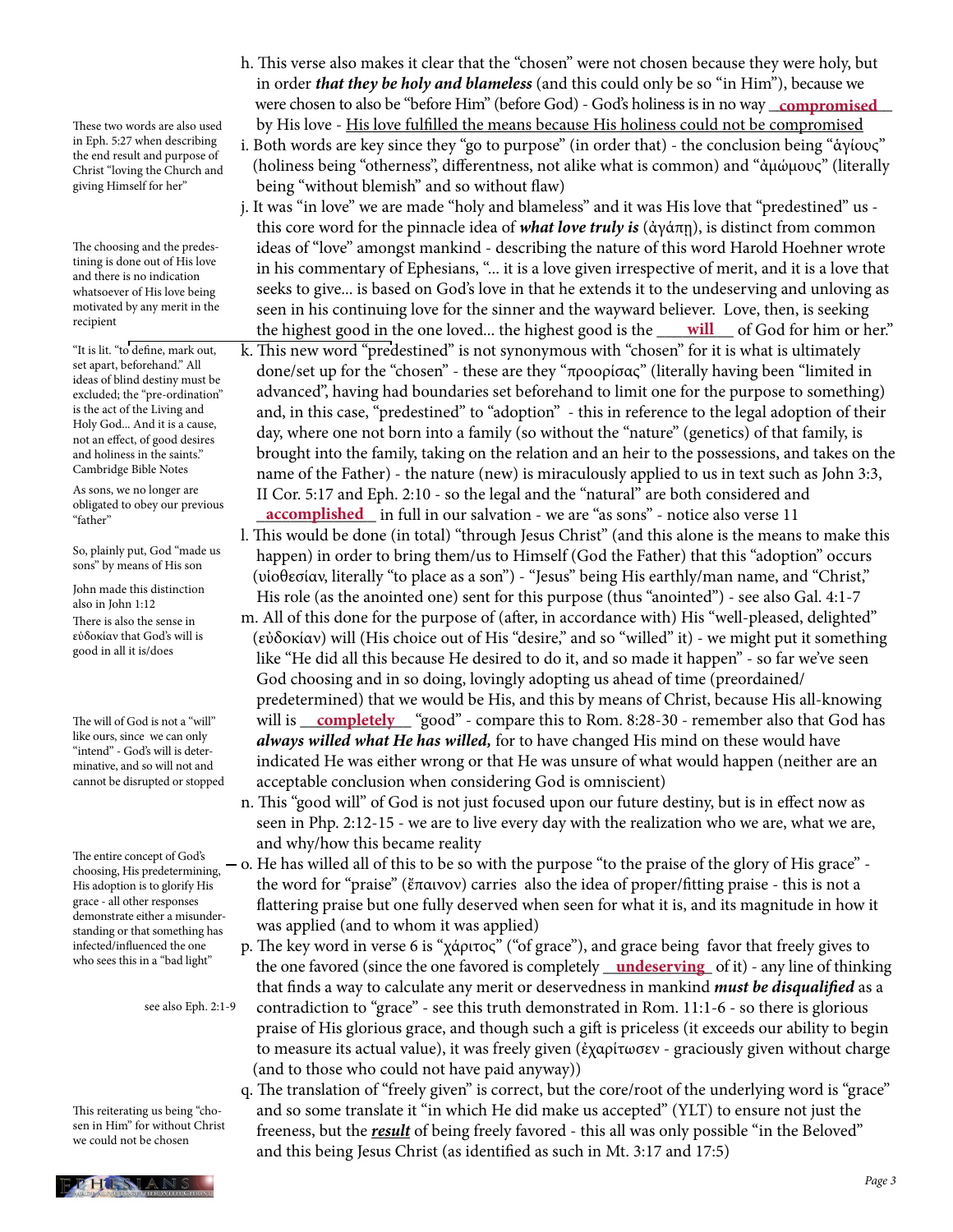enemies of God. slaves to sin and fully deserving eternal condemnation (see Eph. 2:1-3) yet this debt was paid in full by the Lord Jesus Christ taking the full judgment upon Himself on the cross

Our enslavement (captivity) was because of sin, so sin had to be fully addressed (paid for) to purchase/obtain our ransom (payment for freedom from it)

see Rom. 5:15-21

To come to know and understand what we do as those "in Christ" would not be possible without this grace - none of this is intuitive to us!

Such discerning understanding is one evidence of actual regeneration- spiritual blindness is the natural state of us all

The word is "γνωρίσας: (to make known) and so is not "to make knowable" - it is not just revealed, it is understood/comprehended by us because of His grace With such (prophets and angels) being so intrigued as to what was coming, it should impress upon us the value of what we have/know

He not only saved us, He revealed his plan/purpose, how He did and would do it and its complete result

This is the same idea described also in Gal. 4:1-7

 r. This was no compromise of God's Holiness in allowing sin to be left unanswered, or that God just overlooked His own Law and righteousness - the significant part of this "glorious grace" is his "redemption" and "forgiveness" to us by means of Christ - forgiveness was not simply a "letting go" of our sins; instead they were lawfully <u>paid f</u>or in full; thus "<u>redemption</u>"!

We were by nature/birth, the — s. For in Him (Christ) "ἔχομεν τὴν ἀπολύτρωσιν" we have <u>the</u> redemption (paying the ransom price), buying something back, and in this case it is paying the price to release from judgment (e.g. "execution") - it is the paying the debt of sin, and so freeing the recipient

 t. This is the same concept dealt with also in Rom. 3:21-26, how "righteousness" is obtained and applied to someone "apart from the Law" and this by a gift given through "redemption" in Christ Jesus, where God set Jesus as literally the "mercy seat" (the "ἱλαστήριον" used also in Heb. 9:5) by means of His blood offered to pay for the sins of the people - this is the word for "propitiation" in Rom. 3:25)) - and so in our text the "redemption is through His blood" and as a result of the price being paid, sins are rightfully and completely (eternally) forgiven

 u. "This "remission," being the explanation of "redemption," includes not only deliverance from sin's penalty, but from its pollution and <u>canalaving</u> power, negatively; and the reconciliation of an offended God, and a satisfaction unto a just God, positively." RWP v. All of this (dealing with our "side-steppings" (παραπτωμάτων)) in accordance with (it was in direct correlation to) "the riches of His grace" (the abundance of his loving favor, a favor which was undeserved, yet given generously)

 w. Since His grace was plenteous, it was not given "in measure" to our sin; it was "lavished upon us", showing that His grace super-abounded (far more than enough) over our sin - this not only indicates the extravagance of God's grace, but also demonstrates the abundance of grace required in dealing with our sin - this was no **\_\_\_\_\_<u>small</u>\_\_\_\_** expense/investment!

- x. This excessive grace given to us is evidenced also "in all wisdom and understanding" that comes as a part of our redemption and forgiveness of sins - this clarity of insight (wisdom) and the application of it to life (understanding), is directly related to God's grace - we would have neither (*we would be without discernment and insight*) if not for God's "lavished grace"
- y. Having such special insight/understanding must never become a cause of pride in any of us, realizing we can only know what we are able to know because God has graciously graced us with the ability to see and come to know the Truth

3. God's will, God's purpose, revealed in Christ - vs. 9-10

- a. The "will of God" (as it was accomplished in "adoption to Himself "), by means of His grace to redeem us through the blood of Christ, could not be known and understood (and believed/ accepted) by means of the "unaided mind" - to the "natural man" it was a mystery (and still is, The word is "γνωρίσας: (to make **until it is <u>revealed</u> ("made known")**)
	- b. This "mystery" (μυστήριον, a secret, something not previously known and only known when the contents are specially revealed (brought to light)) was "made known" to us, and this was only done because of (according to) His kindness (His kind purpose)
	- c. This is not in particular the "mystery" of the Gospel as much as it is the secrets revealed of "His Will" in general/overall, and so not only the outcome (planned purpose) but its process how God would do this was not previously seen/understood - compare with I Pet. 1:9-12
	- d. Part of what this involved is also seen in Eph. 3:1-11 (that this would involve the Gentiles coming to be presented "the unsearchable riches of Christ") - this mystery also included "Christ in you, the hope of glory" (Col. 1:24-29) - see also II Tim. 1:8-12
	- e. So this "mystery" of His will involved His choosing us "in Him" (and this before the world was created), His predestining for adoption, and because of His "glorious grace" we would have redemption and so the forgiveness of sins
- f. He did not have to reveal this "mystery" but He did these concepts, though, are often controversial to some, yet are only known because He specially revealed them, and so should be seen as <u>spectacular</u>, precious and wonderful!
	- g. The "administration suitable to the fullness of times" and the "summing up of all things in Christ" looks to be a confusing, complicated concept at first glance, yet describes the fact that all things have been "administered" (organized) to find their purpose/focus in the completed work of Christ (everything united by means of Him)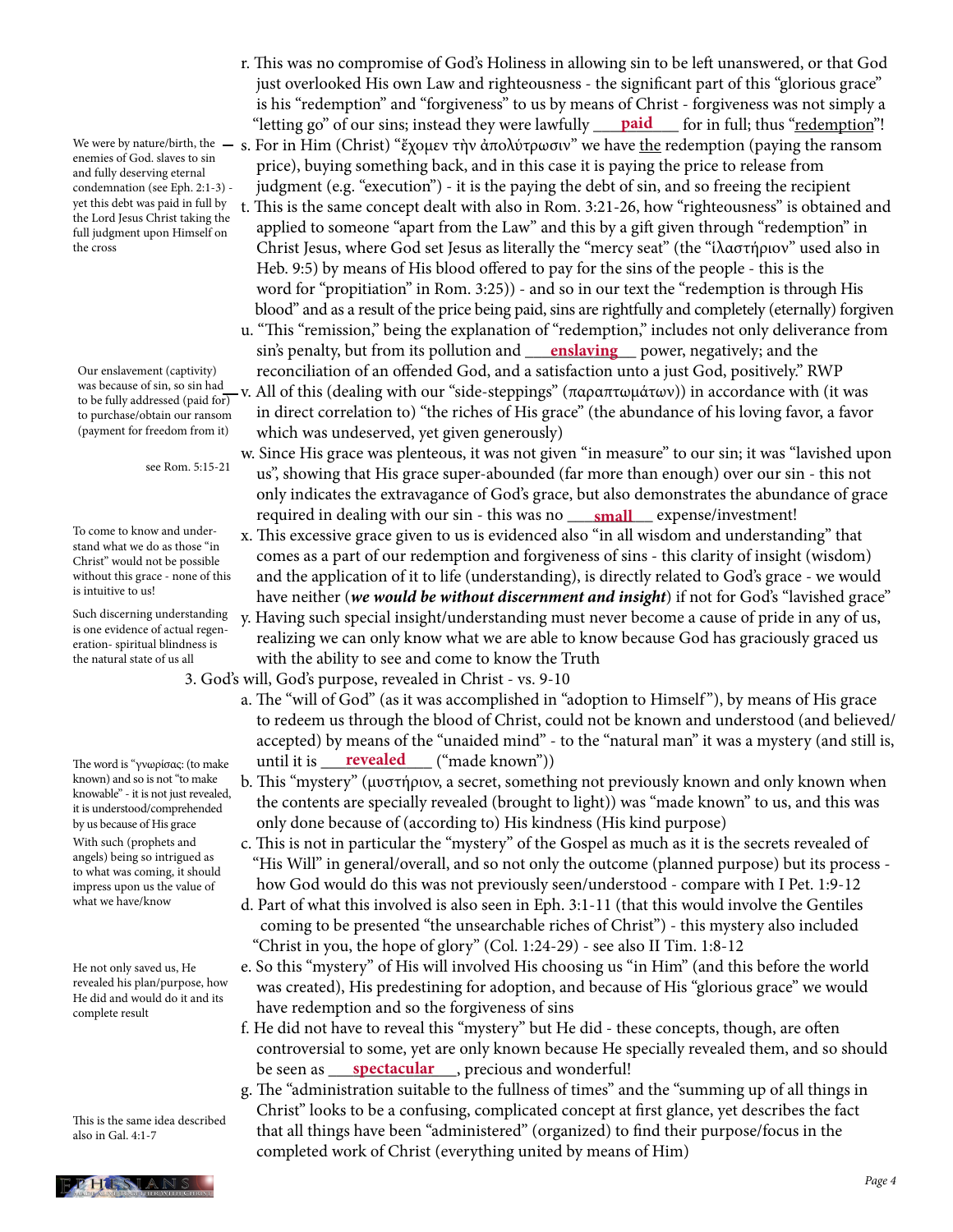Not just everyone but everything (all of creation will be united under Him)

"The literal sense is we were designated as a heritage." Vincent's Word Studies

This "casting lots" idea is not picture being fortunate in the lot we have been given, for we are totally dependent on God's grace

This phrase describes God predetermining what He laid out beforehand before Himself to do

The picture being God thinking it through thoroughly within the Godhead, determining His determinative will - this is not seen as a quick decision or one made without being thorough in the consideration of every detail

Compare to Rom. 11:29-36

If we look on anything as by "chance", having waited in time to occur to determine what would actually happen, is to be in opposition with what is being so clearly emphasized in this verse

Some hold to the first view because Paul discusses the initial distinction between Jew and Gentile starting in 2:11

This purpose statement identifies why God has saved the way He has saved - for His/Christ's praise exclusively - this will be our glory in Heaven.. the glory of His praise!

- h. God would administer (oversee with organizational purposes) the "completion" (fullness/ fulfillment) of the times by bringing everything together ("summing everything up") in Christ - everything in the universe (heavens and earth) would be united together in Christ
- i. As it stands now, nothing is united under a singular "head" and power struggles are constant but in the time to come, everything will be unified under Him - it is assuredly to end this way because it is God's administering (<u>Calecreeing Ca</u>nd accomplishing) 4. Predestined to an inheritance - vs. 11
	- a. It is essential everything be united under Christ, for it is only "in Him" that we are "taken into an inheritance" - this phrase is typically translated "obtained an inheritance" but is a passive, in either we were *made to inherit*, or *became an inheritance* (in this case, God's inheritance in His work in Christ) - either way we gain an inheritance
- as "luck of the draw," but does \_\_b. The underlying word for "obtained and inheritance" is ἐκληρώθημεν, which had a common use of "casting lots" and here pictures the receiving of a "lot" (as in getting our "lot" as if by totally dependent on God's grace chance, yet **discovering** that it was all pre-planned)
	- c. This inheritance was predetermined (from προορίζω to mark out, decide, determine beforehand) and so was pre-established for we who were "predetermined" (as in 1:5) - yet now, clarifying more about this "predetermination," we are told it was done "according to His purpose" (πρόθεσιν - "set forth" and was used in reference to the "shewbread" set before the presence of God in the tabernacle) - it was what was before God's focus (to do)
- d. This predetermined "lot" was in accordance with His purpose of Him who "makes it happen" to everything ("τὰ πάντα" literally "the everything") in exact accordance to the "counsel of determinative will - this is not **His will**", providing an interesting picture of God taking counsel (**<u>deliberating</u>** within Himself) in not only deciding (as it were) His will, but in making it happen
	- e. If any one of us thinks hard in planning out our will and how we will make it happen (being finite as we are), how much more profound a way could what is being said be said omniscient God "thinking through every detail" of His will, and how He will do it (He being
- omnipotent, so He doing it all without any <u>possible f</u>ailure) see also Isa. 46:8-11
	- f. "Could the imagination of man picture a situation before any creative act of God was wrought, when God, as it were, had before Him an infinite variety of possible plans and blueprints from which to choose - each and every one of which represented a possible program of divine action as far reaching and elaborate as the one now being executed - it would be reasonable and honoring to God to conclude that the present plan as ordained and as it is being achieved is, and in the end will prove to be, the best plan and purpose that could have been devised by infinity wisdom... the present plan is as perfect as the Author." L.S. Chafer
	- g. Such a concept is an unshakable anchor of the soul because it is absolute! Life then is lived (by those in Christ) with this assurance that everything is in harmony with His purposed will 5. The purpose for doing all this, this way (predetermined), was for His glory - vs. 12
		- a. The first phrase "we who were the first to hope in Christ" has been interpreted to mean either those who were Jews who had hope (expected the Messiah/Christ) before He came, or that it simply references the fact that all believers hope in Christ before we are with Him (our lives being characterized by our expectation of what we know is coming)
		- b. It seems unnecessary to restrict the usage of the root word for "first to hope" (προελπίζω) to just be those Jews who looked for Christ before He came - it seems more natural to the initial context to see it including all those in Christ before His coming or our going to Him in death
- c. This anticipation throughout life, all escalating to the "praise of His glory", the glory that is fies why God has saved the way magnified/intensified by the <u>fully</u> met expectation (as in Rom. 5:5 "hope that does not disappoint") - imagine the magnitude of the praise of lifetimes of all those saved by His grace expressing it unanimously, all (not one dissenting or holding back) the reality of all that was promised being now seen/experienced, and that, from that moment on, without end! 6. The guaranteed "inheritance" sealed in the Holy Spirit to this end - vs. 13-14
	- a. Just as Paul, and all those with him (and any other that was already in Christ) had hoped, so also "you" (now personally, as the Church in Ephesus), saw how this was started and worked in your lives - it is not just theoretical, it is personal - not just the hope/trust in what someone else says or experiences, but what one comes to know firsthand (experientially)

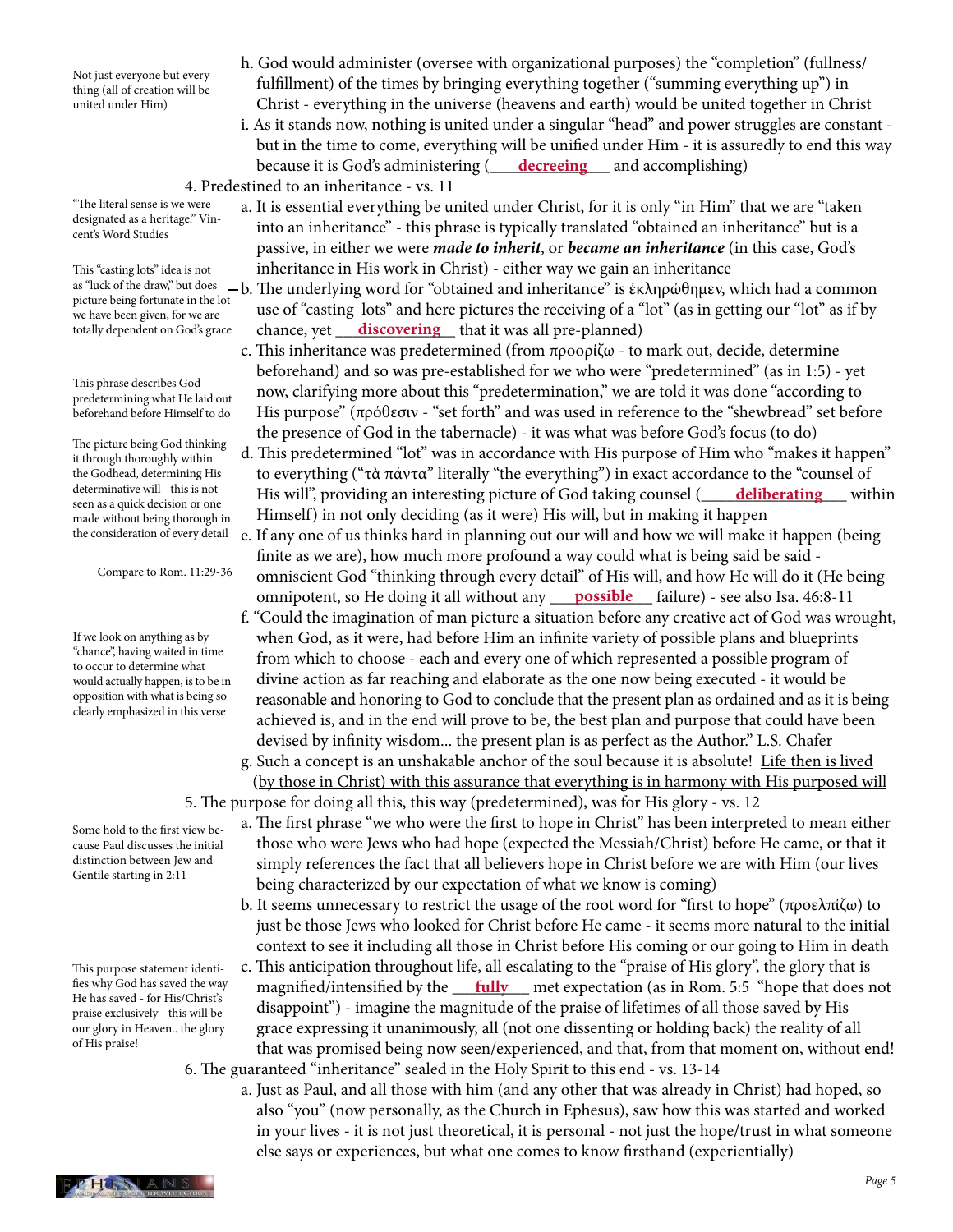See also Rom. 10:14-17 where the tools and even the order of how this is worked out

And so the "we" and the "you" referenced in these few verses demonstrates all types of people united in Christ - no distinction in Him

The idea that there are many "truths" is absurd, because it is preceded by "the" (proper article) and there cannot be more than one "reality" - God's truth reveals how things really are so

Genuineness of the "sealer" and of the object sealed - see Eph. 4:30

It is also translated "down payment", "earnest" and "deposit guaranteeing" - the inheritance is ours and the fullness of it is guaranteed

"But you are a chosen race, a royal priesthood, a holy nation, a people for his own possession, that you may proclaim the excellencies of him who called you out of darkness into his marvelous light." I Pet. 2:9

This same concept is dealt with in Rom. 8:18-23

- b. Notice the order of how this is worked out With a focus on Christ ("In Him"), these heard "the Word of Truth" (which isn't truth in general, but is the "good news of their deliverance") this (exclusively) being what is heard is then believed (trusted) and so, contemporaneously they are "sealed" by the Holy Spirit (the one and the same that was promised by Christ in John 16)
- c. There being one way to salvation, these too ("you also") responded to hearing the Word of Truth - there are not "many ways to God" as the world might define it - God may bring us to the Truth (and so to Christ) using a variety of circumstances, but they all will focus on the Gospel, as provided in the Word of Truth and will all involve "believing" followed by genuine **<u>security</u>** in Him because of/by means of the Holy Spirit
- d. Notice also that all this takes place "in Him" (*not*, at first, independent of Him so as to get "in Him") - hearing the Word is because of and by means of Him, and it is not any (subjective) truth, but "τὸν λόγον τῆς ἀληθείας" (the word of the truth) - the "hearing" is inclusive of the understanding, not just physical hearing, and is evidenced it is God's work in them because it is believed (versus some other "truth" that is actually false because it does not deal with and all others are misdirection communicate <u>reality</u> **reality**
	- e. The result of this work being "believing" (persuaded, trusting and so entrusting) on our part and then "sealed" by the Holy Spirit - "sealed" carrying with it the idea/result of (1). Enclosing securely with a seal of authority to distinguish between the real/genuine and imposters (2). Authenticating ownership and approval and so identification (which is now in Christ and not in ourselves or any other entity/group/organization)
- ment", "earnest" and "deposit<sup>1</sup> f. The promised Holy Spirit is the "pledge," the <u>assurance</u> of our inheritance the word for "pledge" being "ἀρραβὼν" ("... money which in purchases is given as a pledge that the full amount will subsequently be paid." Thayer) - also in II Cor. 5:1-10
- g. And this inheritance is brought to us by the choosing and adopting of us by the Father, the redeeming of us by the Son, and the sealing of us by the Holy Spirit - in the meantime (throughout life this side of eternity), the Holy Spirit is the means, the down payment we "live and you may proclaim the the set of of " to get us through to the <u>full</u> inheritance
	- h. "The Spirit's illumination is an earnest of everlasting light; sanctification is an earnest of perfect holiness; and his comforts are earnests of everlasting joys." MH
	- i. Stressed again is the purpose of all of this, namely "the praise of His glory", occurring "to the redemption of the acquired possession" (YLT) - this phrase is difficult to translate but describes a releasing (redemption) of the purchased inheritance (God's inheritance of us and so for us) - as in English, to "redeem" is also to obtain something

### II. A Prayer for Enlightenment and Understanding - 1:15-23

- A. Grateful prayer to God for genuine faith Paul had not been at Ephesus for a long time, and now indicates his response in hearing news of them and it being positive - vs. 15
- 1. There is reason to give thanks, not because of just a profession of faith (though this is good, it still has not been outwardly proven as being <u>inwardly</u> genuine)
	- a. Paul is grateful to hear of not just their faith, but that their faith is established/directed toward and in Christ - all that has been written so far demonstrates why this is more encouraging than any other news - notice his prayer is not for their physical protection, their good health, nor their success in this life - but for their wisdom and insight
- b. The underlying phrase translated "of the faith" is actually "τὴν καθ' ὑμᾶς πίστιν" (literally, "the among you faith" - so "the faith among you") and not the standard "your faith" - there are varying explanations, though it seems possible it is stated this way because it was not seen and set an example for us hecessarily <u>hanimous</u> in all of them (thus the prayer to follow)
- 2. There is also gratefulness expressed in his prayer to God for their love expressed "to all the saints" a. This gratefulness is not just for "love" being shown and demonstrated, but that it is non discriminatory among the "saints" - there is no preferring one above another (just as a parent is heartened to see their children loving each other equally and not neglecting some) likeness (in Christ) and our uni-<br>fied calling - we have the same—b. Knowing what we already know (of what God has done on our behalf) and the uniting us together into one purpose as family (and as a "team"), our understanding of this will draw us It is not our distinctions that

 toward each other as fellow beneficiaries of God's grace, called to a special purpose together fied calling - we have the same purpose and so find our love for each other understandable

There is good reason to give thanks in prayer for evidences of genuine faith and growth, but prayers should always contain praying for each other's growth and understanding of the Truth

Our prayers (and prayer requests) can reveal our highest priorities - Paul's are clearly seen and set an example for us

PHESIANS

unite us, but our common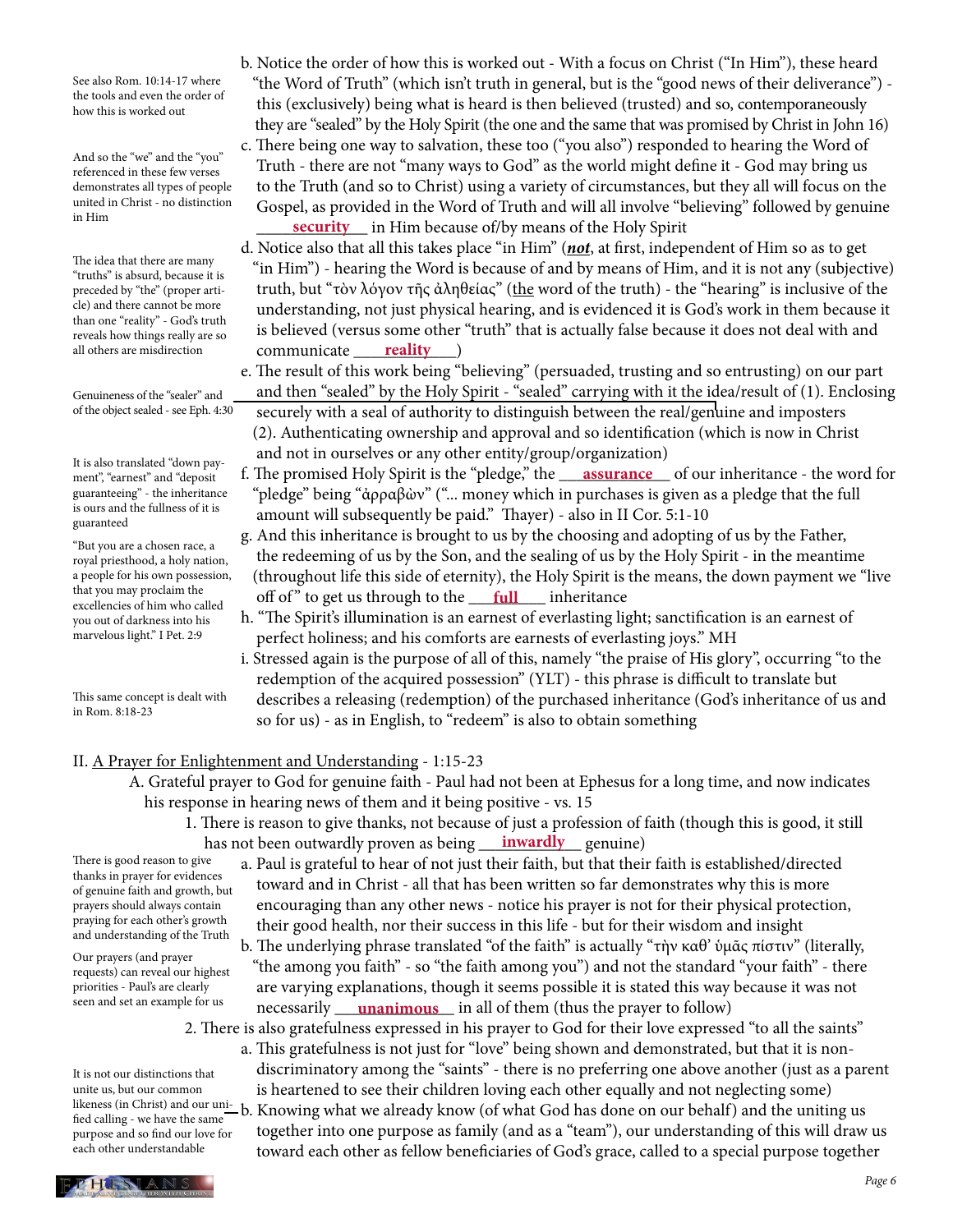Such love is a mark of maturity as well - it shows the motive to give and concern for another above themselves

 c. It is a true "love" for all the saints (particularly) because it desire the actual best for them (for each other) - it is encouraging and comforting for anyone in spiritual leadership to see genuine love in action with those they care for (not fearing that those among them would be neglected without them (personally) showing the love)

B. Grateful praying for good news of growth and of the anticipated work of God in them - vs. 16-18a 1. Because of what Paul had heard, his expression of gratitude to God was constant - vs. 16

There are times when these qualities can be frowned upon when one's faith seems irresponsible and unpopular, or when upon as being strictly "critical"

This also demonstrates another aspect of mature prayer - its focus is for the betterment of others over self

Jesus Christ was the God-man (and here, the "man" part demonstrates the exclusivity of God as God - if Jesus served Him (obedient to His will), we must certainly expect to do the same)

This is why the true glory of God is denied and sought to be obscured and blocked from sight (distracted away from) because when His glory is actually seen (even a little), all else truly pales in comparison!

Then, even under pressure, the real self is seen versus the superficial "Christians" who are revealed as fake when pressed

Understanding, seeing, learning, discerning all focused upon in Paul's prayer for them for insight and an unshakable focus

Being prepared to learn is more important than just learning the following words describe a process of wisdom (what is involved in true wisdom)

In this case, it is getting to know Him (the Father of glory) so well, it is more intuitive because of the closeness to Him - it is actually *getting to know Him*!

It is alike to the idea of "underand perceive something, but may misread it (such as life in general) because its purpose and place before God is not understood

 a. When Paul writes that he does "not cease giving thanks," it was based upon something specific - thankfulness is not a generic presence of mind that gives thanks just to give thanks, when one's taith seems irrespon-<br>when one's taith seems irrespon-<br>

genuine love/concern is looked —b. Their genuine expressions of two key Christian qualities (faith and love) outrank other characteristics or circumstances that might normally cause one to express thanks

 c. The result of such gratefulness is what prompts him to "make mention" of them in his prayers - prayer not being a type of "transcendental state of feeling," but a time of verbal expression of thoughts and desires to God - the evidence of God's working in them prompts omers over sen **Figure 2 Paul to request <u>more</u>** growth and insight in/for them

2. "Wisdom" and "revelation" (special insight) by means of an "enlightened heart" - vs. 17-18a

 a. As referenced in 1:3, Paul again refers to God as "the God of our Lord Jesus Christ"- though Jesus Christ was God incarnate, He was also submissive/obedient to "the Father" making it absolutely clear that none of us could consider it legitimate to seek to act independent (self willed) apart from what God has instructed and given

 b. This God (the only true God) is truly "glorious"- He is actually "glorious" (spectacularly bright/shining above all else), but is also the "Father of glory" in that all that is genuinely be obscured and blocked from glorious *is of Him* - all other "glories" are <u>\_\_\_illusions\_\_</u> and/or impostors (artificial "glory" that only appears to be bright because it is compared to (held up to) something duller (by design)) c. This "glorious Father" is asked to give them "a spirit of wisdom and revelation" - much is discussed regarding whether or not this is "the Spirit," but taken plainly, it seems best to take it (since it has no proper article and no other wording close to it) to be one's personal spirit clearly this will happen by means of *the Spirit*, but Paul's focus is on what He will do to and in *their "spirit"* - He developed them into what they truly are in what was predetermined

 d. The spirit in a person is the core of who/what they are - it is the "inner us" and so what is in us (who we are) *needs* such \_\_\_\_\_\_\_\_\_\_\_\_\_\_ internally - compare to II Cor. 4:1-6 **installments** e. Having already "made known to us the mystery of His will", these (and we) need to continue

- growing in the understanding of what is most important/valuable; wisdom, revelation, knowledge all lending to an enlightened heart (also a reference to the inner man), all to *truly know the essentials* (actual hope, an inheritance "glorious" because it is beyond this earth/age, all while living/experiencing first-hand the "surpassing greatness of His power")
- f. The first quality/installment Paul requests in their spirit is "wisdom," which is more than just knowing (knowledge) - some have tried to explain it as the ability to use what is learned/ known, which involves a proper prioritization and organization of what is learned/discovered (which makes sense why it is placed first) - many come to be "smart" in their intelligence, but **lack the wisdom to <u>luse</u>** it or discern it properly (if at all)
	- g. "Revelation" is well translated since the word (ἀποκαλύψεως) means to unveil/reveal something that would not have been known had it not been specially revealed - it is especially the "spirit" of wisdom and revelation of the knowledge of God - the word for knowledge (ἐπιγνώσει) is a word used to indicate something much stronger than knowing about/of, but truly knowing (discerning, understanding through firsthand interaction, so as to discern something more instinctively)
- standing" in that some may see  $-\rm h.$  This by means (how God would do this) of "enlightenment" (φωτίζω to illuminate) of the heart (the true self (mind, will) - this presupposes, that in these essentials, the heart is al) because its purpose and place and place **that is used in all plants of the opposite** to being enlightened is to be lost, confused, and without direction/priority)
	- i. Paul personifies the heart with "eyes" as if it (the core of who each of us really is) seeks to "see" and discern what is around it - if left to itself, it cannot see (or cannot see correctly, for enlightenment is needed to reveal the *natural blindness* we had that we did not know we had)

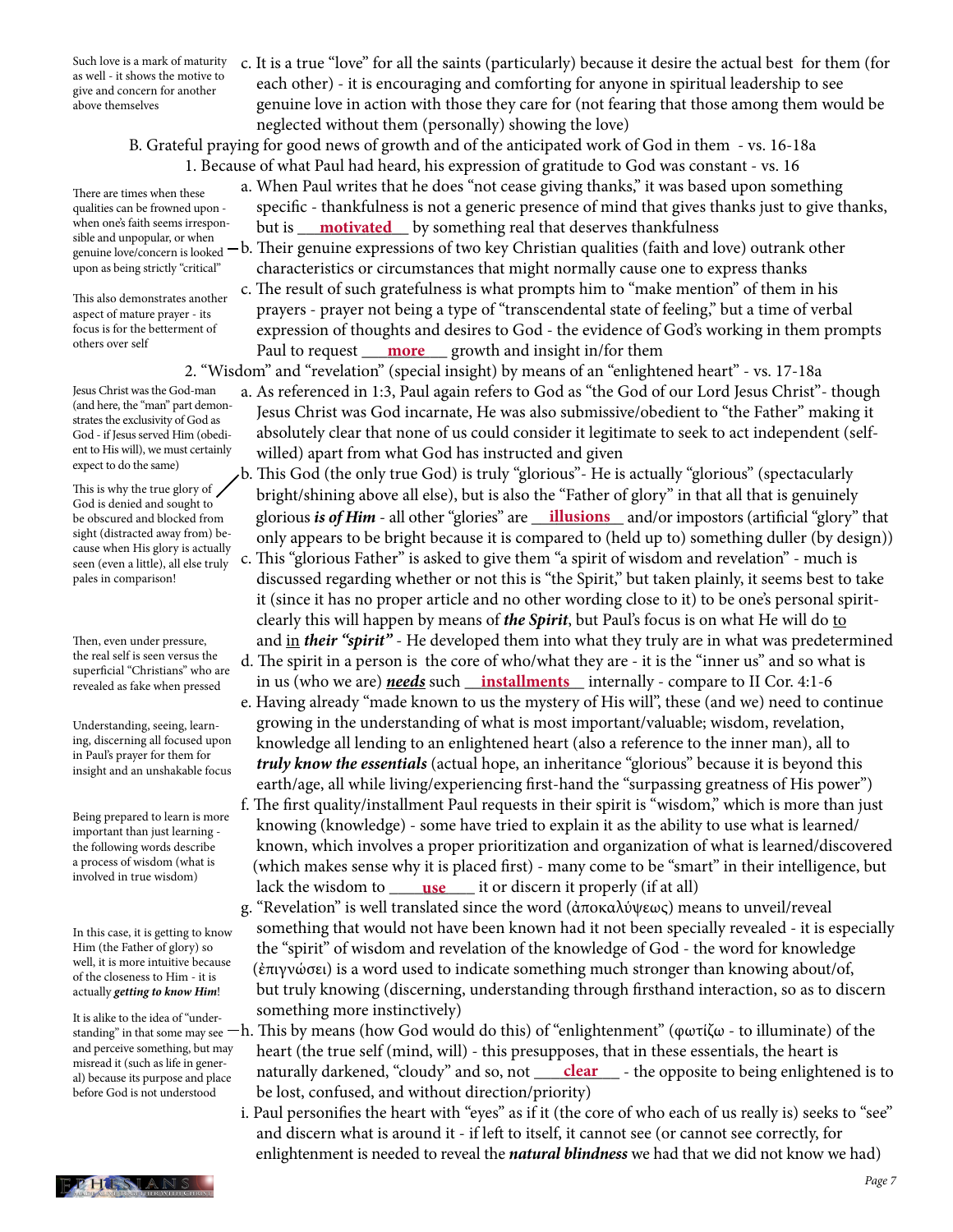C. Grateful praying for their knowledge of what is had now and what is coming - vs. 18-23

 1. Their "illumined eyes of the heart" needed to "know (the word is "εἰδέναι" which is more picturesque of coming to "see" (with their heart)) the essentials - 1). The hope of His calling 2). The riches of His inheritance 3). The surpassing greatness of His power - vs. 18-19

 a. These three are crucial, for to "see" these, any of these things, as finding their fulfillment elsewhere, they would be lured away - each age offers its "hopes", its ideal "inheritance/wealth" and Hebrew Christians after being demonstrations of "power" and, if not seen in their <u>futility</u> (comparing them to God's), they would be "taken in" by them

> b. The "hope of His calling" has also been phrased "the hope to which He has called you" (ESV)- "hope" (ἐλπὶς) is the *anticipation of expectation* (confident trust) - everyone lives by means of some "hope," yet Paul prays that these Ephesian believers would see the "calling" of God as the best and most assured object/direction of hope by which to face life - there is a need to realize the benefits of being "chosen", "adopted" and so then "called" - compare the hope that we have now to all other "hopes" (that prove to be hopeless - see Eph. 2:12 versus Rom. 5:1-5) c. This hope/anticipation looks to the "riches of His glorious inheritance" and is often taken as "an inheritance of wealth that is ours to be had," yet the wording is more "the saints being His glorious inheritance" (these being His inheritance which He *chose, adopted and fully paid-for (redeemed)*) **saints**

 d. We being God's "wealth" (items of value, purchased at a high price) should level-set our value now - regardless the value the <u>world self acces</u> upon us, we know what we are valued to be

- e. There is also the idea of the inheritance (in general) we (as the "saints") will receive in all that comes - true wealth is guaranteed - the desire for wealth is typically brought on by the desire for security and luxury (which is "more than enough" in all areas) - seen also in 1:11
- f. The third reality he prayed for them to "know" was the "exceeding greatness of His power" it is "ὑπερβάλλον μέγεθος τῆς δυνάμεως" ("over and beyond" (excelling above) in greatness the power/might (to perform)) - such power supersedes and so overcomes all other powers that would oppose Him - this is why our hope of the inheritance is so certain, and why Paul prayed for them to know it (for ignorance of this, is at the core of misdirected hope\expectations)
- g. Such power is "toward" those of us who believe, "in accordance with the strength of His might" and since He is omnipotent (He can do all that can be done, and as such, defines all of its reality **that is doable (and cannot be thwarted or effectively resisted)) it is <u>mstoppable</u>**  2. The historical proof of God's power on display, and the revealed (heavenly) result - vs. 20-23
	- a. Some might speculate that what Paul has written are "only words" where is the historical demonstration of such power? Paul references an example which demonstrates it - "Why this attempt to exhaust the resources of language to convey something of the greatness of God's power? Because he is thinking of one supreme occasion when that power was exerted." F.F. Bruce - the resurrection of Jesus Christ from the dead
- b. Raising Christ (God's power worked-out in Christ) from the dead, was just the beginning of this display of limitless power - for it was not just the power over death (the *physical* aspects, causing life again in what was lifeless, and the *spiritual* power over death which is the cause His power/ability/greatness of death), but His limitless power of <u>authority</u> over all other powers/authorities by seating Him at His right hand (the seat of power, as in sharing the throne of God)

 c. This is very significant to grasp! He (Christ) is resurrected, ascended (in His body) to the right hand of the throne of God, and as such is our representative before Almighty God

- d. This "locality" of power (in comparison to all other authoritative powers we know) is "far above all rule and authority and power and dominion" - all types and degrees are included
- "ἀρχῆς" "Chief" (as in most important, and also, where authority begins/comes from) King-makers • "ἐξουσίας" - Delegated/assigned power - all those appointed by greater authorities Assigned governmental authorities

• "δυνάμεως" - Actual physical power/might - maybe not authority but strength Temporal/strategic power

- "κυριότητος" "Lordship" (one with dominion over a realm, likely by right) Kings/Lords (inherited power)
	- "ὀνόματος" Power of "name" and reputation, and so powerfully influential Fame/popularity/influence
		- e. And His (God's power of ability and authority) has placed Jesus Christ "far above" all of these other powers - and the power of His name, is of infinite greatness (infinitely above all other names in our age, and in any other age to come)

Notice the resolve of the Hebrew Christians after being "enlightened" in Heb. 10:32-39

"In the epistles noun, verb, and verbal are always used with reference to the successful "call" of God, and not as in Matt. 22:14 also with reference to the rejected call" Lenski

The "natural man" is repulsed by the thought that he "belongs" to anyone/anything (yet he does belong to sin) - those in Christ find their hope in belonging to God by means of Him, and so find our life's definition

Yet, what we would consider extreme wealth will be ours, though not with the same appeal (we will walk on it... streets of gold) - we will have (always) what could never be attained in this age (so, why live for this age?)

The word "omnipotence" is spoken of regularly but rarely does one live and think in light of its reality

"But such is the nature of God's power in action, that it is perfectly inconceivable to us; and even these astonishingly strong words of the apostle are to be understood as used in condescension to human weakness." Clarke No physical (natural) power, no authoritative power, and no spiritual (supernatural) power comes even remotely close to His power/ability/greatness

"We are more sure to arise out of our graves than out of our beds." Thomas Watson

read Col. 1:14-19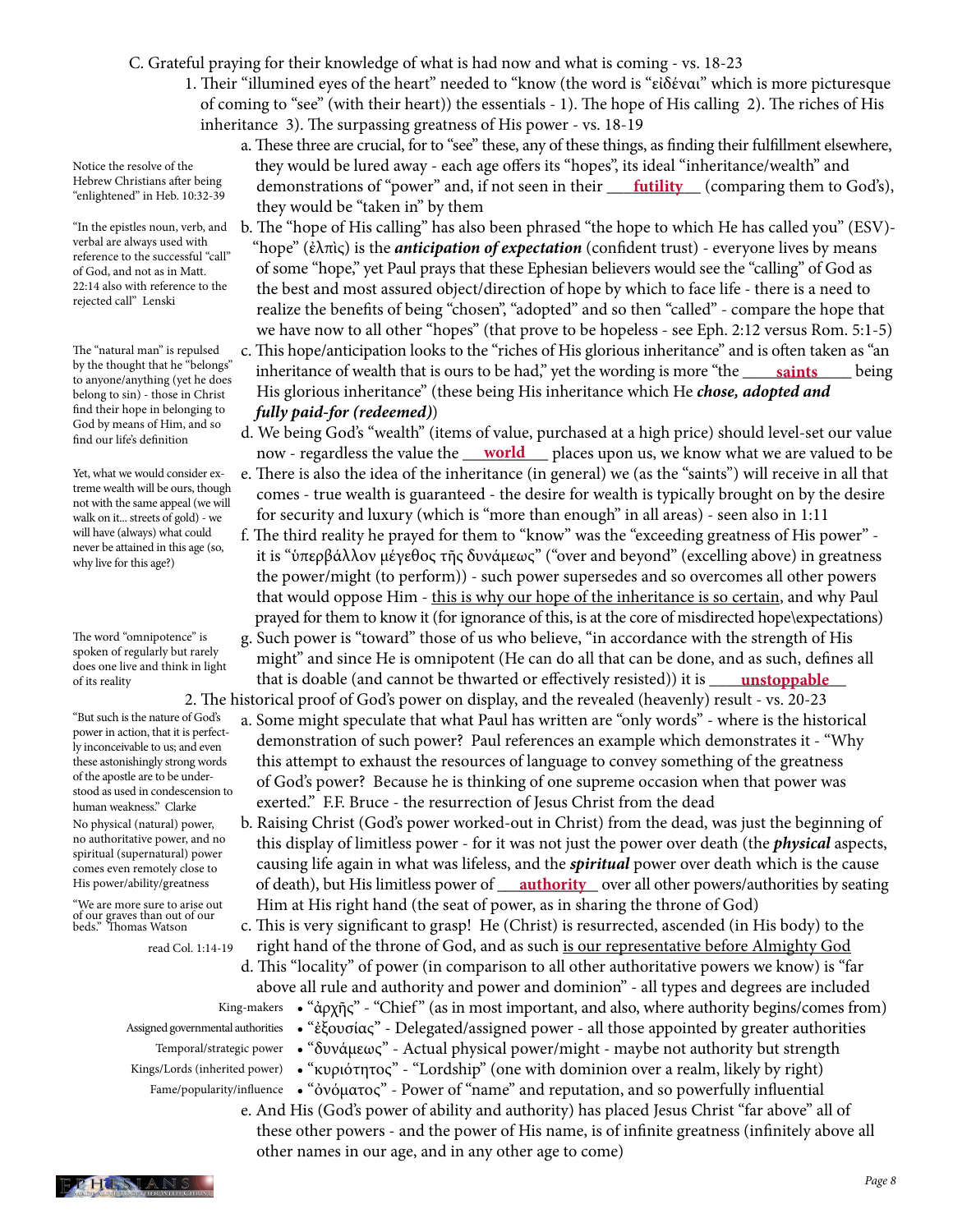No power on earth has power over sin - sin (and death) is their master in one form or another

Again, this is part of that "enlightenment" Paul prays that these Ephesian Christians haveno other power (in the heavens or on earth) can and will ever compare! Knowing this, how could they ever be "lured astray"

And so, we have the instructions of putting on the armor in Eph. 6:10-18

Under the deceitfulness of sin, mankind looks to other "heads" or even to their own head for direction and purpose

And so we exist (here) to fulfill His work here (now) and forever (as God has designed) - we were "called out" (chosen) for this purpose

- f. It is key to realize that Christ is now above (over) all things now many would question the reality of this because they "just don't see it" (though this "sight" is based on the externals, not considering the actual scope of the Lord's authority, and it being best seen for what it is another **death** (first) in His victory over sin and so also <u>death</u> )
	- g. Adding to the picture, Paul also clarifies that God has placed "all things under His (Jesus Christ) feet" - The Lord not only has positional authority, He has *actual*, controlling power over all things/everything - this is in reference to Psalm 8:6, which some might argue is in reference to mankind (in general) having the creation under his jurisdiction - yet, it is necessary to realize that the Lord became a man (the second Adam) to reclaim this authority for man - see also Heb. 2:5-15 and I Cor. 15:22-28, Col. 1:15-17
- h. The concept of something being "under foot" is a picture of victory in battle the victor places their foot on the neck of the conquered - this has happened, and yet the final fullness of its impact is still being worked out (without any point of failure) now - the conquered enemy has not <u>\_\_\_\_\_**yielded**\_\_\_\_</u> yet, but is nonetheless defeated
	- i. And literally, "to top it all off" God has given Him (Christ) as "Head over all things" to the Church (to be, in particular, "Head" over it, it being His "body") - the "church" being those *particularly* His (as contrasted from the rest of the world/age)
	- j. The Church then, being His body and He the Head (just as the head has preeminence, not because it is "on top," but because it controls the body (the body exists/lives because of the Head, and exists to be controlled by the Head)) - see Eph. 4:15-16
- k. Being His "body," the Church is then revealed to be also "the fullness of Him" (it is, for Jesus the God-man, Mediator, Savior and Son of God, the fulfillment of God's purpose in Him) this pictures more than just Jesus Christ as our Savior, but our part in His powerful rule and this purpose **influence** (and purpose) **influence** (and purpose)
	- l. What an amazing paradox! The One who "fills all in all" utilizes us in His fulfillment (He who "fills all in all" *having this fulfillment in us*) - this does not picture any dependence on the part of God/Christ, just our fortunate calling (and participation in it)

### III. The Ultimate Resurrection Through Grace - 2:1-10

- A. The last section ended with the prayer for these believers to know the "surpassing greatness of His power" as was demonstrated in Christ being raised from the dead - this power is now demonstrated in what is actually done at our <u>salvation</u> (and why it was needed)- vs. 1
	- 1. What is the actual condition before belief (faith) begins? How helpless/hopeless is the condition?

The saving work of God is not a combined effort of God and us to save us... it is His work completely!

This is the *true* diagnosis of us - we are "dead" (in the fullest sense, lifeless in that we are separated from God)

The words "hath He quickened" in the KJV were added and were not in the original Greek text

"The state here described is not one of suppressed life, but of absence of life." CBN

Dead in sin is not always evidenced in being as bad as one can be, but is more seen in our lack of being perfect (the sin of imperfection) - such a description shows how widespread the state of "deadness in sin" really is

- a. The beginning of this section, combined with all that was clarified in chapter 1 makes it indisputably clear that each of us is completely dependent upon God for our salvation - this does not contain any of the language that would be expected if this process was "synergistic"
- b. What was their original condition (what did God begin with)? The first phrase is "Καὶ ὑμᾶς ὄντας νεκροὺς" ("And you being dead/lifeless" (a corpse)) is very deliberate (and should not be looked on as an exaggeration or just as if an analogy)
- c. This diagnosis is resisted in its literal form since many (actually) view mankind as being more "sick" in sin, with enough "life" in and of themselves to exercise some measure of "free not in the original Greek text will" to participate in <u>determining</u> their final destination - see also Col. 2:13
	- d. Just as a corpse is not aware of what is happening around it and cannot interact with this world any longer, neither can these (as they are without Christ) realize what is really going on, and so *cannot act to resolve/correct/cure their condition*
	- 2. Their true "deadness" was seen in their "trespasses and sins"
		- a. These two words for "sin" are the two key words for sin in the New Testament, and when understood, "box us in" completely in our sin, and our helplessness
		- b. The first word is "παράπτωμα," which is used of one that "falls away" or (possibly better) "trespasses" (goes where they should not go, as in crossing over a boundary line that has been set); and the second word is "ἁμαρτία," normally defined as "missing the mark," which generally refers to any lack of perfection/righteousness (because one has not lived-up to the set standard) - sin is a deliberate or even accidental stepping over "the mark" while also being the failure to "hit the mark"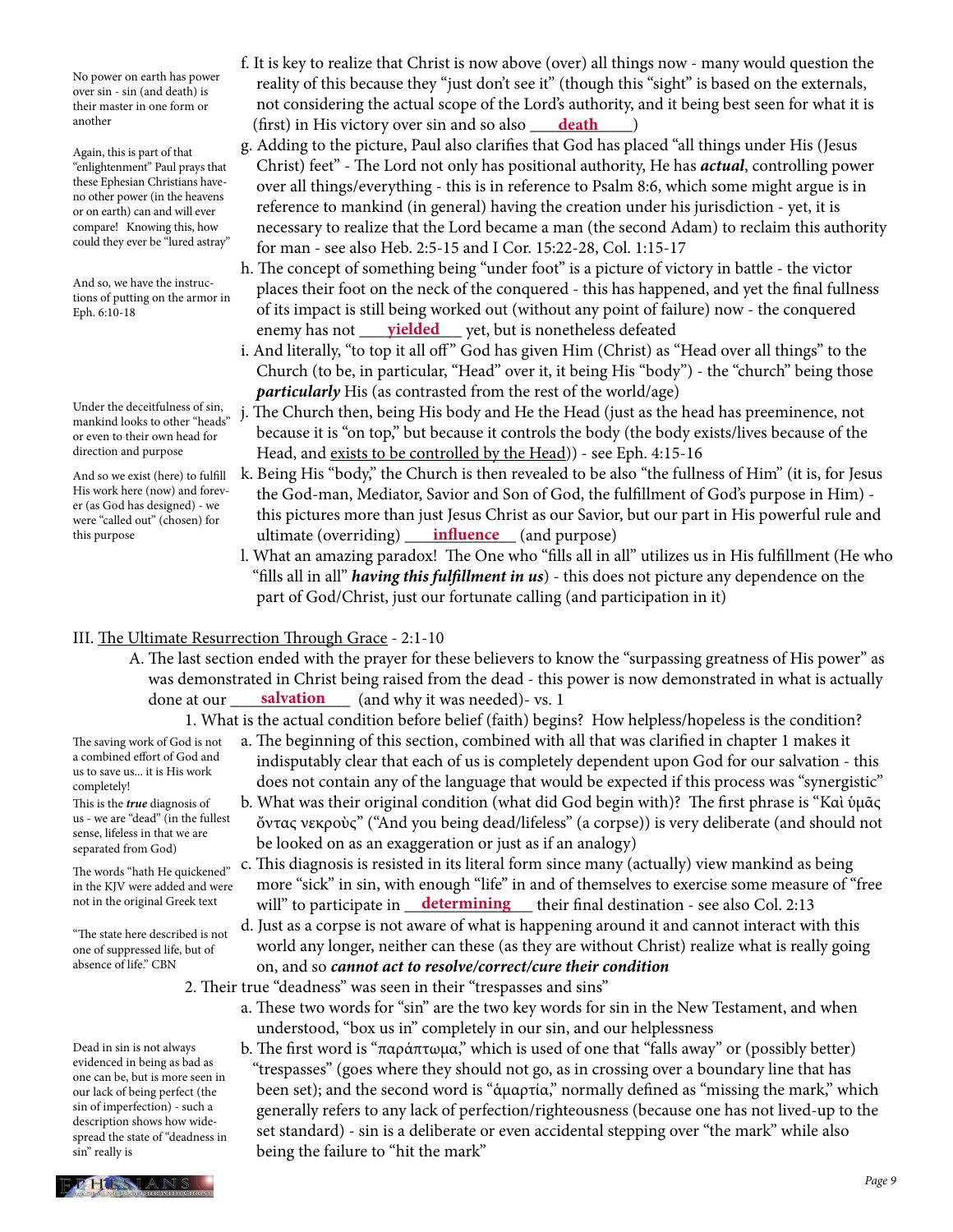c. A clear understanding of what "sin" actually is, is needed, because many are likely to compare themselves with others who are looked on as morally "worse" and so convince themselves of a "saving righteousness" - getting to the point of realizing "deadness" in sin is crucial in the <u>acceptance</u> of the Gospel (that details life over death)

B. How you "once walked" (before the grace of God "saved") - vs. 2-3

- 1. We are seeing in a more aggressive way (today) where the grace of God is being redefined and misapplied to make a seemingly Biblical defense for one living in their sin (it is their "walk") - vs. 2
	- a. The word "formally" (or "once") describes a way of life (lifestyle) one previously had, but no longer is the case (in this case, because God in His mercy intervened, making us His "workmanship"
	- b. "Yea, "the dead," unconscious of their spiritual mortality, often place up, as their motto of lower life - "*Dum vivimus vivamus*". But this sad period of death walking was past" Eadie
	- c. These WERE characterized "according to the course of this world" in their "περιπατέω" (how they lived, their "walk of life") - this does not describe occasional sinning, but a life defined by such, "a course" 1). In harmony with the "age" (κατὰ τὸν αἰῶνα τοῦ κόσμου - after the age/time frame of the world order), which could also be referenced as the particular sins of the time in which they were living, and they were defined by 2). "according to the prince of the power of the air," the same "spirit now at work in the sons of disobedience"

 d. Every generation throughout history has had its identifying "sins of choice" (those which uniquely distinguish/define them, sins of commission (determined evil) and those of omission (self-made righteousness/morals to live by, to <u>replace</u> God's Truth)) **replace**

- Satan is a leader and does have  $\,$  ,e. In contrast to the Lordship of God, they used to follow after the "prince" whose jurisdiction/ power over his minions, but he 'power was limited to the "air" (the spiritual powers that influenced all that is in this atmosphere, so of this earth, for this world's temporal priorities and pursuits/objectives)
- f. This "prince" is the one and the same that is operating/working in the "sons of disobedience" (ἀπείθεια - literally those unconvinced/not persuaded and so they act in opposition to what is right/true) - this is an early picture of what will be detailed more in chapter 6 regarding Notice too that they were sons or the actual spiritual warfare that is at work - these "sons" are in reality "<u>noonvincible "</u> g. This was who and what they used to be - now they are "... fellow citizens with the saints and members of the household of God..." (vs. 19) and will no longer be characterized (in their
	- walk) by what the age prioritizes, believes, yields to and obeys/follows

The end of Satan and his follow-  $\,$  h. This "prince" is Satan, who himself is a liar, deceiver, hater, and self-absorbed - those who follow after him will be used by him and will *end in bitter despair* - see also Php. 3:18-21 2. Old companions and life philosophies are now behind - vs. 3

- a. Among these "sons of disobedience" we ALL lived (not just "with", but "as") the term for "lived" is from the word "ἀναστρέφω" which at its plain meaning indicates a "turning around/ back to something again" (because it is where one \_\_\_\_\_\_\_\_\_\_\_\_ belongs and is inclined) **naturally**
	- b. This is the "lot" of us all at birth (no exceptions) left to ourselves, this is what we all would be in one form or another - along this thought Charles Hodge wrote, "All men, Jews and Gentiles, are by nature in the same state. Whatever differences of individual character, whatever superiority of one age or nation over another may exist, these are but subordinate diversities."
- c. Two phrases describe all of mankind (no matter their social, economical, ethnic or educational background) - the first is "ταῖς ἐπιθυμίαις τῆς σαρκὸς" (the desires/impulses/lusts of the flesh), which could be summarized as "sensual" (of the senses) living and, along with, also second, "ποιοῦντες τὰ θελήματα τῆς σαρκὸς καὶ τῶν διανοιῶν" (doing (carrying out) the will/desires of religion is to appease one or both the flesh and the mind/thinking (**\_\_\_\_\_natural\_\_\_\_**thinking))
	- d. Note that no political philosophy or religious philosophy of man will save him all are infected with sin/self, and in *need of merciful grace* to be saved from its own delusional (not based upon reality/truth (the whole truth)) thinking/philosophies

e. Paul is using these descriptions of what used to be to contrast them now, and to explain what actually made the difference (so as not to be distracted with supposed competing solutions)

 f. All of us at some point were slaves to the inclinations of the flesh and mind - this is often defined as "freedom" though, in that one sees true freedom to do what they feel inclined to do, because they "feel" like doing it (not realizing it is futile, temporal, unfulfilling, addictive and contributing to a microscopic purpose in comparison to God's will (which will be contradictory to the desires of the flesh and of the natural mind))  $\mathbf{F}$ 

Translated "While we live, let us live"

Being previously "dead" their lives were formed after their era and the temporal values of the age and were also living like the others under the influential guidance of the "prince of power" of the "air"

These also once were "death walkers" just like the others

Satan is a leader and does have power over his minions, but he is limited, and as a defeated foe, his power is found mostly in his lies, for his authority is illegitimate, and he must still live under the jurisdiction of God

Notice too that they were "sons" of disobedience - this is their nature

see I John 2:1-6

ers can be seen in Rev. 20:7-15

It is deceitful to entertain the idea that one is superior in their nature to another in and of themselves - all (without Christ) have the same essential nature and are subject to it in varying ways

This is all of mankind summarized: slaves to natural desires (physical instincts) and natural thinking (pride, selfishness), and any semblance of righteousness/ religion is to appease one or both of these inclinations/objectives

This will be clarified more in Eph. 4:17-24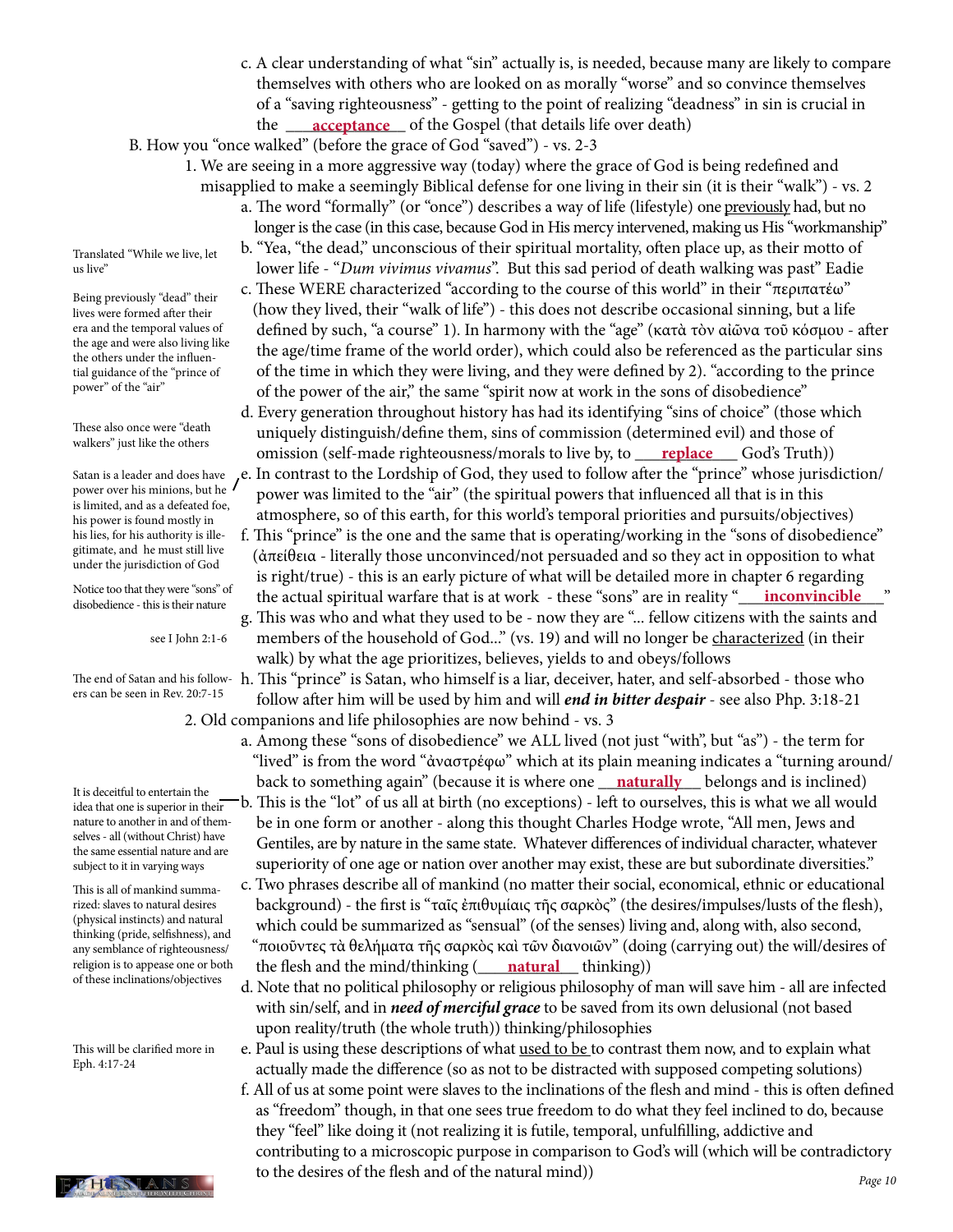Even the mind of a person, because of their nature, though it seemingly conquers the desires of the body, still "becomes futile in their thinking" - Rom. 1:21

What a hopeless condition! One's nature is disposed against God, and their thought processes subject to limited, enslaved thinking - when all seems right to the "natural man" it still leads to death - Pr. 16:25

It is this needed, stark contrast that is often found missing in modern presentations of their own version of the "Gospel"

God's "wealth" of mercy has not nor will it be exhausted on those to whom it was applied- notice the use of the term "vessels of mercy" in contrast to the "vessels of wrath" in Rom. 9:22-23

To the unregenerate "mercy" is unwelcome because it indicates a helpless, pitiful situation they do not wish to acknowledge, and "love" (as God applies it) contradicts their ideal, not desiring to be freed from their sin, only from its consequences

this is the original condition of all, Jew/Gentile, even the Apostles) - there is "none righteous" and "no one does good, not even one" - Rom. 3:10-12

We can also see this described in Col. 2:6-15 - we are "made alive with Him" and this also dealing with our "trespasses"

"Salvation" is just that - we are saved from God's rightful wrath and secured for eternity in His goodness, because He chose to favor us

One is chosen, predetermined and adopted by God's grace alone and is secured in it being His grace alone and not a mixture of our will and His grace

 g. The core diagnosis of what they were was "dead in sin", so they lived according to what felt good and what seemed (what they were able to reason) best - all the natural faculties, even when pulled together to work and determine a correct course/purpose for living, all reach the in their thinking" - Rom. 1:21 **wrong one because of the fundamental <u>nature</u>** - the mind, because of sin, left to fully "reason" apart from God's intervention, becomes "debased" (reprobate, unable to reason to the *best* conclusion about anything) - Rom. 1:24-28

 h. This is inescapable because it is one's nature (φύσει - what is inherited and is made-up of the same as its ancestors) - this is what is dealt with also in Rom. 5:12 - and because of this instinct, these were the "children of wrath" (this was their expected "lot," God's wrath) - and such is the state of everyone ("even as the rest") - to live for the senses and the "sensible" is normal and popular, but will end in \_\_\_\_\_\_\_\_\_\_\_\_ and finally face God's judgment **futility** C. The immeasurable riches of His grace "toward us" - vs. 4-7

> 1. In light of the preceding verses, some of the most encouraging/uplifting words to first hear (or read) are "Ὁ δὲ Θεὸς" ("But the God...") - "But" being an adversative (contrasting, antithesis) conjunction - vs. 4

- a. This same "God", the one whose wrath is directed at these "sons of disobedience" is now shown as being "rich in mercy" and demonstrating "love" in particular to the "us" and "we" own version of the "Gospel" in verses 5-7 - "mercy" contrasts the sin and is the <u>direct</u> result of His love
	- b. Their original condition was deplorable (by nature) but now, because of God's loving mercy they are no longer the same (the "were" by nature children of wrath, and all that had characterized such children *no longer characterized them because of God's mercy*)
	- c. God is described as being "rich in mercy" (ἔλεος pity, compassion) and this in contrast to their undeserving state - there is no indication (or even hint) that God showed mercy/pity *because* they sought it or even because they realized their pitiful condition
- d. The "because" is not based on anything in the recipients of the mercy as much as it is in "the great love with which He loved us" - this "great love" (πολλὴν ἀγάπην) is truly "great" (literally "much" in amount and quality) when seen how it was applied, and its profound result (applied to the "dead" in their rebellious nature deserving God's righteous wrath) making do not wish to acknowledge, them alive (love exhibited in a **powerful** result - resurrection from spiritual death (separation)) e. God's magnanimous mercy was applied because of His great love, and this love being the desire (resulting in success) for the true best/good for us (the "dead" not knowing for
	- themselves what is good/best, and so are at His mercy totally)

2. The overwhelming, extreme "case" in which they were, was overwhelmingly overcome - vs. 5-6

- a. "Even we, the ones dead in our trespassing of God's law" this is one of the phrases that helps us see death for what it really is (versus the normal ideas of non-existence, non-consciousness) it is separation from God and His goodness/fellowship
- Notice the pronoun "we" (as  $\,$   $-$  b. And, as dealt with in 2:1, "dead" also carries with it an unconsciousness of reality and one's  $\,$  actual condition and situation (and so utterly helpless to obtain life) - and this "deadness" is evidenced in sins/sinning - one sins because they are spiritually dead and are enslaved to sin in all its aspects - so not only was God lovingly merciful to ones "dead," but to ones (by even one  $\cdot$  Rom. 3:10-12 **hat were <u>defiant</u>** of Him and His holiness
	- c. God (still the acting subject in verse 5) "made us alive together" (συζωοποιέω not just made alive, but made alive *together* with Christ, He being the only source/means to true life) every aspect of our salvation is tied to Christ - if He is not the focus and the sole means, there can be no salvation (no resurrection to spiritual/eternal life)
- d. This is so, not because of our good intentions or aspirations for "quickening" or release from the deadness of sin, but because of (by means of) His grace - this undeserved favor (in all actuality, a "favoritism") directed at us resulting in being "saved" (literally, delivered from favor us **state of the contract of the danger and placed into true/lasting/eternal safety** 
	- e. It is absolutely essential that it be understood in its simplicity salvation is by grace alone (by means of *God's favor bestowed actually and particularly*) - there is no hint/indication (especially in light of the entire context back into chapter 1) of a picture of what is called "prevenient grace" (a concept of grace where God shows favor for a time, but it does not ensure the salvation of the recipient - this is the possibility and not the certainty of salvation)
- **PART STANS** seeking to make this palatable to the unregenerate, add self-will (but at the cost of true security) f. This is at the core of "salvation" - it must not be adulterated! - see also I Pet. 1:3-5 - many,

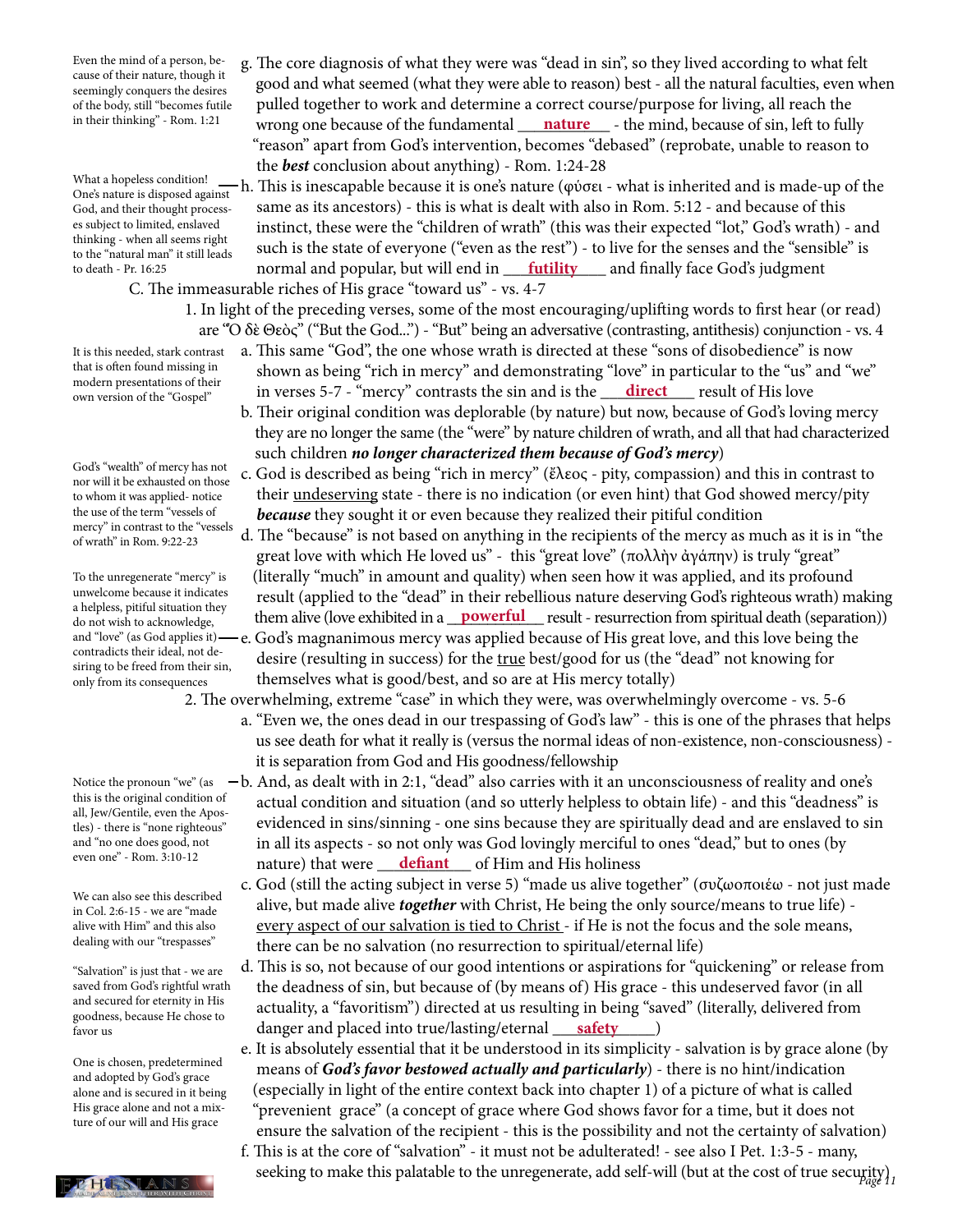We were not raised from the dead with Christ so as to live as those still dead in their trespasses and sins - see also Col. 2:12-15

Notice the Lord's wording in John 17:14-16

This is not just a formal position, it is personal

"God's grace is manifested through his kindness towards us, and that kindness is exercised through Christ and for his sake. The ground of this goodness is not in us but in Christ, and hence its character as grace, or unmerited favour." Charles Hodge

Those deserving wrath are treated gently/lovingly - because of Christ

Because of our helpless deadness in sin, His grace is magnified/glorified/powerfully displayed forever

# D. "Saved" by grace through faith - vs. 8-9

### 1. Verse 8 is one of the most quoted and memorized verses in the Bible, and rightfully so, though without the preceding context, the grace is often not seen for what it truly is

- a. The Gospel is often presented as a means to restore a "broken life" and is limited in the scope of this life and the pursuit of happiness in it (a narrow, temporal focus)
- b. Yet the true Gospel unveils the hopeless dilemma of our dead condition in sin and the "salvation" from sin and its rightful condemnation before God (regardless the condition of our life's situation this side of eternity)
- 2. For it is strictly by grace one is "saved" vs. 8
- a. Why is God's grace so impressive and "on display" for all ages to come? Because it is by this grace that we are saved (rescued from eternal ruination, condemnation, judgment), and since it is completely by this grace, it is subjectively seen/implemented through "faith" (reliant trust, and this trust solely focused on His work, His righteousness, His faithfulness as the means to fulfill all **requirements** in dealing with our sin)
	- b. There is a long-standing debate as to whether this "faith" is what is referenced in the following phrase "and that not of yourselves, it is the gift of God" - the "safest" answer is usually to take this "and that" as referring to all that has been discussed in this chapter, but this would then also (still) necessitate that faith is a gift of God also
	- c. As to the longevity of this salvation, the words "ἐστε σεσῳσμένοι" (are (present tense) saved (perfect tense (as in "were saved and will always be saved")) demonstrate *the permanence of actual salvation by grace* - all other perceived "salvations" are not actual and do not consist of true faith (and are often seen for what they are because of the stressed "works" dependence for its cause and maintaining (versus works being the unavoidable resulting evidence of the grace of God and its resulting faith)
- h. This resurrection is to a new life because, also along with Him, we are "seated with Him in heavenly places" (the word being "ἐπουρανίοις" indicating more an associated seating, not being in "Heaven" now, but positionally we live above the world; *in it but not of it*) - our position is "seated with Him" in the highest of privileged positions - compare to Col. 3:1-10
- i. Notice also the personal use of the Lord's title and name it's not "the Christ Jesus" but "Christ This is not just a formal posi-**come is a conerm of the souties of the conercy** of they know <u>personally</u> and so, once again, the preposition "in" is used - this union is all-encompassing of us and defines us) - our citizenship is in Heaven, so our focus and loyalties are changed - see Php. 3:17-21

 j. Note also that there is a sense where being seated in "heavenly places" also pictures the **perspective** we have of this world/age - it is from above as in assessing from a heavenly perspective 3. Made alive with Christ to openly show His generous grace "toward us" that are in Christ - vs. 7

 a. This demonstration of the enormity of His grace was done with the purpose to fully evidence it to the "ages to come" (literally, the ages coming, including the years since, and on and forever into eternity) - each generation will have this demonstration of kindness to those "dead in their sins", and it will be on display forever

b. This grace is described as immeasurable riches (a wealth/value that cannot be fully calculated)

- c. For when seen for what it actually is, such a demonstration of graciousness to those utterly hopeless in the determined defiance of their sin, and its result being new life (eternal), with an association with the highest levels in the universe - such an undeserved rescue, ending in such a promotion is a phenomenal display that is only missed by the **blindness** of sin/self
	- d. This display is shown "in kindness" (χρηστότητι a word which describes the meeting of a righteous need/essential (and so it's "useful") and doing so gently)
- e. The constant point stressed is "made alive together **with Christ**," "raised up **with Him**," seated **with Him**," and "kindness toward us **in Christ**"- the focused significance in all this is displayed forever **holds** Farming Partistic Pilim, not us... not even our <u>need</u> as much as it is His grace!

**PHLESTAN** :

True saving faith (by God's grace) does provide a lasting contentment in life, though it (life) may remain or become "broken" as to its temporal connections in this age

God's grace is seen at work (evidenced) through genuine faith (not the pseudo-faith often seen that fizzles-out after time or under pressure)

Faith cannot be a "work" (since verse 9 clarifies it is not "of works"), so then, if it is not a "gift", what is it? - the reason why this is such a concern needs to be discussed first

"We are saved by grace, not by faith, which is the channel through (dia) which flows to us the Divine stream of saving grace. Both alike God's gifts." Bullinger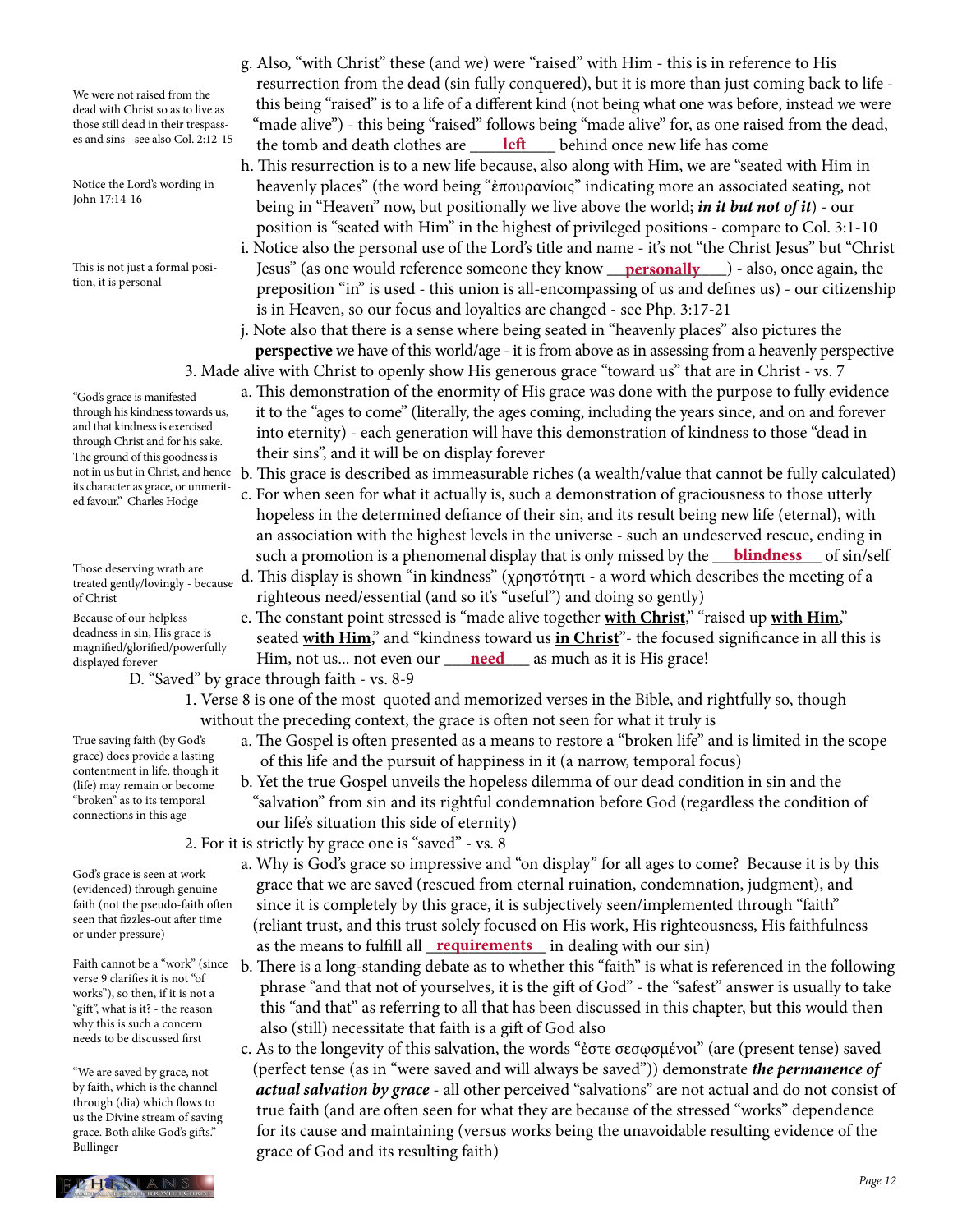"God justifies the believing man, not for the worthiness of his belief, but for the worthiness of Him in whom he believes" Hooker

The goal is not to examine opposing positions on this verse, but to see it in its context for what it is; magnifying the grace of God and its results

This might seem harsh or incorrect, but this is what is done when anything other than God's undeserved favor is looked to for salvation

"Willingly" receiving is often added to make the concept seem more "fair" and reasonable, but the receiving is (at best) assumed by the text

It does not do us any good to entertain some "good" in us that is "of us" - there is no boasting in self in our salvation, not after it

This is the clear meaning in Rom. 4:1-7 - "faith" is counted as righteousness (and faith is a result/channel of God's grace)

We cannot make anyone come to accept the truth of this text, and many find its plain meaning offensive, but we are not at liberty to compromise or reinterpret it to make it more acceptable - it is divisive because it is true

The word for "workmanship" (ποίημα) is where we get our word "poem"

see also Heb. 13:20-21; Php. 1:6 and John 3:19-21

He not only foreordained to save us, but how He would use us in/as His work

- d. This "saved" does not describe being made "savable" or saved for a time, but *actually saved* now - one is not rescued from former sins and their consequences, but from eternal wrath due for all our sin, so this being "saved" is not subject to time or even our behavior - it is Hooker subject only to <u>grace</u>
	- e. The text is clear and simple as regards why/how we are saved it is NOTHING on our part as so many try to interject into this passage and context - for instance, the Pulpit Commentary reads, "... *faith indicates that attitude of men towards Christ in which it pleases God to save them, transferring to him all their guilt, imputing to them all his merit*." - even though this sounds good and right, it takes the focus of God's favoring us (who are without any merit/ deserving of it) and works in the idea that God is motivated by something He sees in us (our "attitude")
- f. Faith is trust in His goodness/favor as being the means to our salvation those who try to This might seem harsh or in-<br>correct but this is what is done. Interject works/intentions of any type or degree into this, <u>infect</u> it (possibly fatally) with error/misdirection (simply because they cannot/will not fundamentally and completely trust Him apart from having Him acquire at least a little debt to us for our good (even though it be calculated to be very small))
- g. So as to be precise, Paul clarifies that it is "not of yourselves" its source is not of self, but is "a gift from God" (and there is no indication of this "gift" having the qualification of it being (of the receiving is (at best) assumed necessity) being <u>voluntarily</u> (of the will) received/taken
	- h. This is the only instance of the word for "gift" (δῶρον) used of God giving a gift all other usages are gifts of people to each other or to God

3. Nothing of this is a result of "works" - vs. 9

- a. The order and logic used in this verse and into the next is very important to understand and get right - works are a predetermined, foreordained part of a true believer, but works come *after* regeneration (at least the ones of genuine saving grace), not before
- b. We are saved by God's grace and by His grace we are \_\_\_\_\_\_\_\_\_\_\_\_\_\_\_\_ **productive**
	- c. The phrase "οὐκ ἐξ ἔργων" (not out of (as a result of) effort/accomplishment) is absolute being "of grace" our efforts cannot have any part in saving us - see Rom. 11:6 - if "works" are in any way the basis for salvation, then grace cannot be (is not truly) "grace" (for then the self merit would be the basis (even though we might calculate His "merit" as so far above our own))
	- d. The purpose of this (in harmony with verse 7) was that no one would have anything of themselves from which to "boast" (literally, be able to hold their head up high (above others) all heads (as it were) will look upward to God and His work in Christ)
	- e. The eternal souls of those around us do not have their salvation determined by us (our determination), but it ought to be concerning to us when other professing believers actually do claim, in some way, that they had an active part in their salvation - it is looked on as if motivated to be argumentative, but it deals with the core of this text; salvation by grace alone
	- E. We are His "workmanship" vs. 10
- 1. Often, with so much focus/attention placed on verses 8-9, verse 10 is overlooked or under emphasized (yet this is the <u>conclusion</u> to this part of the discussion)
	- a. The first word "For" (γάρ) could be (in this context) translated "because" (or even "actually" or "indeed" or "since") all indicating the reason for what has just been described
	- b. The reason being (why it cannot be a result of our "working") *because we are the result o*f *His working* (His "ποίημα" His work) having been "κτισθέντες ἐν Χριστῷ Ἰησοῦ" (created in Christ Jesus), and the actual results being (for) "good works"
	- c. So "good works" have a definite part in our salvation, they being the result but these are not generic "good works" (as anyone might define "good" to their own estimation) - these are a
- and John 3:19-21 **specific** set of works that God predefined (foreordained) that we would "walk in them" (that they would be our "walk" (what characterizes us)) - these likely defined for each individually also 2. We must see the clear (unobstructed) flow of thought as to not only that the "dead" were raised, but
	- *how* they were raised, *why* they were raised and to *what* were they raised
		- a. In their deadness, God had mercy on them, and in His mercy favored them and delivered them (resurrected them out of their sinful deadness/blindness)
		- b. All this done to showcase His great grace for all time, it ALL being His work, resulting in truly "good works" that God also predetermined that we would "walk in them"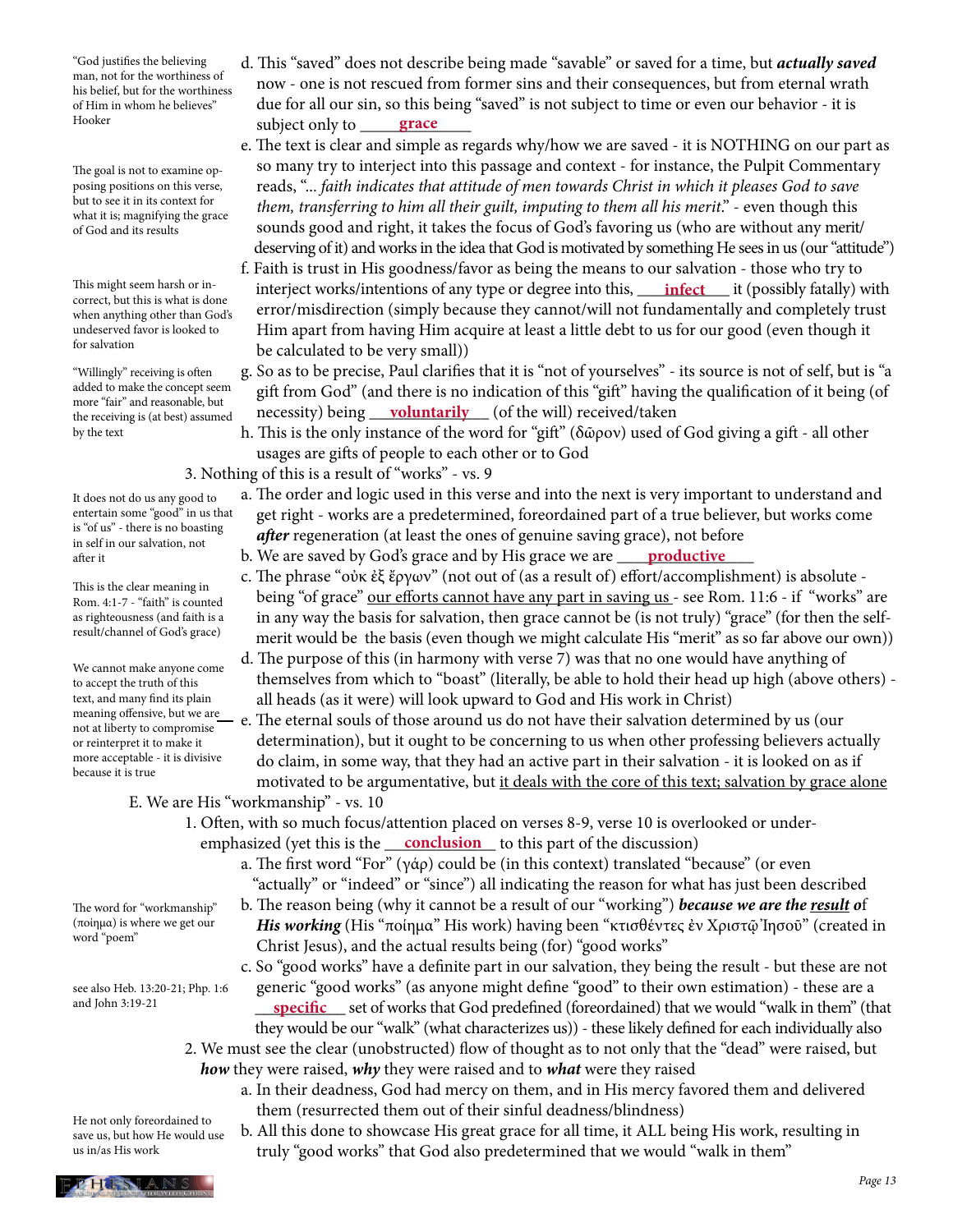"The law says - "Do this and live;" but the gospel says - "Live and do this." Eadie

We do not want to settle for ing/definition, but the real ones of God, by His design/decreethere are so many counterfeit works, it becomes distracting and confusing to many seeking what is "real"

Such truth keeps our focus more on His work in us than on our work for Him

c. Where then could there be any boasting? - see Rom. 3:21-27; I Cor. 1:26-31

- d. Our responsibility (and the fulfillment/contentment that comes from it) is focused on live;" but the gospel says - "Live **come <u>submission</u>** to what He brings us to do or brings to us to do, while realizing He graces us with the ability to do it - we are HIS work
- e. "Notice, please, that the "good works" assigned to us are not our good works but His. These gifts our ascended Lord distributes to His own, and through the power of the indwelling Holy We do not want to settle for Spirit we are able to use them. We are His *workmanship* doing His *works*." Strauss "good works" of our own mak-
- "good works" of our own mak-<br>ing/definition, but the real ones—f. Being His creation (physically/spiritually), and He having predestined us to be His children, we may also take comfort in the fact that these works were also prepared beforehand for us - His sovereign grace ensures His work in us, if we are truly "created in Christ Jesus" - these "works" are of the sort that *only by God's grace and by being in Christ can they be done* these excel and are fundamentally different than the standard "good works" of our age
- g. Notice also that in this verse, it is the "good works" that have been "preformed" and not us these were destined/designed in God's eternal plan, so even they have been and will be <sup>our work for Him</sup> done by God's <u>\_\_\_**omnipotent** \_\_\_</u> grace (all by His "all power")

### IV. Formerly "Far Off " Now "Brought Near" Being "Fellow Citizens with the Saints" - 2:11-22

#### A. Remember what you were and what/who you are now - vs. 11-13

1. The "identity crisis" of believers has been an issue to deal with in every generation - vs. 11-12

- There are many "physical" characteristics (such as ethnicity) that are focused upon for distinction - so there are also philosophical differences (still uniting and dividing, to no lasting affect) - apart from Christ there is no true peace, for all other "peace's" are grounded upon the temporal, the physical
- a. It is common to learn of and accept the Gospel message, but then to underestimate its actual impact (and so to have an expectation of change versus a remaining of who/what we once were)
	- b. Even before the conversion of the Gentiles and Jews among them, there were identifiers which made and kept them distinct, and caused some (in this case, the Jews) to make a significant point of the lack of the "covenant sign" with the Gentiles
- c. These verses will deal with the alienation with God as well as that between the Jews and the all other peaces are grounded Gentiles, both of which are <u>resolved</u> (made at "peace") in Christ
	- d. The present imperative to "remember" begins this section since it will be important for them to *always be remembering where they came from and how they became what they are*

# 2. Their original "state" was even worse than that of the Jews (who also had to be brought to Christ)

- a. The comparisons used in verses 11-12 are comparisons "in the flesh", which at its best is still "dead in trespasses and sins" regardless the ethnicity of "the flesh"
- b. But the Jews did have an advantage, since they had the "covenants of promise" and were, as a people, specially chosen of God - yet even with all these advantages, they had, by their own ingenuity and traditions upon that, drifted apart from God and His truth, so as to miss (as a majority) their promised Messiah
- c. The Jews (in their supposed moral superiority) nicknamed the Gentiles "the uncircumcision" to make the key point of their differences be on the physical sign of the covenant (made with Abraham (their father and not that of the Gentiles))
- So many are more interested in  $-\rm{d}$ . Paul makes the point to clarify that circumcision is "made with hands" (the sign itself) yet even this covenantal sign was mostly personal to its possessor and was (apparently by design) not seen/known to all but to the possessor - it was a covenantal sign required by God with the to represent and display **purpose to stress and** <u>remind</u> of the covenant (and its promises) itself

3. Also remember that you (as Gentiles) were even farther off than the Jews - vs. 12

- a. The demonstration of grace is now being stressed even greater! their condition was (practically) separated from Christ (the Messiah promised to the Jews), excluded from the "commonwealth of Israel" (the core idea being that of exclusion from the rights of a citizen with God's chosen people)
- b. Just as chapter 2 began, so we see again the hopelessness of their original situation they were truly, from all estimations, without any hope, without God (the true God) in the world
- c. The grace of God is not only seen in its application to their condition (being dead in their sin), but also magnified in its application on them, while they were without any "rights" to it
- d. This does not mean that they did not long for something worthy to place their hopes in, just that there were no "legitimate" grounds for them to place their hope in/on - many "hope" to have "hope" and when it cannot be attained, they settle for something "close"

(of this world only)

#### compare to Gal. 6:11-15

It does appear that signs are often deemed most important over that of actual substancefor instance, one must look Christian and the actuality of it is not as stressed

the practices and ceremonies of "religion" than they are of the underlying faith it is supposed to represent and display

Looking on their natural situation, they lacked any seeable opportunity to be exposed to the redemptive truth

This is one proof text making the point that salvation is by no means a "right" to mankind - it is all by God's grace (loving, merciful favor bestowed on those totally/completely undeserving)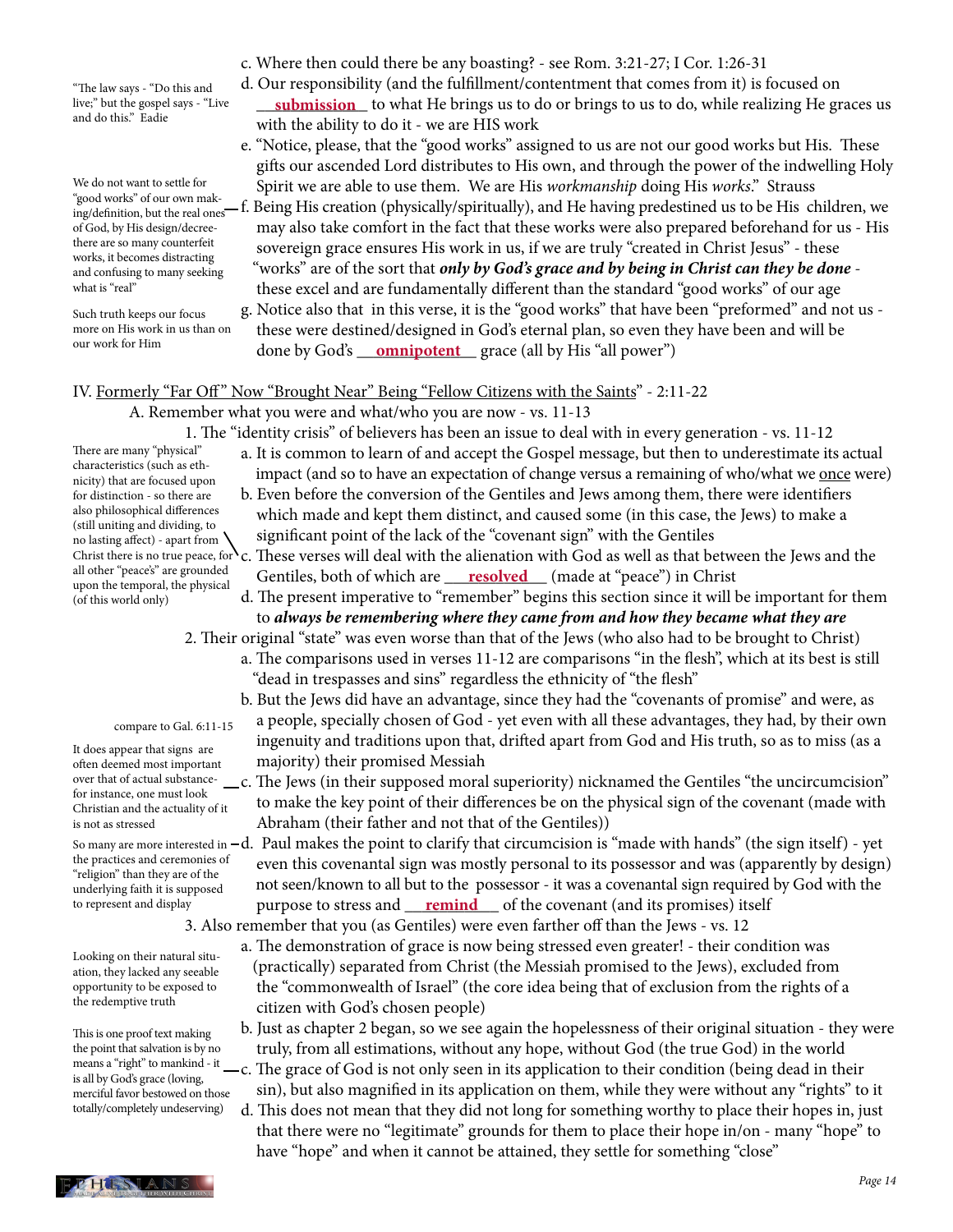This is one way to ward-off ungratefulness - don't forget where you came from and all that has been given - this keeps us level-headed throughout upcoming struggles

This pictures a once unapproachable relationship (being one of welcome and closeness

This close relationship with God is key to understand so as to understand then the closeness we have with all others that are also in Christ

- e. Notice the breakdown of their condition 1). They were separated from Israel (God's "normal/expected" way to salvation (path to the relationship with God)) 2). And so separated from Christ the actual answer 3). Strangers to the covenants (and so unaware of them) 4). Having no hope (no true expectation of confidence, no absolutes) and so no upcoming struggles **expectation** of their future 5). Without God (ἄθεοι - atheists not having the true God) and that in the world He created - these were "godless" people
	- 4. "Brought near" by the blood of Christ vs. 13
		- a. Paul now uses distance to picture the separation from God being solutioned the original state (not being in Christ) was one of not just separation, but "far off " (we could say "not anywhere near God")
- shunned and left-out) becoming b. This is similar to what is seen in the use of the Tabernacle with Israel, God was "near" (and so approachable) by means of a blood sacrifice - so also, through the blood of Christ "we have This close relationship with **been brought near" (in the <u>passive</u> so it's not that we come "near" but are brought near)** This close relationship with
	- c. Their (and our) being "in Christ" is in contrast to their having been "in the world"
	- d. Our relationship is now one of "closeness" with our creator and it came at a high cost (the blood of Christ), dealing with the cause of separation... sin
	- B. Christ, our "peace" with God, reconciling us with God and so then with each other vs. 14-18
		- 1. "He Himself is our peace" "peace" as in the absence of conflict, no division vs. 14-16
- There are many ideas of "peace" a. This approach to peace in this context is very unique the emphasis at times can look to be peace between God and sinner, and then peace between Jew and Gentile - this text deals with both, yet focusing first on our restoration/reconciliation with God, and then the process also resulting in a union between Jew and Gentile
- not lasting there is no (cannot \). The beginning phrase makes it clear that He is not our "peacemaker" but is Himself the "peace" no peace with God **the Content Content Content** (quiet, calm, peace of mind stemming from a "wholeness" of separated <u>parts</u> rejoined)
	- c. Paul identifies the resulting peace ("made us both one"), unifying Jew and Gentile (previously an impossible task) and still the goal of so many throughout the ages - the source/cause must be known for what it is to obtain such a peace - once known, though, mankind will move-on, seeking any other answer other than this - though, this is only Jew/Gentile in Christ
	- d. Christ made peace "in His flesh" His death and resurrection not only made peace with God, but created the strongest uniting bond beyond all other abilities/ingenuities of man - it pictures (the result) as the tearing down "the dividing wall of hostility" (the "barrier of the dividing wall") - this was possibly a reference to the dividing wall near the Temple that kept the Gentiles off at a distance and there was no way for Gentiles ever to come over
- e. This amazing result was through His body, creating in Himself "one new man" and that man being reconciled to God - it is, at its most basic explanation, God sending Christ in a body, using that body as a "place" to put <u>regenerated</u> Jew and Gentiles together (in Christ), and so reconciling them (as one in Christ) to God
- f. The term "abolishing" may seem like a harsh term to use in conjunction with the "Law and Commandments," but this is a very specific reference (τὸν νόμον τῶν ἐντολῶν ἐν δόγμασιν καταργήσας - "the law of the commandments in  $(expressed in)$  the ordinances, abolished" referencing the aspects of the Law that forbade them to <u>associate</u> closely with non-Jews -The goal of self-expression (and because of what Jesus did in His body (created *in* Himself)) so self-glory and showcased in-
- so self-glory and showcased in-<br>dividuality) is not characteristic— g. This unity is not like that of what society dreams of now, a unity/peace that somehow incorporates all of our individual expressions of self/individuality - this unity/peace in Christ conforms us to Him, we losing what once characterized us and now finding ourselves "one new man"
- h. The end result being "reconciliation" (a restoration, though the underlying word is prefixed With a world obsessed with the with "ἀπο" making the point of **complete** restoration/reconciliation to God, and once the "hostility" has been "killed," there is only left what eternally unifies - this is an underlying result of true salvation that is often missed - so either there are idiocentric (focus upon individuality) divisions, or attempts at false unity (around temporal/earthly characteristics)
	- i. There is hostility between peoples for seemingly unending reasons, yet the underlying reason being the hostility with our creator and the lack of anything lasting to unite around
	- 2. Access to the Father "in one Spirit" vs. 17-18
		- a. The Lord came "preaching peace" to Jews (nigh) and Gentiles (those "far off ")

and mankind constantly seeks for it, but never able to attain lasting peace - peace is often fought for at high costs and yet be) peace on earth *because of no peace with God*

To truly unite two warring factions, there must be something stronger to pull them together, and if it is to last, the point of unity must be unbreakable

The peace that is in Christ is **inside** its recipients, so it is not superficial or forced like the enforced peace that history sometimes describes

compare to Col. 1:21-22

Two types of people, totally opposite, are united as one for one purpose

The goal of self-expression (and dividuality) is not characteristic of those in Christ - we do have uniqueness, but *what unites us dominates differences*

With a world obsessed with the pursuit of unity, it is important for us to stay focused on what actually unites us, and not to place any other category ahead of it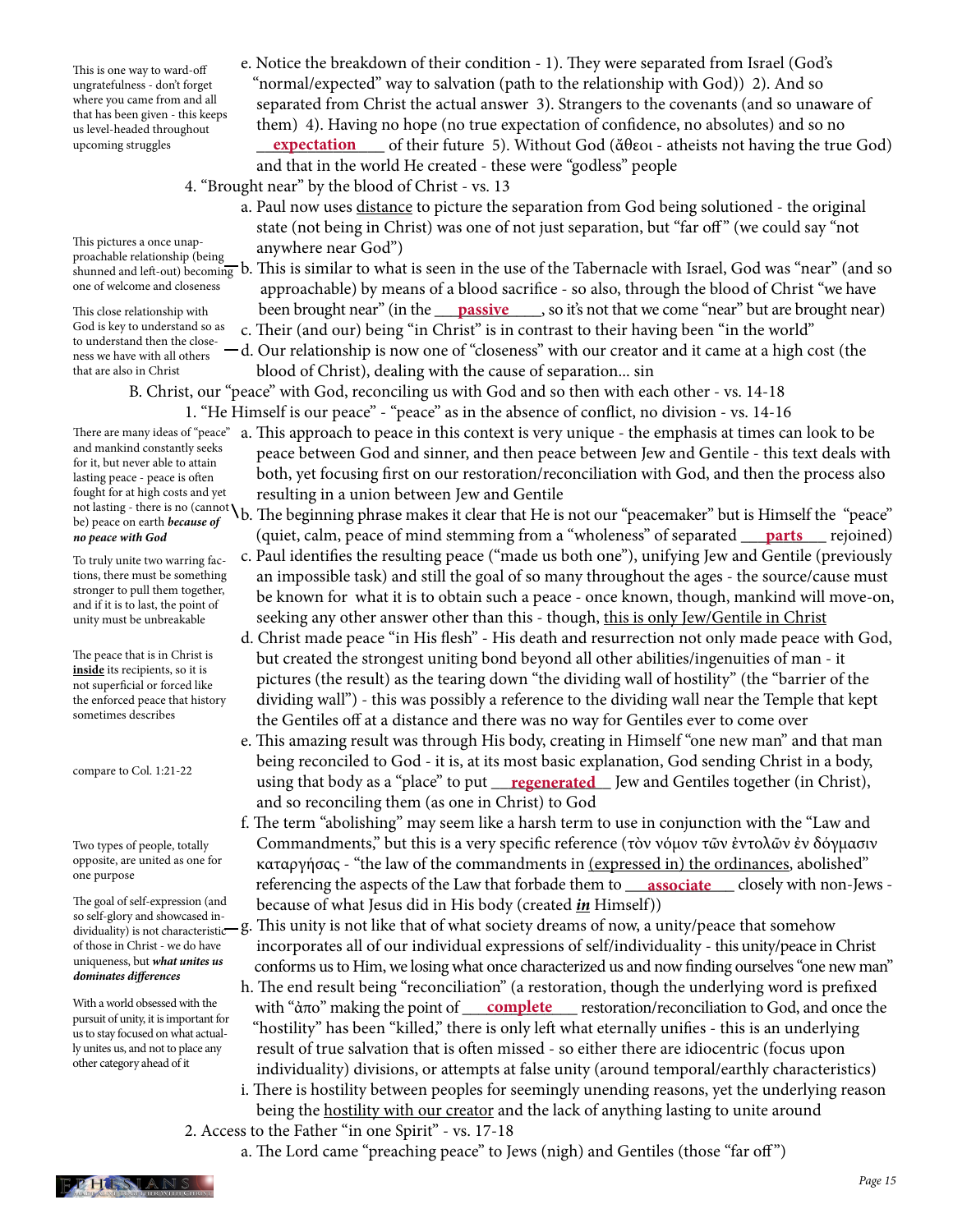- b. This looks to be in reference to Isaiah 57:19 see Isa. 57:15-21 where "peace" will be communicated to those "far and near," yet no peace for the wicked
- c. The "good news" (εὐαγγελίζω heralding-out "glad tidings") was preached/declared just as foretold by Isaiah and would be one of peace - in light of the context, it is peace that comes from knowing we are saved by God's grace - the undeservedness of it makes it clear we cannot then look upon others and treat them as to how they " **deserve**
- d. Through Christ "we both" (Jews and Gentiles) "have access" to the Father and this by "one Spirit" - this is the same concept described in Rom. 5:1-2 (our "introduction" to the Father, which is the source of our peace) - here again we have the triune God at work - the Son, by Whom we have access to the Father, and this by means of the one "Spirit" (our spirits united as one ("one spirit") in/by His Holy Spirit)

C. Members of the Household of God, a "dwelling place for God" - vs. 19-22

- 1. There could be no greater and intimate relationship with God than what is described in these verses... **<u>we</u> being constructed** as a dwelling place for God Himself - not in taking away from His already omnipresence, but the stressing of the closest of fellowship - vs. 19
	- a. Because of God's grace, these Gentile believers are no longer "strangers" (ξένοι someone from another country passing through and having no rights of a citizen and no home in the area), and no longer "aliens" (πάροικοι - someone who "lives near" (a neighbor) but has limited rights; so someone close to citizens but not actually one)
- and now a citizen of Heaven, we  $b$ . Instead, these are now (in Christ) "fellow citizens with the saints" "saints" being those set apart by God, and in so being set apart in His righteousness, are citizens of Heaven (God's domain) and now these formerly "far off" Gentiles are now citizens along with the saints, now and our purpose in it being saints themselves
	- c. And not just citizens of the Heavenly country, but actual (rightful) members of the "household of God" - the word (οἰκεῖοι) indicating one of the family, including *all the rights/privileges of the family name and association*
	- d. "... they come into, not by birth, nor by merit, but by adopting grace; and happy are they that belong to this city and house! they are freed from all servitude and bondage; they can never be arrested, or come into condemnation; they have liberty of access to God, and share in the fullness of grace in Christ; they are well taken care of; they are richly clothed, and have plenty of provisions; and will never be turned out, and are heirs of a never fading inheritance." John Gill 2. The "structure," its building, the Temple of God and the building materials being us - vs. 20-22
		- a. The "foundation" upon which this has all been built (its construction process and means) was that of the "apostles and prophets" - though there is much debate as to who the "prophets" referenced here are, it is clear that both groups spoke for God and shared what He said (His Word)
- planned this all along and Paul<br>explains how He has done it and b. It is true that Christ is referenced as the only "foundation" in I Cor. 3:11, but it must be remembered that these references are analogous (pictures) to illustrate fundamental truths, tile) Christians get to play in it **comparise to play in the contract of the contract of the contract of the contract of the contract of the contract of the contract of the contract of the contract of the contract of the c**  c. It is common and too easy to get distracted with a focus on our part in God's work and miss the greatest point of it all being God's work - focus is to remain on what He has done, is doing and will be doing
	- d. The "foundation" in this illustration is the truth and ministry of the Apostles and Prophets (spokespeople for God) declaring what God would do and then Christ being the "cornerstone" (upon which all of the edifice rests and depends)
- e. The entire "structure" is fit together in Christ if He is removed (using this illustration) or compromised, the structure could not stand (which is why "facade" Christianity falters under strangers in this world) scrutiny, the **challenge** by the Truth, or under suffering/attack and the passing of time)
	- f. The picture continues to build, growing into a "holy temple in the Lord" the temple being a place where God would come and be with His people, and now this would be built "of us" (saints in Christ) to serve as it were a "dwelling of God in the Spirit"
	- g. All believers are not merely added-in, but have always been a detailed part of this "habitation" of God - the *mystery* not just being salvation in general, but all the particulars, down to each building stone (each of those in Christ) and the detailed process and order in which it would come together

God's grace is the great unifier for what do we have that we were not already given? - I Cor. 4:7

For with this relationship restored (and set), what else could compete as a "greater peace"?

Being set apart for God's purposes have (as these Ephesian Christians did) a new identity and association that sets how we view life now and our purpose in it

We should live in light of the full access we have to the God of the universe, and the right that has been given us in Christ to approach Him and talk with Him we being one of the family

All of this lending to the explaining of the "mystery of Christ" (in 3:4) and in it, the inclusion of the Gentiles - God explains how He has done it and the part these Ephesian (Gentile) Christians get to play in it

The plan was "laid out" and presented and Christ was the key building ingredient (the cornerstone) in which we all are included in association with Him as more of the "building materials"

Read I Pet. 2:1-12 (being citizens of Heaven, we are now strangers in this world)

compare this to II Cor. 6:14-18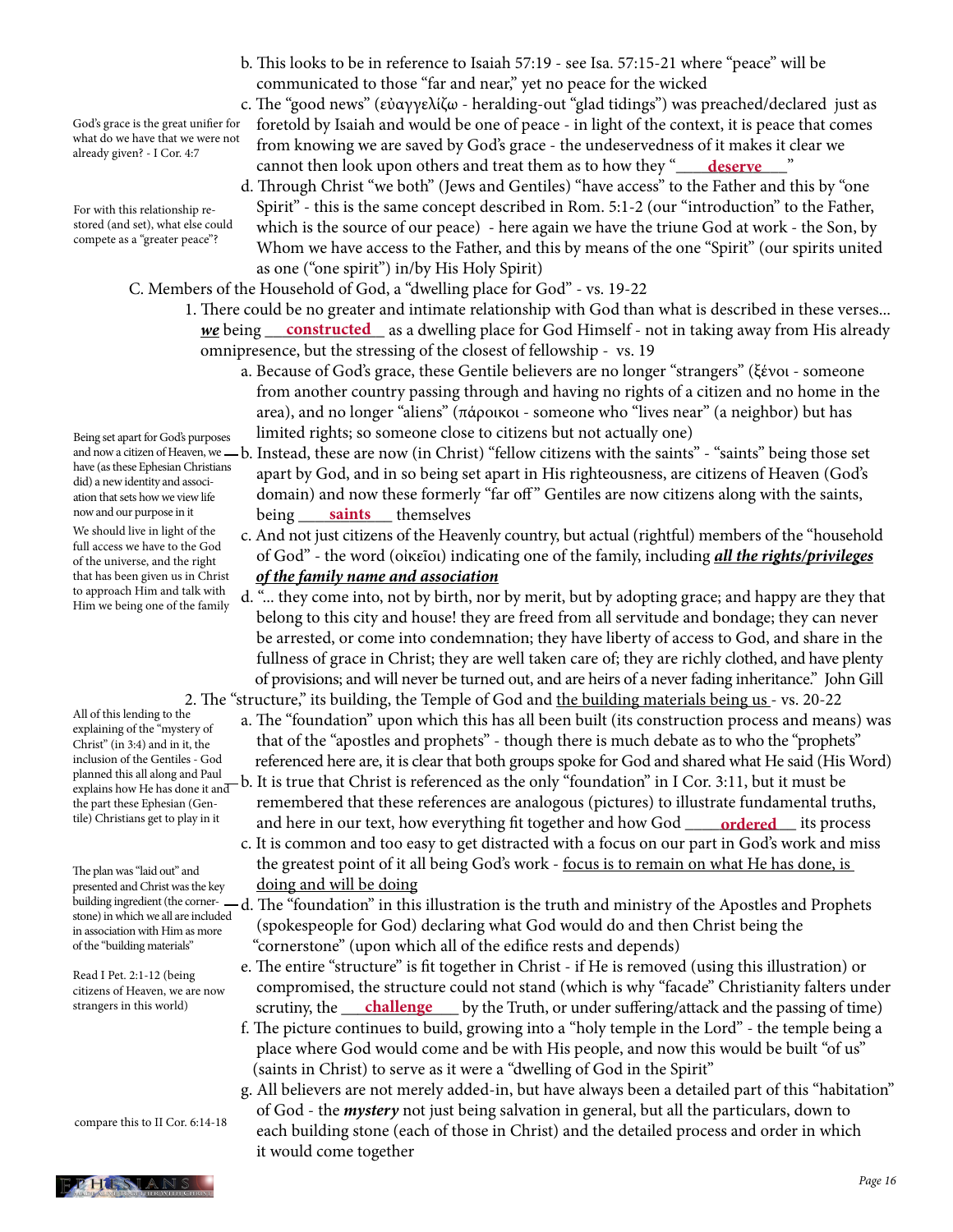28:16, where it can be translated "testing stone;" it being the standard by which all other compared with

This is what the "Church" is - not an eclectic grouping of unique individuals, but a grouping by transforming of individuals into Christlikeness

God included the Gentiles (those of the world that were not of Israel) - the separated diversity made into unity

- This is likely in reference to Isa. h. The significance of Christ being the "cornerstone" (or the "corner") needs to be stressed the cornerstone was not like it is today (mostly symbolic), it was the original stone laid which set standard by which all other **continuum the standard by which all other stones were to be <u>conformed</u> to and to fit together with**
- stones in the structure are to be i. This "whole building" is being (present tense) "fitted together," also a construction term used of how the building blocks were being made to fit tightly and uniformly together (they were formed to fit, or chosen for their "fit" by the builders/architects)
	- j. This is in tandem with our being "conformed to Christ" (individuality/uniqueness not being the key... conformity/uniformity to Him being the objective)
- k. In their being "fitted together," the structure continues (still present tense) to grow, with each block conformed and added to the structure - it is His workmanship being a place for the dwelling place of God... God with them/\_\_\_\_\_\_in\_\_\_\_ them
	- l. Each believer (building block) is indwelt by the Holy Spirit of God (I Cor. 6:19), and each building-block is fit with all the other building blocks for a dwelling of God "in the Spirit" - this is all heading toward the concept of true unity (like the world will never know in its "constructions")

#### V. Made Strong in the "Inner Man" "Filled With All the Fullness of God" - 3:1-21

- A. Paul the "prisoner of Christ Jesus" vs. 1
	- 1. This chapter is particularly interesting in how it was written Paul begins (essentially) to pray for these Ephesian Christians, but then sets off into a very long sentence of clarification (verses 2-13)
- a. The underlying reason looks to be as a clarification as to why he is in prison, all of this being to not become discouraged by because of his particular "<u>\_\_\_\_\_\_\_\_\_\_\_\_\_\_\_</u>" to bring the Gospel to the Gentiles
	- b. Such clarification is needed, so they not "lose heart" because of his sufferings such is of the design and calling of God for Paul in the message he was given and to whom he was sent
	- 2. Paul references himself as "the prisoner of Christ Jesus," though not in the sense that Christ holds him in prison, but that on the behalf of Christ (His message and what He called Paul to do), he (Paul) is in prison (for at least a few years at this point)
- a. Paul was not in prison because he was a true criminal, but because of those religious leaders who opposed his work to/with the Gentiles (the message of Christ as being God's and God and what life really is Promised One was offensive to the Jews, who <u>expected</u> something else (their own idea of what a Messiah ought to be))
	- b. We see this particular call for Paul given through Ananias in Acts 9:10-16 and then, much later we see how he was treated when on trial in Acts 22:1-22 - multiple accusations had been made against him, and while on trial he appealed to Caesar (Acts 25:11)
- c. It is commonly accepted that Paul was writing this letter from prison in Rome he was there because of his calling to the Gentiles - Paul knows these Gentile believers in Ephesus know this, and he proceeds to detail this calling of God and the *privileged calling* it was to be able to share a previously unknown part of God's plan (mystery) that God had given him to reveal d. Such a response is in opposition to how popular Christianity defines **Success** 
	- B. The special assignment of the "stewardship of God's grace" to the Gentiles vs. 2-13
- 1. The "stewardship of God's grace" (also translated "the dispensation of the grace of God" (KJV)) vs. 2 a. It did end in God's grace being "dispensed" by means of the message of the Gospel, but the believers, but no matter how it basic idea is that Paul was "\_\_\_\_<mark>graced</mark>\_\_\_" in the call to do what <u>he</u> was called to do b. As if reminding them (some may have not know this), he was called to bring them the Gospel c. Again, the intent is to call attention to the call of God and not to what might be construed as unfortunate circumstances caused by his association with them (the persecution he was facing) 2. The revealed "mystery" that the Gentiles are "joint-heirs" (co-inheritors) of the "promise in Christ" - vs. 3-6
- a. The phrasing in verse 3 is not just germane to this text, but is another demonstration that what was written by the Apostles was by special revelation and not just their thoughts, opinions and conclusions to turn the Church and God's work into what they thought it should be not what Paul's thoughts were,  $-$  b. Those who had not known, could now come to an understanding of what was taking place and why it was happening the way it was ("and by referring to this... you can understand")

had known before - *celebrate this reality and do not grieve or despair over the resistance!*<br>PHIS LANS c. Verse 5 demonstrates the honor/opportunity they all had in coming to know this previously unknown truth/insight into God's plan - the preceding generations had not known that God would do this and why - the scope of His redemptive work was immensely greater than any

Purpose in suffering is needful to not become discouraged by focusing on the apparent bad rather than *the high-calling of God in it*

As is common among even "Christian" sects, each having their idea of the Gospel, Christ and God and what life really is about - they formulate a "moral high-ground" and then use their vantage point to write-off those with the genuine message/ministry of Christ

It is interesting to consider that such a genuine honor for Paul cost him his freedom and reputation - but knowing what it truly was (an honor), Paul was bold and encouraged in it

We may suffer because of our associations with other believers, but no matter how it comes, such suffering is under the control and purpose/plan of God (primarily) and needs to

always be seen in this light

The needed "understanding" was but what God was doing - this is why our interest is to be in clear understanding of God's Word and not the clever musings of His servants - some are so "clever" the plain meaning gets missed

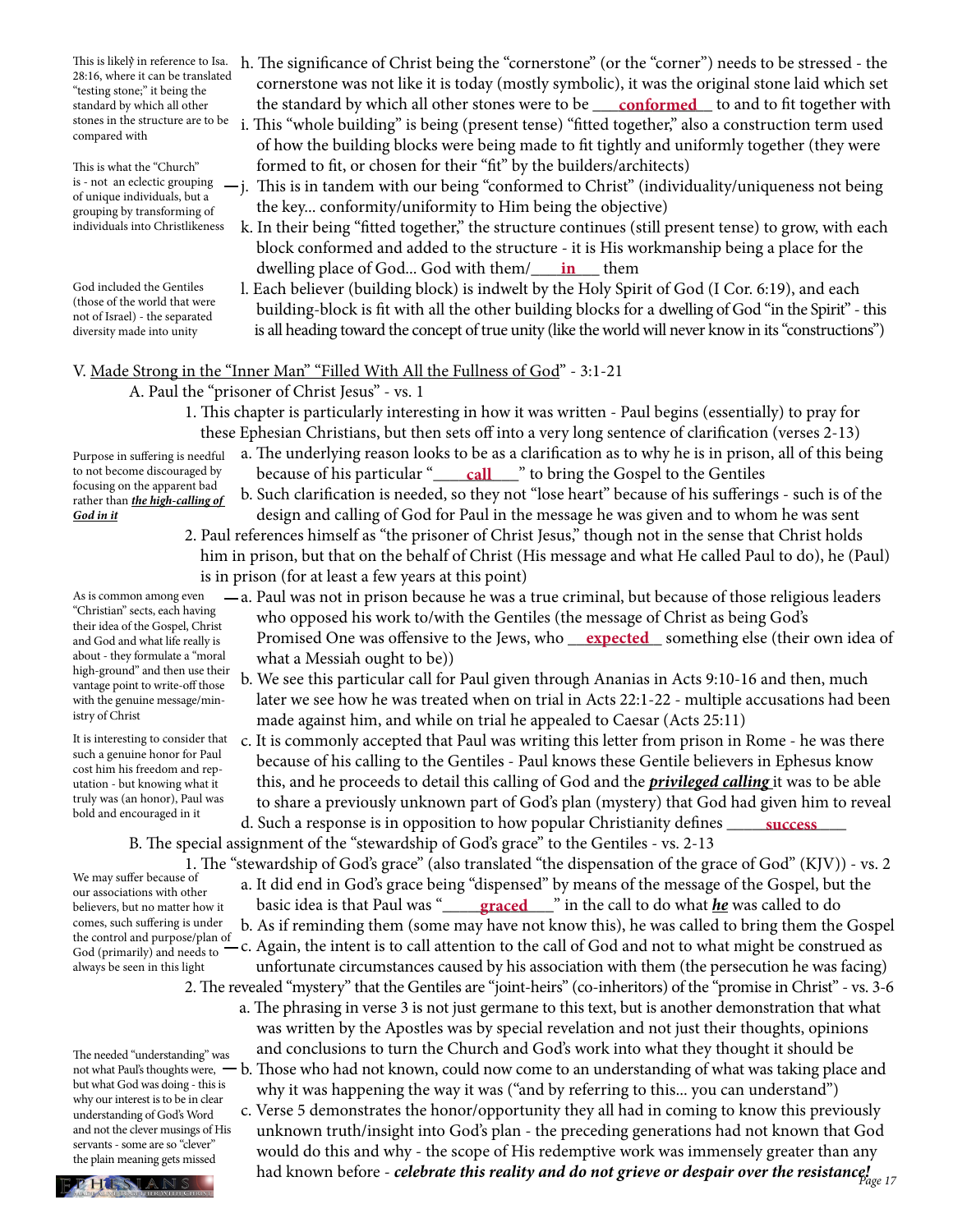This is in contrast to the pagan usage of the concept of "mystery" which was typically mystically understood - here, God reveals through His apostle the revelation and it is made understandable by reading it this does not discount the Holy Spirit's work in guiding us into all truth, but does show how this is practically worked out

It was not known beforehand (in this detail), not because of disbelief, but because it had not been revealed

The "New Testament Church" is distinct from that of the Old Testament in the making joined/equal Jew and Gentile

Some dismiss any earthly kingdom (future) fulfillment while others place Israel on a pedestal dismissing or underestimating our elevation in Christ

see I Jn. 2:24-25 and then Gal. to be that of redemption and the Spirit)

There will always be those looking to dictate what God's call is on us (even ourselves looking to be the authority), but as seen here, God is the determiner and why we anticipate our need to continue learning His Word over our own or that of others

The phrase is "τὴν ἐνέργειαν τῆς δυνάμεως αὐτοῦ" (the energy of the strength/ability of Him)- - this describes well the grace of God after salvation to do His will

No credential is hinted at-Paul was completely unworthy and (humanly speaking) was the last one that would have been chosen for such an honorable call

It was not that Paul could not forget the guilt of his previous life as many propose, just that he was a prime example of God's grace to the unworthy (which he is seeking to magnify throughout this letter)

- d. And, by "reading this" (what he had written briefly about earlier in this letter), they would come to understand what Paul now understood regarding the "mystery of Christ" - this "reading" is an interesting Greek word (ἀναγινώσκω) typically meaning "to personally discern/know" and in this context, such personal "knowing" comes by reading/studying and so then, understanding - how this is worded is particularly interesting because it reveals a this does not discount the Holy **practical** means by which one is "empowered" (δύναμαι - made able) to come to an understanding
	- e. It often comes down, not to the inability to understand what the Scriptures say, but the inability to believe/accept it (which is at the core of so many varying interpretations which come about when the clear meaning is unacceptable to the reader) - as indicated here, the goal is to perceive the insight that the Apostles and Prophets came to see of what was revealed (revealed by the Holy Spirit... "**His** Apostles and Prophets")
- f. This needed clarification to ward-off the mystical approach to Scripture as well as the strictly intellectual/scholarly approach - what was written was understandable but had to be trusted/ disbeliet, but because it had believed (received in faith, which is the great <u>distinguisher</u>) - no matter what, though, even diligent study would not have revealed this "mystery" (of Jews/Gentiles united in Christ) 3. The "nations" being heirs, members, and partakers in Christ through the Gospel - vs. 5-6
	- a. Note first in these verses the distinctions between Jew and Gentiles (the nations) is still present here, and even to some degree in Christ, but are united in Him though distinct - the prefix used before these descriptive terms is "συν/συσ"means together/joined
	- b. Previous generations did not know this Jews/Israel do not become Gentile in Christ nor do Gentiles become Jews in Christ - this clarification is needed so that O.T. texts are not misused to have "spiritualized" (allegorical) meanings so as to somehow explain this text
- c. All nationalities (in Christ) are "fellow heirs" of the inheritance in Christ even with the emphasis on the "still yet to be fulfilled" earthly promises to Israel, there is no need to elevate others place israel on a pedestal the strael above (at any time) Gentile believers - we are and always will be <u>equal</u> in Christ)
	- d. All is equal now that we are "members of one body" each distinct (as differing parts of the body) but united by the will of "the Head"
- $^{3:10-14}$  (showing the promise e. With such unity, we are all (in Christ) "partakers of the promise" (specifically the promise of Christ, the Savior, Redeemer saving us from the rightful judgment for our sin)
	- 4. A servant/slave of "this Gospel" by God's grace vs. 7-10
		- a. Part of this first phrase, "διάκονος κατὰ τὴν δωρεὰν τῆς χάριτος τοῦ Θεοῦ" (one doing the bidding of another (with speed ("kicking-up the dust")) by means of the gift of God's grace/ enablement and favor (to assign him as such) explains his calling
- $-b$ . The "minister" is one doing the bidding of another (in their particular service) and as such Paul identified his "job" - he was not in the service of the Ephesian Christians, but of the ticipate our need to continue Lord, Who not only called him to this "stewardship" but would continually <u>equip</u> him (grace him) for what was needed - see I Cor. 15:9-10, Heb. 13:20-21 and Col. 1:24-29
	- c. We are all called by the same Lord but not to the same responsibilities none of us have the Apostolic calling of Paul - Paul was called and used by God's grace and so we will also, and what is to be done will be by the "working of His power"
	- d. Writing of this grace in Paul's life/call, Lenski wrote, "...it was wholly undeserved by him who until the hour when the gift was made was a bloody persecuter of the gospel and of the church."
- No credential is hinted at-<br>No credential is hinted at-<br> **/c.** Grace seen again in the <u>unworthiness</u> of the recipient Paul glorifies God in all of this by stressing the magnitude of the demonstration of God's graciousness in not only allowing him to proclaim the Good News, but to one "least than the least of the saints"
- f. This was no false humility... it was fully intended and realized that he was beneath the least ("ἐλαχιστοτέρῳ" - less than the least) - the key in any ministry is to seek out the grace of God at work in the "minister" and not natural talent, education, popularity or ambition - this cannot be seen on paper (as in a resume), but must be seen over time - many pursue a calling he was a prime example of of their <u>own</u> choice and try to resist God's directing - the pursuit is I Pet. 5:5-6
	- g. His privileged calling/service was to proclaim the immeasurable riches of Christ the abundance that comes with Christ cannot be fully "traced-out" or measured (which will be part of the thrill in eternity never finding an end to the benefits of being in Christ )- this extreme form of comparison is useful when the limited/measurable offerings of this world are considered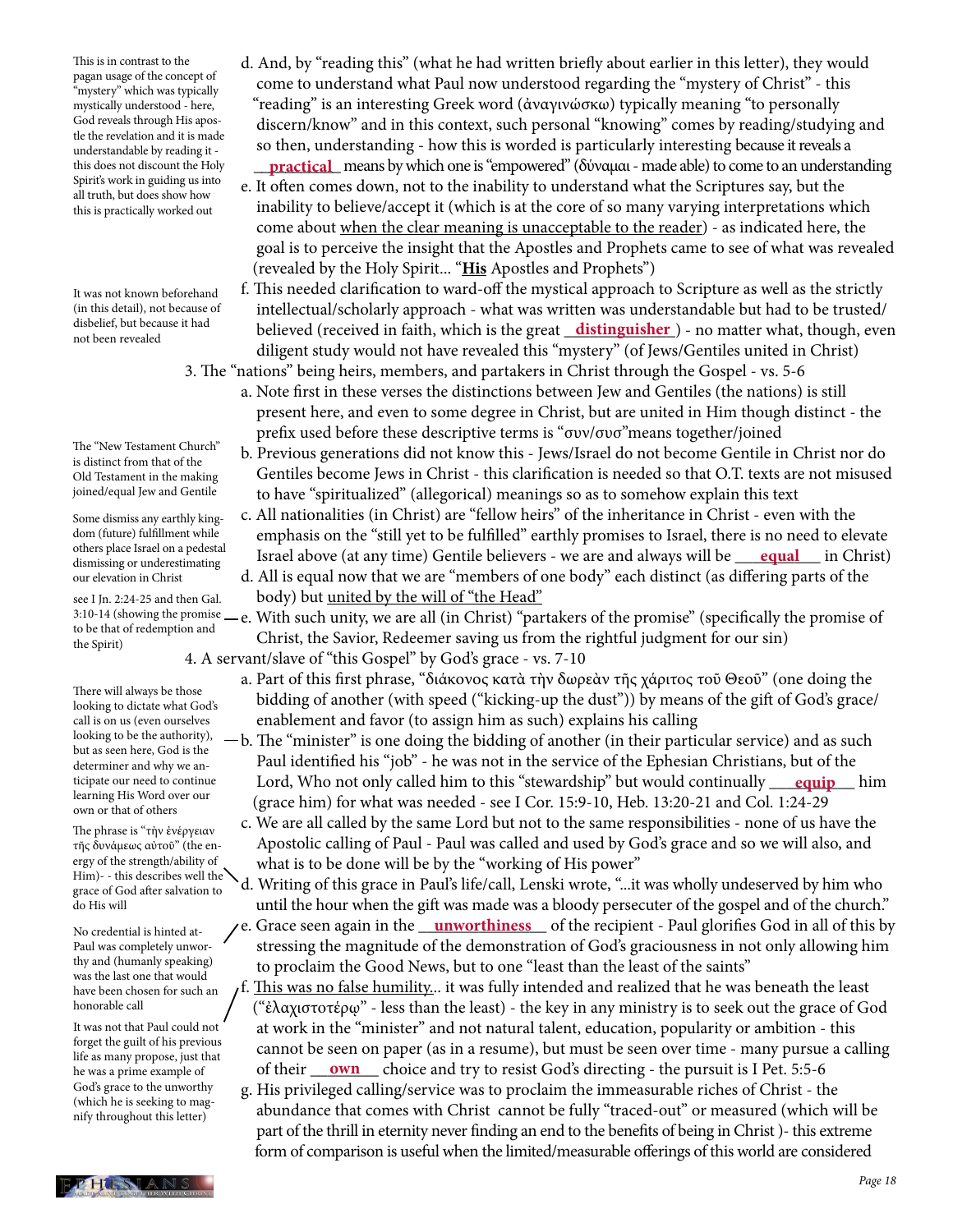Our inability to decipher "what's going on" is not essential - His inclusion into a plan that looked to be mainly focused on the Jews perplexed the Jews, much like the "Gentiles" will be perplexed when the Jews are restored (as described and revealed in Romans 11)

Christ is the ultimate solution for what is commonly called "racism" - unity is found in Him, our likeness in Him and to Him, rather than our physical/cultural differences

One aspect of God being glorified is His being shown/proven to be right and perfect in all He performs/decrees/allows- we get to be a part of this in being used to demonstrate the rightness of following God and/or the wrongness of disbelieving Him or disobeying Him

Consider what onlooking "heavenly authorities" might or might not learn observing our lives

Angels/demons are not omniscient and are learning of God's wisdom also (just as we will continue to do throughout eternity to come)

What an amazing display of wisdom and power on God's part, not just before us, but for all living/thinking creatures that He would do this with fallen mankind! - the extremes of justice/righteousness fully met in the extreme of love in the work of Christ!

But to face fear one must have a greater point of focus that enables them to get past it

#### Note also Acts 14:19-23

Even in our culture, a soldier's being wounded or even killed for the cause is also seen as a form of "glory" (for the one who gave their life and the cause for which they gave it)

There is always a glory when God's servants suffer for His cause (being one outward validation of its value) - some suffer for untruth/error, but those knowing the Truth realize the true glory associated with it

- h. Part of the true Gospel message is not just the redemptive possibilities, but the actual "plan" (administration/dispensation/outworking) of God's will (how it would be done/accomplished and that it is inclusive of all types of peoples (not just the Jews))
- i. The message also includes the reality that it is from God (His illuminating/revealing His truth and way, versus that which comes from the creative thinking and ingenuity of mankind.. also known as "religion") - see also Eph. 1:16-21
- j. This plan (outworking) was "hid in God for the ages" (since the beginning), He being the  $\frac{C}{\text{Direct is the ultimate solution}}$  One that created everything (thus everything finds its <u>purpose</u> in Him)
	- k. All this was done purposely (in order that) the "manifold wisdom of God" would be made known to spiritual/heavenly powers ("rulers/authorities in heavenly places") - but it is particularly interesting that this showcasing of God's multifaceted wisdom will be done "through the Church" (all those in Christ united by Him, in Him, from all nationalities)
- l. That this is "showcased" before "heavenly rulers/authorities" is also very interesting there is debate as to who this specifically references, but it is clear they are spiritual - it is most likely "good angels" (as seen referenced in I Peter 1:10-12), though it could reference all other spiritual beings in the demonstration of God's infinite wisdom - it has been seen in human history, that God is questioned regularly, and mankind attempts to elevate himself the wrongness of disbelieving by means of his **estimates** of God's errors or disorganization - no doubt, there is something similar in the demonic realm, and the "Church" (the "called-out ones") is used to demonstrate the genius of God's wisdom
	- m. Note also that God's wisdom is described as "manifold" demonstrating it being a variety, and in this case, from our limited perspective, He can (and does) use an *infinite variety* of things to bring about His will (and uses us and our lives as His medium)

5. Don't lose heart - vs. 11-13

- a. All of what preceded was in accordance with God's eternal purpose and it being worked out in Christ - this was God's (αἰώνων - ages, "eternity past") plan all along, and not in the Angels/demons are not **least was it "<u>reactionary</u>** " or even "responsive"
	- b. All that had taken place (truly everything) was in God's preordained plan/schematic, and has been carried out in perfect detail, even in the using of the Church to teach angelic beings of God's ways also
- c. The actual result of being in Christ (here "in whom") we have "boldness" (here it is the word wisdom and power on Gods "παρρησία" describing a <u>freedom</u> to speak without hesitation because there are no reprisals) and "access" ("προσαγωγή" describing admission, freedom to approach/come near) God
	- d. This was a foreign concept to most, having not only the work of the Creator to bring His own back to Himself, and that (even to those who were truly "far off " and having no hope) these would have *full access to God* once again, and that *being in His mighty and holy presence there would be no hesitation!!*
- e. Seeing such a magnificent plan worked-out/performed by God Himself (and that it was His perfect design from eternity past), "I ask you not to lose heart" - to "lose heart" pictures one a greater point of focus that fainting from fear, even to the point of responding as a <u>coward</u> unwilling to face his fear/trouble - courage is not the absence of fear but the facing/confronting it
	- f. Paul asks them not to yield to thoughts of turning and running, but in this case, because of what he was suffering - it would be reasonable to see how others would rethink their faith when their friends, those they love, are suffering because of the Faith and might not see it as "worth it" - see the response in Php. 1:12-14
	- g. Many are prepared to suffer for the cause of Christ, but are not as prepared (as they might think) to have those they love suffer for Him
	- h. The reason they are told they should not "lose heart" is the realization that his suffering on their behalf is in actuality "your glory"- he was suffering persecution because (specifically) he brought to them (Gentiles) the Gospel message of Christ
- i. Realizing all was a result of God eternal plan, then even the suffering of a messenger sent to bring them this message is glorious in multiple ways: one of which is that God Himself fer for untruth/error, but those deemed it good to demonstrate the <u>value</u> of His message and the recipients in the facing suffering and death to bring it - there is honor with such sacrifice for the highest of causes!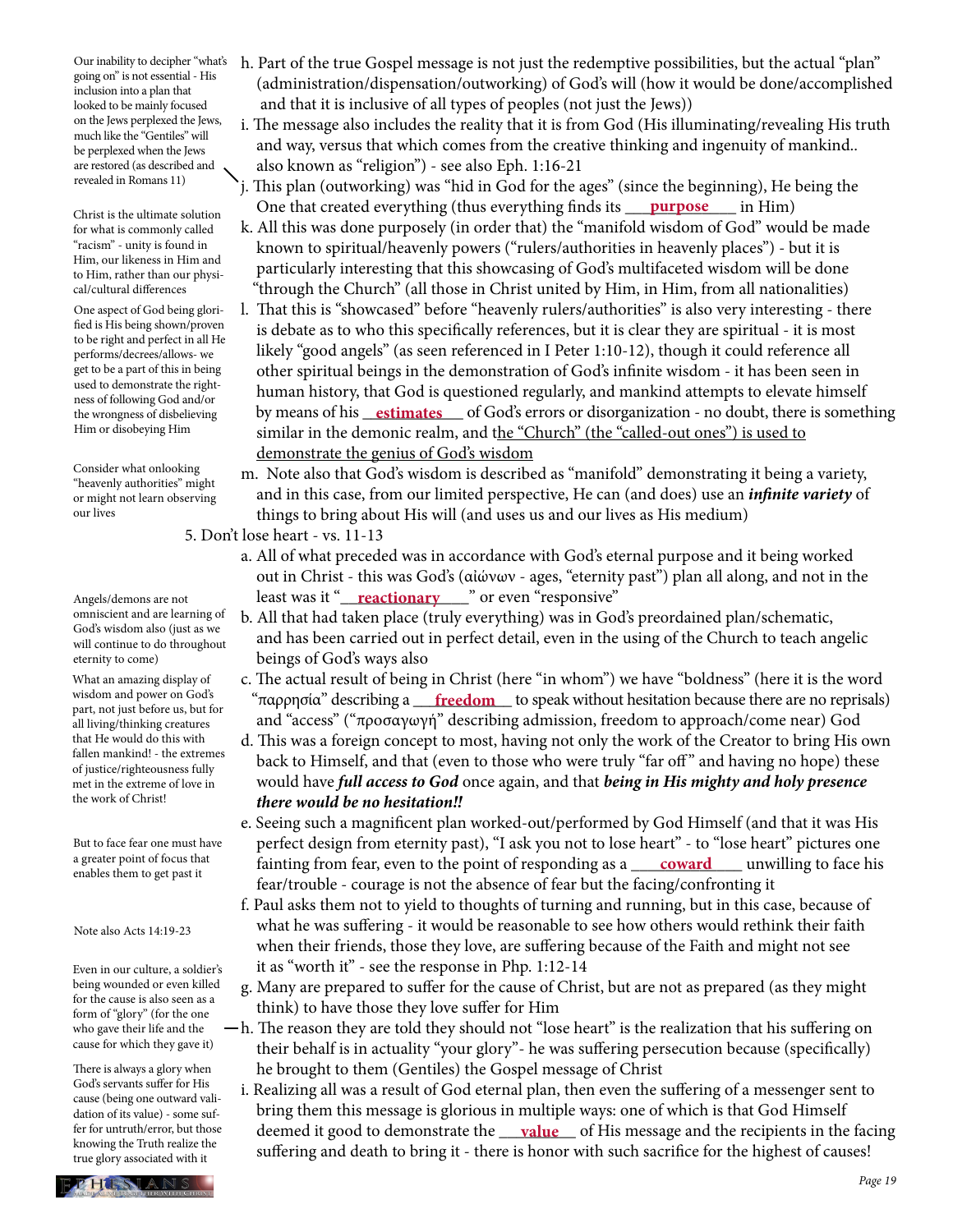#### C. A Prayer for rooting, grounding, strengthening - vs. 14-21

1. Strength in the "inner man" (core of who one really is) - vs. 14-16

A major part of our lives is made up of (or should be) praying to God, and not just for self, but for others - if fault is seen, pray for them and if good is seen, thank God for it

The boldness we are to approach God in is not flippant and lacking in reverence - boldness is seen in approaching Him at all, but a posture showing highest honor is always to be in place

The verb "named" is in the present tense, showing that this is still ongoing - this family (as it will be and was determined) is still growing

might to be strengthened" and this might from His "riches" (indicating far more than enough than would ever be needed) - a focus on fatigue and the amount of time and pressure passing discounts the over-abundant supply we have available

Mankind must either distract the mind or cloud it with drugs or entertainment to help it cope with the surrounding reminders of mortality

This is to be the expected result of Christ being "in us" and we in Him - it's more than companionship; it is defining purpose, direction and the directing life direction

Our "root" and "footing"/ "foundation" are in selflessness and all things are to work from there in our lives, continually inspired by our growing insight of the love of Christ for us, the Father and for others (and will not be lured away or find attractive other "loves")

Compare this to Col. 2:6-10

Paul uses spacial words of measurement and sizing - breadth, length, height and depth lending to the idea of its enormity

This is a good prayer example for all of us to pray for all of us

- a. "For this reason" this (as in verse 1) plays off of what was covered in chapter 2 since these Ephesian believers were a part of God's "structure" (building), Paul "bows the knee" before for self, but for others - if fault God the Father, since it is His work, <u>focus</u> needs to be on Him, not only for what happens (and why it happens), but for the needed strength to face and do what must be done
	- b. To "bow the knee" is an act of reverence, an expression of need and an act of deference Paul does this openly, demonstrating to them where strength/ability will come from - in our day, God seems to be treated as a side-item, while our planning and institutions are looked on as the source/means to "success"
- c. The "Father" is the One from whom every "family" in Heaven and on Earth gets its name this is the plain meaning of this phrase though it is not precisely certain all of what is meant it could reference the idea that every "father" that has ever lived was called "father" and the term was derived from God the Father (as in the head, and so other fathers had others "connected" to them in a line of succession) - and/or it is in direct reference to God as "Father" over *His family* in Heaven and on Earth (and so we all being related to/through Him, and If we have those alive now on Earth, but those <u>living</u> in Heaven now)
- It could also be worded "with <br>might to be strengthened" and <br>and  $\sim$  d. The prayer for them was that they be "strengthened with power through His Spirit" the source of this "power" (ability, enablement) is the "riches of His glory" (see also Eph. 1:18 where the "glorious inheritance" is needed to be seen (the point of focus, versus the achievement goals of this age)) - see also Php. 4:19
- e. It is interesting how Paul worded this prayer, when he used the phrase "riches of His glory" God being so infinitely above all the glorious people and authorities this world has ever known and what they could offer would not be  $\_\_complement$  (so why seek them out?)
	- f. Also, what the world cannot do (in a lasting way), the Father strengthens with His might in the "inner man" (the spirit/psyche) that is above/beyond the physical - the source being His Spirit (all in the preparation (fundamentally) that Christ be "at home" in the heart) g. This is the location of the actual battle/war for all of us, and so the prayer is directed here
- 2. Christ and His love being the controlling factor and core focus of your lives vs. 17-19 a. The strengthening (shoring-up) work of God's Spirit prepares the way for Christ to be the **template** our hearts conform to - Christlikeness comes by means of the working of the Holy Spirit (reminding of why we do not want to resist, grieve or quench His working)
- b. The word for "dwell" is "κατοικέω" which pictures more a settling-in, one making themselves at home as a permanent fixture - this is not a description of Christ "in us" at salvation as directing life direction **and the much as it is the <u>ongoing</u>** welcome we have for Him in our hearts
	- c. Christ indwells us through (it works it way out (results) as) submissive trust (faith)
- d. This faith causes us to realize that we are (nor aspiring to, but actually are) rooted and grounded in love - this is inclusive of love for God and others (because of His love of us), and "love" simply put, is *seeking the absolute best for another* (because one is not focused inspired by our growing insight on themselves... thus at its core, it is <u>selflessness</u>
	- e. And, with Christ at the true center of our lives/being, we are "rooted" (agricultural term of something well enough along that it is firmly fixed and will grow) and "grounded" (architectural term of a foundation laid for the rest of the structure to be built upon)
	- f. This prayer of Paul is leading to these Ephesian believers to be fully "taken-with" the love of Christ (more than any other) and so a life focused and fulfilled by it, with the result of being "filled with the fullness of God" (versus all other alternatives - emptiness, disappointment or even nausea of all other competing options)
	- g. This love of Christ for us (and it being the standard for us to follow) needs to be "grasped" (comprehended) and this is no ordinary task (as some might think) - the prayer is specifically requesting they be given the strength (so as to decisively lay hold of) by being enabled to see it better, understand its details, and its results and intricacies
	- h. This will take the working of Christ in us, since Paul reveals that the love of Christ "surpasses knowledge" - it is this normally impossible goal/objective that Paul prays these Ephesians, along with all the saints "καταλαμβάνω" take hold of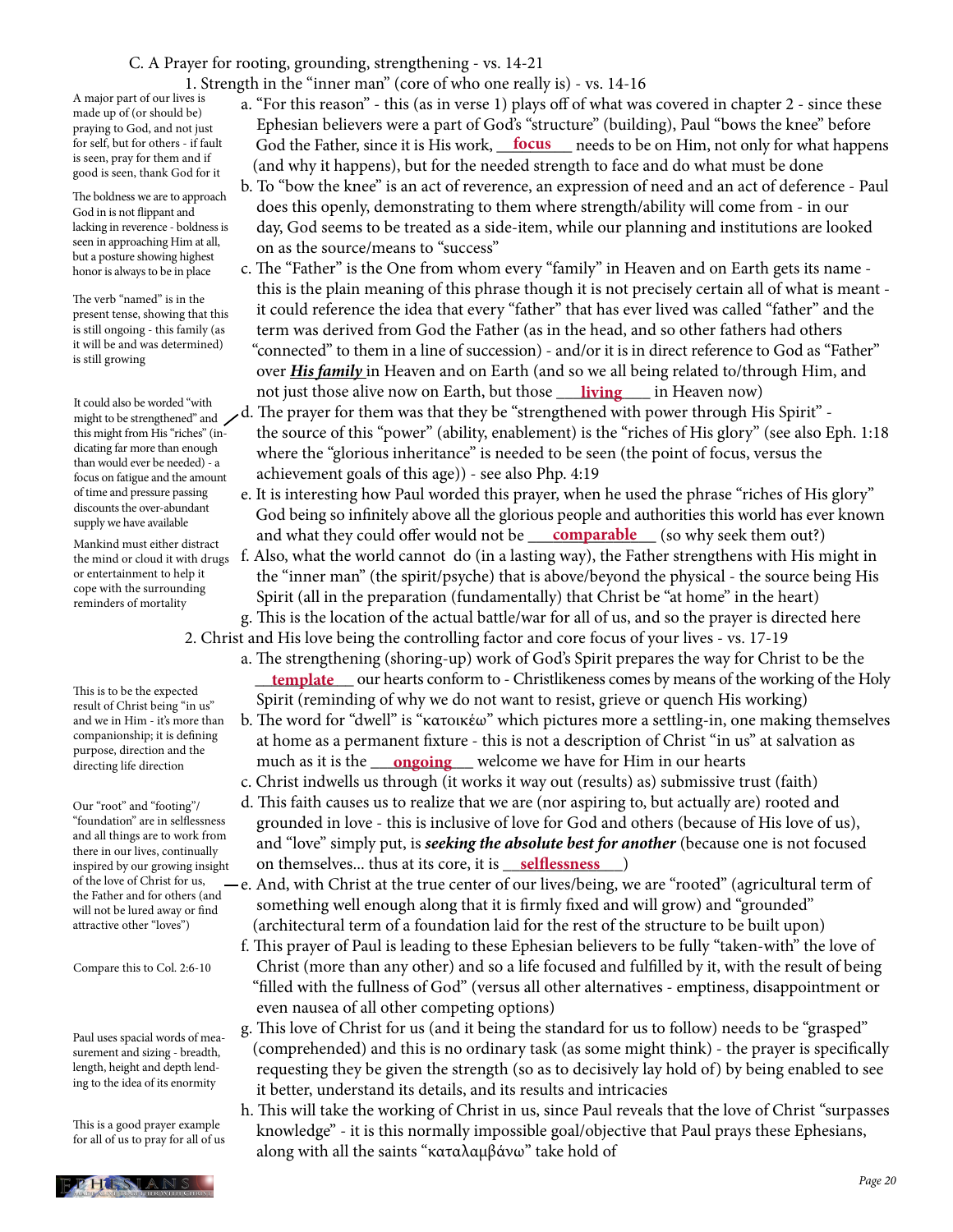love and be loved by, and Paul prays these believers see the incomparably incomprehensible love of Christ and what He did "more than conquering fulfillment in God" and all other competitors not even remotely tempting/alluring

Paul prays that their imagination is "taken-with" God and His fullness, with the expectation that God is so above us, that our expectations cannot and must not be allowed to act as though we have Him figured out - life will be the continuous discoveries of His defying our imaginations

James 4:2 is not intended to make God dependent on our prayers, but to keep expectations informed as to why we don't have what we think we need (either because we do not ask at all or that we ask selfishly)

compare to Col. 1:24-29

It's a glory inexhaustible and that will not fade, but be glorious forever - no "glory" is comparable

"Unity" is a concept humanity grapples with little lasting success, yet in Christ, it is discovered (around what is everlasting)

Each will seek out something to  $\,$  i. The phrasing is very interesting and, even though expressing that the subject to know is beyond comprehension, Paul still prays they "know" it - the point is what they are growing in the learning of (the love of Christ that goes beyond fully knowing), with the wonderment of realizing its details, intricacies and magnitude and that it will never be because of God (and so finding \_ k. The purpose for this is that they be "filled-up to the fullness of God" - we could look on fillment in God" and all other this for an idea of application as being "**\_\_\_\_\_\_\_\_\_\_\_\_\_\_\_\_**" and so it's the sense and realization of completeness and contentment - the seeking to be truly loved is instinctive, though the majority seek for it in the wrong sources **exhausted**

3. To God be the glory! - vs. 20-21

- a. Having just referenced the "fullness of God" Paul ends this prayer praising Him and His be dicent which does direct from that power ("able to do") and that beyond our <u>imagination</u> - many believe their faith in God ness, with the expectation that should equate to God doing what we ask and as we ask it, failing to realize that we really do not desire to limit Him within the boundaries and even expectations of our requests
	- b. For God "δυναμένῳ ὑπὲρ πάντα ποιῆσαι ὑπερεκπερισσοῦ" (is able above all things to do over and above excessive), and here, to super-exceed all our expectations of what we ask and even think
	- c. Note that it does not say "beyond all we *can* ask" God is in no way limited to what we ask and will go beyond what we request - He even gives what we need when we don't know we need it - this is clarified so as not to make the "power of prayer" being prayer itself, but always the "power" being the One to whom we pray
- leither because we do not ask at **d. Any perceived <u>absurdity</u> would not be in trusting God, but in doubting/limiting Him to**  our imagination - total trust in Him in everything would be the most sensible - see Isa. 55:6-11
	- e. All glory belongs to Him "in the Church" (since this group is the one that ought to know/ realize these facts (this reality)), and it is His Spirit "at work within us"
	- f. "In the saint and in the true Church resides already a Divine force capable in itself of the mightiest developments. To attain these, not a new force, but a fuller application of this force, is required." Cambridge Bible Notes
	- g. This glory is not in the Church itself, but the Church "in Christ Jesus" (for this is the source of all power, purpose and effectiveness (and authority to do what is done)) - and this glory is His "to all generations, for ever and ever" - this unique combination of words demonstrates the idea of His glory being through all generations (in time), all the way through/into eternity when there are no longer generations
	- h. Realize also that this line of thinking was begun by revealing God's foreordained plan to integrate Gentiles into His work (which leads him to this "doxology") - That two groups who were so different could be so closely united provokes praise

## VI. Walk Worthy of the Calling in the True Unity of the Faith - 4:1-16

- A. Theological knowledge/insight put into practice vs. 1
	- 1. This transitional part of this letter ventures into what many would deem the "practical part", yet the "practical" and the "theological" (doctrinal) must never be separated
- a. "But doctrine has been expounded ere duty is enforced. Instructions as to change of spiritual relation precede exhortations as to change of life. It is vain to tell the dead man to rise and walk, till the principle of animation be restored. One must be a child of God before he can be a servant of God. Pardon and purity, faith and holiness, are indissolubly united. **Ethics** therefore follow theology." John Eadie
	- b. Paul, based on all that has been taught/revealed, urges/exhorts them regarding their "walk" many will be able to recite and explain the doctrinal details in the first 3 chapters but will then fail to stress the need to live in light of these truths
	- 2. Live with the respect of your calling that it deserves vs. 1
- Natural thinking leads to creating  $\,$  a. Using again his situation of being a "prisoner for the Lord" Paul urges them (calls them to himself) as in offering the application (to-do's) of what was taught - Paul had lost his freedom and was being treated as a criminal because of his work for the Lord - these believers should not then magnify their inner differences and allow them to distract from their "calling" Paul exemplified staying focused
	- b. The urging/instructing was characterized using a word that dealt with balancing "ἀξίως" is defined as balancing the scales (as in counterbalancing, placing equal weight on the other side)

compare to James 1:22-25 - we are not to be "hearers only" but also "doers of the Word"

personal "callings" that wrongly define and unnecessarily divide -

on God's call even when circumstances were extreme

*Page 21*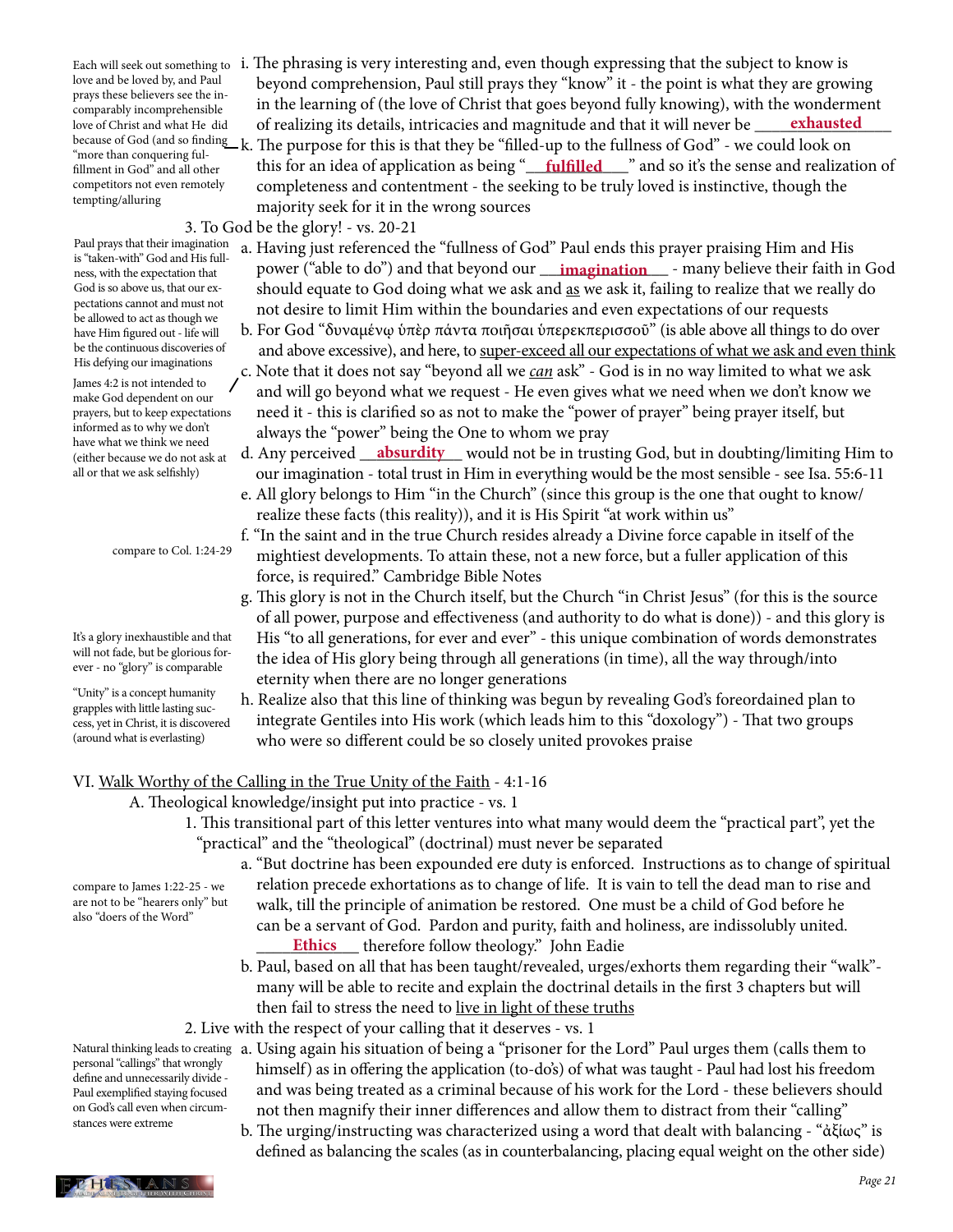Many will recite the great aspects of God's revealed will but will live as though there are multiple other priorities that outrank them

- c. The picture is one of considering their calling (to salvation before the foundation of the world, and that by the incredible exhibition of God's grace), and His revealed will to unite Jew and Gentile together as "one man" for His eternal purpose - are they living up to what this calling \_\_\_\_\_\_\_\_\_\_\_\_\_? - see also Col. 1:3-14 and I Thes. 2:11-16 **deserves**
	- d. "Walk" (περιπατέω) worthy of the "call to which you have been called" not to a "call" that you've heard but don't live as though it is your call (individually and as a group) to live-out B. Maintaining the "unity of the Spirit" - vs. 2-3
		- 1. It appears as though (because of the details of this exhortation), that there was a division in this Church (highly likely between Jews and Gentiles) - though, based on these first words, the issues were really based in pride and self-focus and not their calling - vs. 2
- a. Church fights/divisions are common to see and hear of, and few are as much of theological calling being by God's grace - even substance as they really are of <u>proud</u> wills pitted against one another
- though it is the highest of callings b. The first word Paul uses to direct them back to the worthiness of their calling is "humility" (ταπεινοφροσύνη) is not used often and was a concept looked down upon in human philosophy as a non-virtue, since it was a low inner estimation of self importance (lowliness of mind) - pride saved by the grace of God is the enemy of unity because its focus is self and self's **quarity and self** and selft in the saved by the grace of God
	- c. The second word (akin categorically to the first) is "gentleness" (πραΰτης), also translated "meek" in other places, and is a word that describes someone with power (or even authority) that utilizes it correctly (often defined as "power under control") - William Barclay in trying to illustrate this word wrote, "The man who is *praus* is the man who is always angry at the right time and never angry at the wrong time."
- d. This humility and gentleness must be the controlling factors "with all", not <u>sporadic</u>
	- e. Patience (μακροθυμία, as in greatness of soul, slow to anger because one has plenty of room/ space before they reach their anger),is "forbearing" with each other, and is essential to unity, and such interactive patience is only doable as we keep before us our calling (daily)
	- f. This patience brings about the "bearing with one another" one "puts-up" with irritations and differences because of love - impatience is one of the most prominent evidences of a lack of love (not willing to endure another's "issues" or differences because we do not actually care for them) - love/preference of self breeds anger, and impatient resentments!
	- 2. The urgency to preserve true unity the actual/proper way vs. 3
- a. There have been multiple ideas of unity that do actually unite many, but they are either united It is built into us to desire some form of unity with others though around the wrong thing/priority/reality, or their unity is <u>temporal</u> and does not last
	- b. The wording here is significant in demonstrating the fact that this "unity" already exists among us, so the goal is not to create it, but to preserve it - this unity is of "the Spirit" (the Holy Spirit of God, not the spirit of man as the context demonstrates)
	- c. The word for "unity" is ἑνότης, used only here in Ephesians 4 and describes a oneness and agreeing unanimity - the details of what this unity consists of are outside ourselves, so it is not a unity based on personal opinions being in agreement - see I Cor. 1:10
- caused by God or His Word- it is c. Paul is instructing them to be diligent ("thoroughly urgent" describes well the underlying word) in preserving/protecting this unity that has been given to us - the danger lies more (what we have been given and **within** us as to what would cause disunity - we need to be alert always to this danger where *we* are the potential threat
	- d. We are united in the Holy Spirit and not in/of ourselves, and this unity is bonded together with "peace" (a tranquility, calmness of assurance versus anxiety of doubts) - so unity of the Spirit is held together by the peace of assurance of our place in Christ, our "eternity past and eternity future" preordained purpose (and that *together*, not focusing on the individual but the combined unit)
	- C. The substance of this "unity" (what it is made-of) vs. 4-6

### 1. One body with one Spirit - vs. 4

When individual parts of the body act independent of the rest, it is a sign of something wrong and in need of correction

**THESIANS** 

- a. As will be illustrated again in verses 15-16, the "body" is one (with all its parts united together in purpose and function) energized by one Spirit - see also Col. 3:12-17
	- b. This picture is also used in texts such as Rom. 12:3-8
	- c. "Two hearts in one body would be monstrous. If there be but one body, all that belong to that body should have one heart." MH

This makes sense in light of our calling being by God's grace - even from the highest of sources, we did not deserve it and cannot elevate ourselves as higher (in our own estimations) than others saved by the grace of God

Meekness is not weakness, but is more exemplified strength in discerning control - responding versus reacting

The opposite would be someone with a "low boiling point" and are quick to be "short" with others

form of unity with others though it is often defined by agreements to disagree with others

The issue of disunity is not either by self-will or by wrongly defining what we unify around (what we have been given and what actually is to unite us)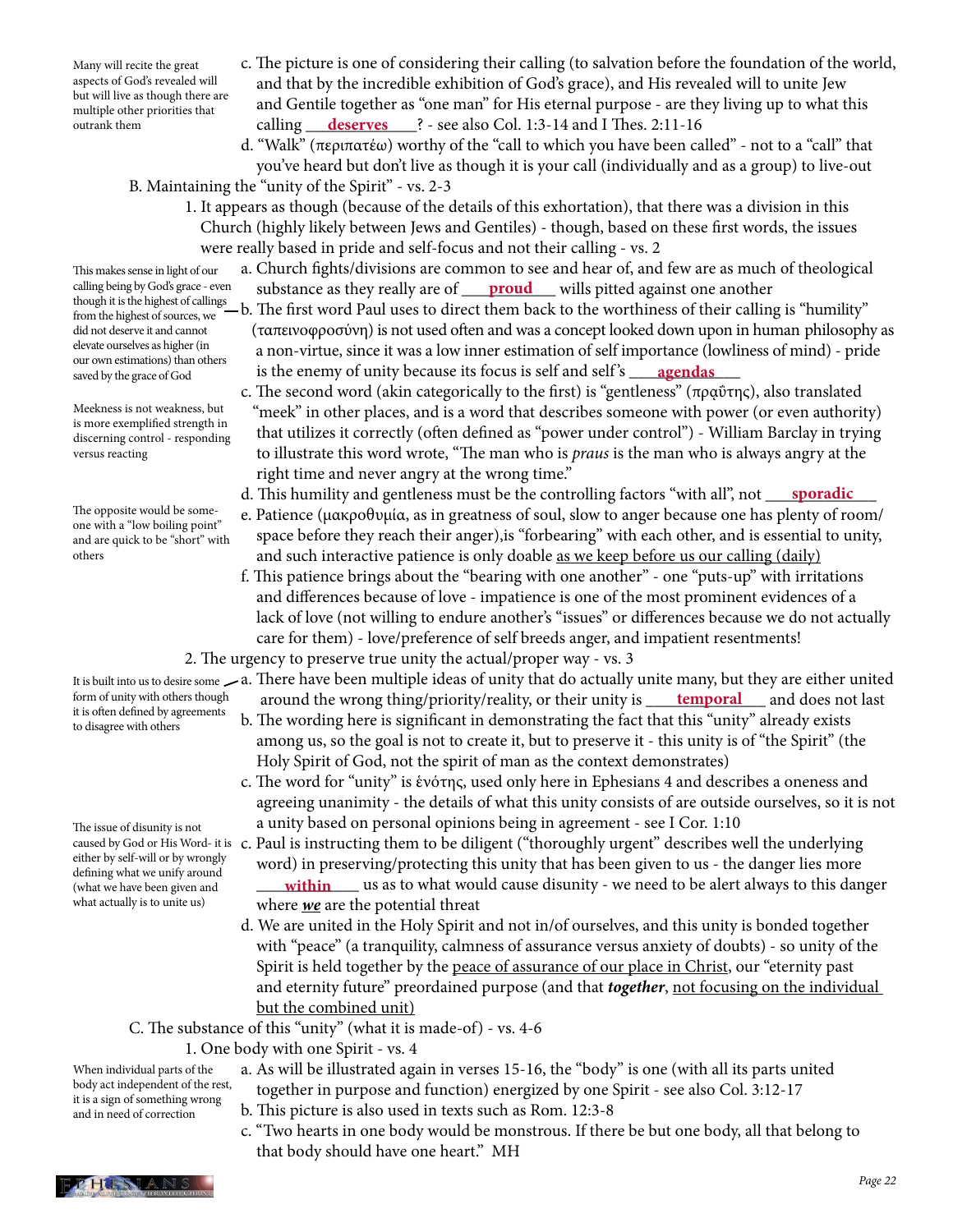The Church can seem to mimic a "split personality" disorder or "bipolar" disorder when not unified in one Spirit or seeking

compare to Eph. 1:11-23

but they do not contain with them (offer) true, lasting hope

It is the Holy Spirit of God in us confirming/maintaining/stirring the hope within us, and so unitwithout hope, as these Ephesians once had been - see Eph. 2:12

There is no greater unifier than those who come together acknowledging the Lordship of Christ, seeking His actual lead- yet we often see competing "lords" in Christianity looking to lead and direct rather than be led and directed

This is more than one of the ordinances of the Church, which fact is also indicated by the absence of the Lord's Supper

Father, making it clear what is the top authority in our lives we do what our Lord commands after the will of the Father

As we face differences with othunderstanding we are accountable to the Father primarily, and such reverence ought to keep our pride restrained and submissive

This last category of "one's" blocks any notion of a workaround to being united in these truths - too many seek unity around feeling and/or categorical knowledge

- 
- compare to Rom. 12:3-8
- d. The Spirit that unites us all (that is the life and drive of the unified "body") is the Holy Spirit divisions in the Church at large demonstrate either the absence of the Spirit (Who unifies), or aspects of His guidance that are disregarded and replaced with other (temporal) unifiers differing points to unify around e. I Corinthians 12:12-31 details the unity of all the "members" into one body and one Spirit, each being unique in its usage and gifting, but unified for the purpose of the entire and
	- \_\_\_\_\_\_\_\_\_\_\_\_\_\_\_\_ body (following the direction of the Head (Col. 1:18)) **actual**
	- f. Personal agendas are not in keeping with this reality
	- 2. One hope vs. 4
		- a. "Hope" describes the anticipation of what is currently had and what is coming in the "call" this "call" is yours and this *anticipation* belongs to it (no other calling can offer such a guarantee)
- There are competing "calls" also b. It is this hope that is one of these 7 unifiers that holds us together and what we point each but they do not contain with the other to when distracted by the attempting "hope-<u>\_\_\_\_\_thieves\_\_\_</u>" of this age
- c. Describing one aspect of this hope now, Ellicott wrote, "In this, in spite of all natural and spiritual inequalities, and in spite even of our divisions and strifes upon earth, all Christians are still actually one. Hence the communion of saints is perhaps most clearly realised in the the hope within us, and so unit-<br>ing us all, in contrast to a world<br> $\frac{1}{1}$  The interaction of the spiritual aspiration, and in the near presence of death."
- ing us all, in contrast to a world<br>without hope, as these Ephesians d. The idea of another "hope" should seem absurd, but counterfeit hopes come often in the form of a faith based in self/works, or a replacement "Lord" and "Father" and even "Spirit" 3. One Lord, one faith, one baptism - vs. 5
- a. In verse 4, we being one body have one Spirit and as a result, a hope the "third person" of the Trinity being the *enlivening* of the Body which is why hope remains, not being of <u>courselves</u>
	- b. The Lord (and there is only one), the "second person" of the Trinity, being the singular "trust" (this usage of "faith" being more "trusting" than it is "one doctrine") - though a "modified Lord" distorts faith (for there is no safety trusting in one you truly do not know)
	- c. Christ being the one "κύριος" (master), and so is the **Head of the body**, directing it where and how it should function, utilizing the life (gifting) of the Spirit to do it - but He is the ONLY master and there can be no other, for then there would not be true unity
- d. He being Lord and the focus of our united trust, is then defining of the one and only "baptism" (though this is not a reference to one particular mode of water baptism as much as it is the actual "baptism into Christ" we see in Romans 6:1-11) - there were other ceremonial baptisms but now there was only one (of which water baptism illustrates) - if we are baptized into Christ then we are all dead, buried, and raised with Him to the same **\_\_\_\_\_\_\_\_\_\_\_\_\_\_\_**\_\_\_\_ of life 4. One God and Father - vs. 6
- Christ came to do the will of the  $\lambda$ a. There can then only be one God, one creator and ultimate planner/determiner of all things, and so there is a singular source of purpose for everything - any concept of multiple ideas of God or multiple "gods" unites factions of humanity but without absolute control and authority and as He did, follow and sought b. Christianity need not "fight" to win nor does it need to condemn, realizing this belongs to
- God who also is our Father this unifies us as one family, regardless of our ethnicity, As we face differences with oth-<br>  $\frac{1}{2}$  background, family and any other temporal characteristic<br>  $\frac{1}{2}$
- er believers, we do it with the *the general called with*, and there is none above Him so *all He says and purposes must happen*, able to the Father primarily, *be* **revered and unchallenged** - He is "over all" and this reality is what develops in us the unifying reverence He deserves, realizing there is no justified and counter-effective questioning of Him - He is not just "over all" in position but in authority and knowledge
	- d. He is also "through all" and "in all" such all-inclusive power and being, would demand unity by His very existence - He is not only overseeing all, but working "through" everything (all), and for us; this is particularly encouraging, realizing His work through us and through others - also then realizing this is so because He is "in all" - such prepositions (ἐπὶ, διὰ, ἐν) demonstrate His \_\_\_\_\_\_\_\_\_\_\_\_\_\_\_\_\_ **omnipresence**

D. The end result being the "unity of the faith" to maturity, building-up the Body in true love - vs. 7-16

- 1. Each is given precisely what is needed to do the "work of the ministry" (mentioned in verse 12) vs. 7 a. A key word in this verse is "μέτρον" (measure) and is used to indicate that each one has been precisely given an allotment of gifting and responsibility, a gifting not natural to the recipient, but a unique gifting/gracing
- b. Each gift is by means of and is given in "grace" (favor (undeserved)) and given without **2 HESSIANS** cost to the recipient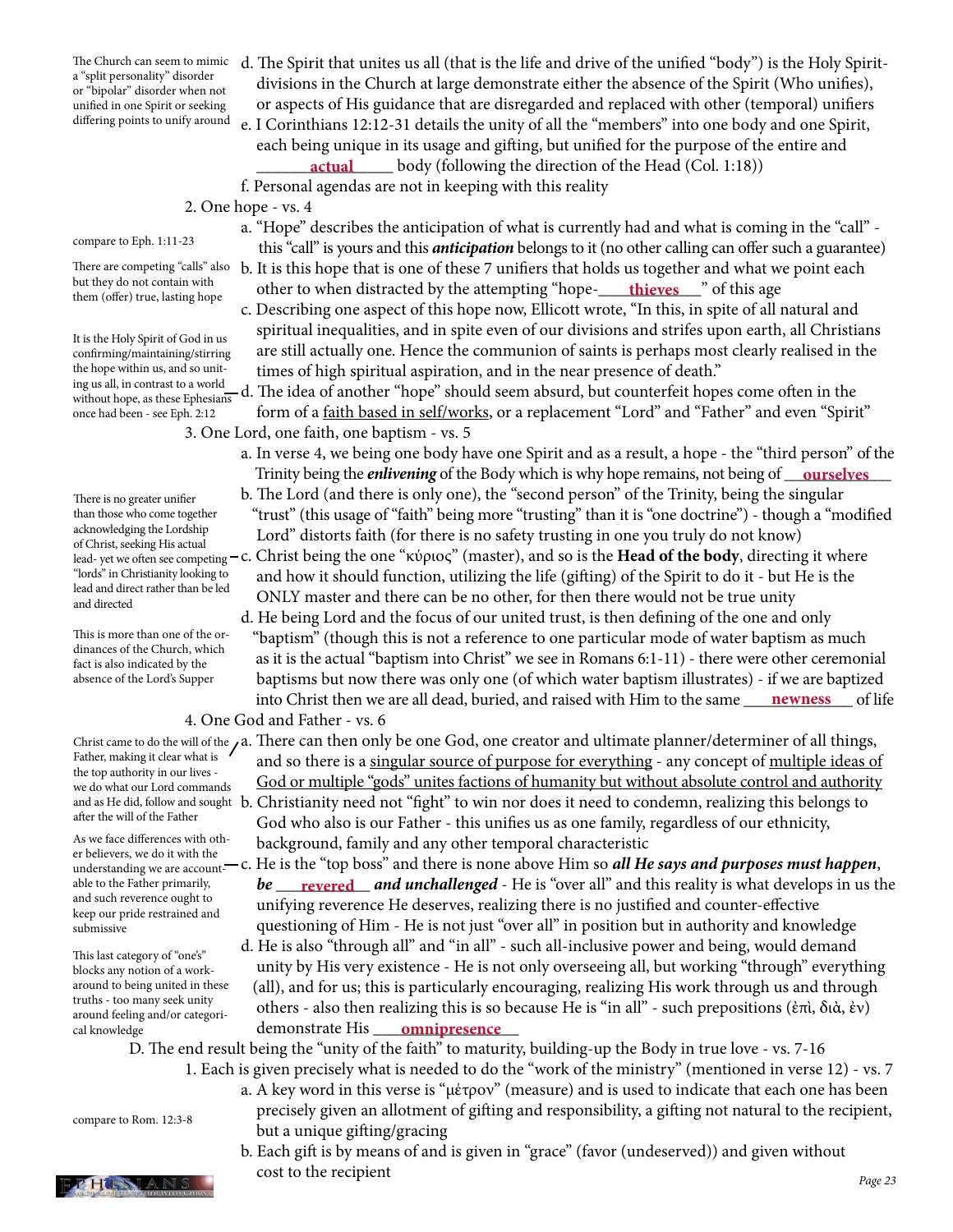And so any gifting is valued because of the giver, and not but because of His omniscience (there are no mistakes in His "measuring" to whom He gives what He gives)

In Psalm 68 it was the Ark of the Covenant ascending to Zion that "the LORD God may dwell there" - the "locality" of the presence of God has now changed in relation to man - He indwells them, and His sanctuary is within all His saints - see also Eph. 2:22

There are still factions of the enemy roaming about to attempt to make it appear the victory is not won and that sin still is "winning the day"

There have been attempts to make this reference Christ going to "Hell" and often associated with I Pet. 3:18-10, though this is weak at best - these then attempt to make the "captivity captive" reference taking the "paradise" side of Hell into Heaven, but this too is foreign to the intent and interpretation of this text in its context

Making a side note, Matthew Henry wrote, "Observe, Our Lord humbled himself first, and then he was exalted. He descended first, and then ascended." - such a pattern should be expected in our lives to some degree also

A craftsman would understand gifts such as these - these are enablers, teachers, tool resources to do a work they desire to always do better

Some have tried to make a point that gifts are different from the office, but since the same terms are used (most of them) as offices, even the "offrom God for His Church

- c. Yet, as is about to be seen, these are not frivolous gifts, but with them comes responsibility because of the giver, and not (which is shown as a privilege) and the grace-provided gifts are enablements to it just for His gracious generosity, and  $\Lambda$  let the second below  $\Lambda$  and  $\Lambda$  let the second below the secon
- just for His gracious generosity, and it hat are Christ's have been meted-out the gifting needed there is then no reason for jealousy (jealousy/envy arise when we value one gifting above another, yet all are of equal importance, not because we can estimate their "value and use" amongst ourselves, but because they are in accordance (measure) with "Christ's gift" (what he Himself gives as He determines) 2. The overwhelming victory of Christ and His "filling" all things - vs. 8-10
- a. The parallel to Psalm 68 has caused seemingly endless discussions as to how Paul is using it here - it is clearly not a word-for-word translation and Paul's usage of it is somewhat symbolic - it is very similar to 68:18 where God is described/praised as the conquering King and receives the gifts from those conquered - in the Psalm He receives and here He gives b. Paul plays off this familiar text to now show, that in a similar way, Christ ascended also as a conquering King, only He does not receive gifts (of victory) from those conquered, He gives to man - He indwells them, and gifts (celebratory, and yet still gifts to carry out the <u>results</u> of the "win")
	- c. The question regarding the reference to giving gifts versus receiving gifts is not difficult, realizing this is not a quote, but a reference to the concept being addressed (and the conquering King, receiving gifts from the conquered, shared them with his subjects)
- d. The picture of leading "a host of captives" is that of a victor parading the conquered enemy before His people - and so it is with us; all the enemies that would have normally been overpowering and dreaded are now paraded before us in the wake of Christ's complete victory over them - see Col. 2:13-23 where Paul deals with this victory and the freedom from the There have been attempts to religious/self-righteous judgment of others, who act as though Christ's victory is not <u>complete</u> e. Paul then clarifies how the usage of "ascended" fits with the Lord Jesus Christ - to "ascend" He must have "descended" first (which He did at His incarnation), but the wording of "descended into the lower parts of the earth" is more in reference to His burial - He had to become man (born), live the perfect life to die the perfect sacrifice, be buried confirming the actuality of death, be raised to prove the victory (over sin) and then ascend back to Heaven, and the right hand of the Father (where He makes intercession for us - Heb. 7:22-26)
- of this text in its context **f**. The purpose for all this (and this reference) was to demonstrate the **ultimate** victory (and of this text in its context plan) of God fulfilled in what Christ accomplished - He "fills all things" and so "fulfills" all (not only all that God has decreed and prophesied, but all true fulfillment will only be found in and through Him, and all other paths to fulfillment will end in dreadful disappointment!)
- g. Everything (even the extremes of life and death) find their fulfillment in Him this by Him find fullness of life, and those without/opposing Him find fullness of death (separation) h. Part of this fulfillment (contentment and purpose) is found in these gifts that He gives (as in celebration of the victory, and these gifts being immensely practical to our "meted-out" lives to some degree also **purposes** by the Lord Himself)

3. Gifts given for the purpose to "equip the saints" - vs. 11-14

- a. It is sad to realize how many in the professing Church look to receive the "gifts" of managers, entertainers, personalities, caterers and self-serving accommodators all making them comfortable in their individual definitions and pursuits of the Lord's work, and so are not impressed with what He <u>exactually</u> sent (apostles, the prophets, the evangelists, the pastors and teachers)
	- b. It was He that was now the ultimate conqueror that gave these gifts it was His right and what was done after being victorious - though these gifts are not ones that many would initially understand as "gifts" - these gifts are "equippers" for not only the "work" to be done (what our purpose now revolves around) but also for maturing/ **stability**
	- c. He gave "some as" Apostles these were the particular ones originally sent out by the Lord with the Truth and authority - it is their teaching (doctrine) we still learn from today and is our theological direction and authority (not just in learning/knowing the truth, but in warding-off error and untruth (as will be dealt with more later))
- fice" should be considered a gift d. He gave some as "prophets," those speaking what God gave them to share/speak having God's Word revealed was clearly a gift! We (as His "body") were not left to guess at what God wills or even who He is - He has provided those to reveal Him (not speak of themselves, but ONLY what God has given)

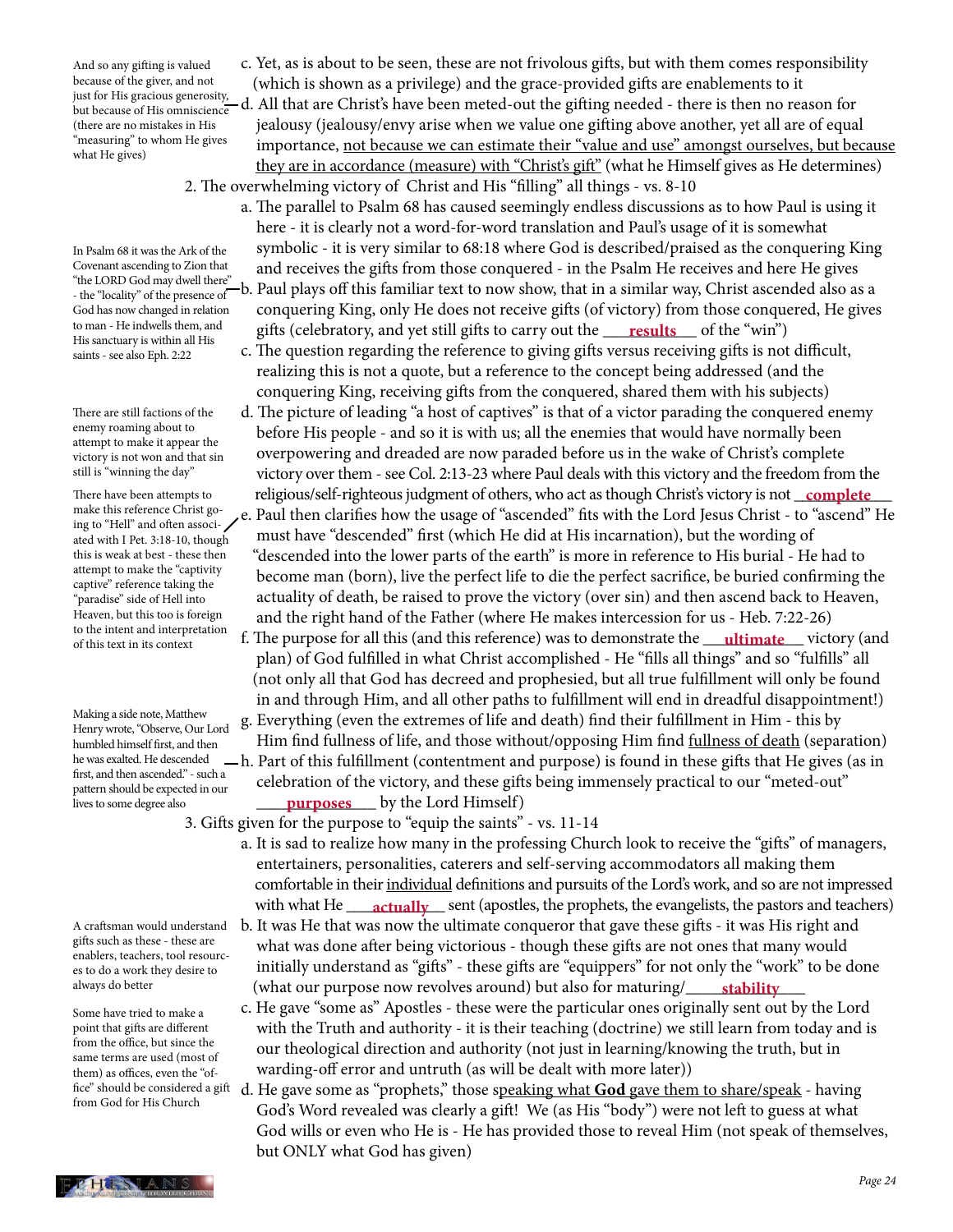Philip and Timothy were described this way (Acts 21:8 and Timothy was instructed by Paul to do the "work of an evangelist)

In I Tim. 3:2, one of the requirements for an "overseer" is that they be "apt to teach"

The opposite idea being that of neglecting service or not equipping for this purpose and the body being weaker and disjointed

To lead is to serve - ALL leadership is service and if it is anything else, it is not true leadership - leaders serve the Lord's directions as well as serve others in being in the "fray" **with** those they "lead"

It is a unified effort for us all to constantly be serving, challenging/exhorting and helping each other out - "no man left behind!"

None of us should "stand out" the only one that should stand out is the one disobeying

This idea looks back to Eph. 1:23 where the "body" in having the "full measure of Him" is able to make "all things complete" - it's in our unity these "completions" are found

The way this verse begins "So that we might no longer be" indicates we start this way (infants), but it is expected there will be growth to maturity

The point is not necessarily to describe "saved vs. unsaved" as much as it is to demonstrate what we are not to be

The question needs to be asked, "How do I know whether or not I have been led astray in my thinking?"



- e. He gave some as "evangelists" (εὐαγγελιστάς messengers of good news), here those gifted at announcing/sharing the Gospel - it is commonly compared to those we call "missionaries" who go and are used to bring many to Christ, establish a church, and provide fundamental evangelist) teaching (initial spiritual growth) - we all had someone <u>\_\_\_\_**evangelize** \_\_\_</u>\_ us
- f. He gave some "pastors and teachers," which are grouped into one category in the Greek these are "shepherds" guiding, protecting and feeding the "flock," and this by means of teaching (as our Lord Himself shepherded) - no doubt some have entered the "office" of a pastor/teacher but not gifted of God (though "gifted" with what humanity seeks and so many are shepherded away from safe "pastures" and left malnourished and <u>gamprotected</u> ( )
	- g. These "gifts" to the Church were given with the clearly indicated purpose to "equip the saints" which involves a "fitness" and **preparation for purpose** - the gifts and equipping are not given for personal or temporal "legacies"- these are not frivolous gifts!

 h. This word is "καταρτισμὸν" often translated "perfecting" and that in the sense (not of being flawless but) of being completed (and here, better seen in light of the following context as "mature")

- i. And this maturing/completing is for the purpose for the "work of services" all the saints are to be doing - those so gifted are to be focused on developing the saints to other and that for the purpose to "build-up the body of Christ" (the whole is built-up by all the parts being so equipped) serve each
- j. The "body of Christ" is built-up as we faithfully serve/minister to each other (which is what church leadership is to prepare the church for) - we do not fellowship to be served, we learn and are grown to serve - remember, it is a "building-up" and not a tearing down; it is constructive (labor-intensive with clear designs to follow) versus destructive - this might involve some demolition (internally and personally), but with clear objectives to finish all that is needed (not leaving a "mess" but patiently working with each other while being \_\_\_\_\_\_\_\_\_\_\_\_\_ and patient to be built-up (constructed) properly) **humble**
- k. Three aspects of the intended "destination" ("attain" having the idea of arriving at the intended destination) 1). Unity (oneness) of the faith and firsthand knowledge (personal and expert) of the "Son of God" - this objective is a harmony (commonness) of the faith (actual content of what we believe/trust) and the living it out harmoniously - see Php. 2:1-3- <sup>behind!"</sup> the objective of arriving at the destination is to arrive there <u>\_\_t**ogether**\_\_(</u>there is no competition to be more mature than someone else, but to genuinely long that we all be growing together)

 • This is us all not only believing the same thing, but believing in the same way (practice) l. 2). To a "mature man" essentially describing a person fully grown-up (adult versus a child, so one who has learned and is responsible and not driven by ignorant selfishness) - notice the singular "man" stressing the singularity and not the multiplicity (not one of us seeking to stand-out ahead of each other, but truly being a unified team) - see also Col. 1:24-29

- m. And finally 3). To grow fully (all "staying with it") till we are complete according to the ideal measurement, and that being the "fullness of Christ" - in other words till we all (as a unit) become like Christ (in our thinking, priorities, character) - there is no self-expression of complete" - it's in our unity **individuality** here!
	- n. The final purpose statement of this unified objective/goal results in "we may be no longer children" - the word for "children" is "νήπιοι" and is better translated "infants" (or as other have it "babes") - these are such that are at the mercy of their surroundings, unstable and unable to sustain themselves (let alone hold-up another!)
	- o. Children here are described as being as those "tossed here and there by waves" and "carried about by every wind of doctrine," so they have no grounding and are vulnerable many seem to be in this state because they never develop a diet for mature food and responsibility - this is illustrated in Christ's teaching in Mt. 11:16-17 where He describes the religious leaders more like children who cry because others will not "play pretend" with them
	- p. "They have no fixed views and principles. They hold no doctrines that are settled in their minds by careful and patient examination, and the consequence is, that they yield to every new opinion, and submit to the guidance of every new teacher. The "doctrine" taught here is, that we should have settled religious opinions." Barnes
	- q. This demonstrates the onset of popular/faddish teachings that ebb and flow and carrying **LITES LANS** along the immature and ungrounded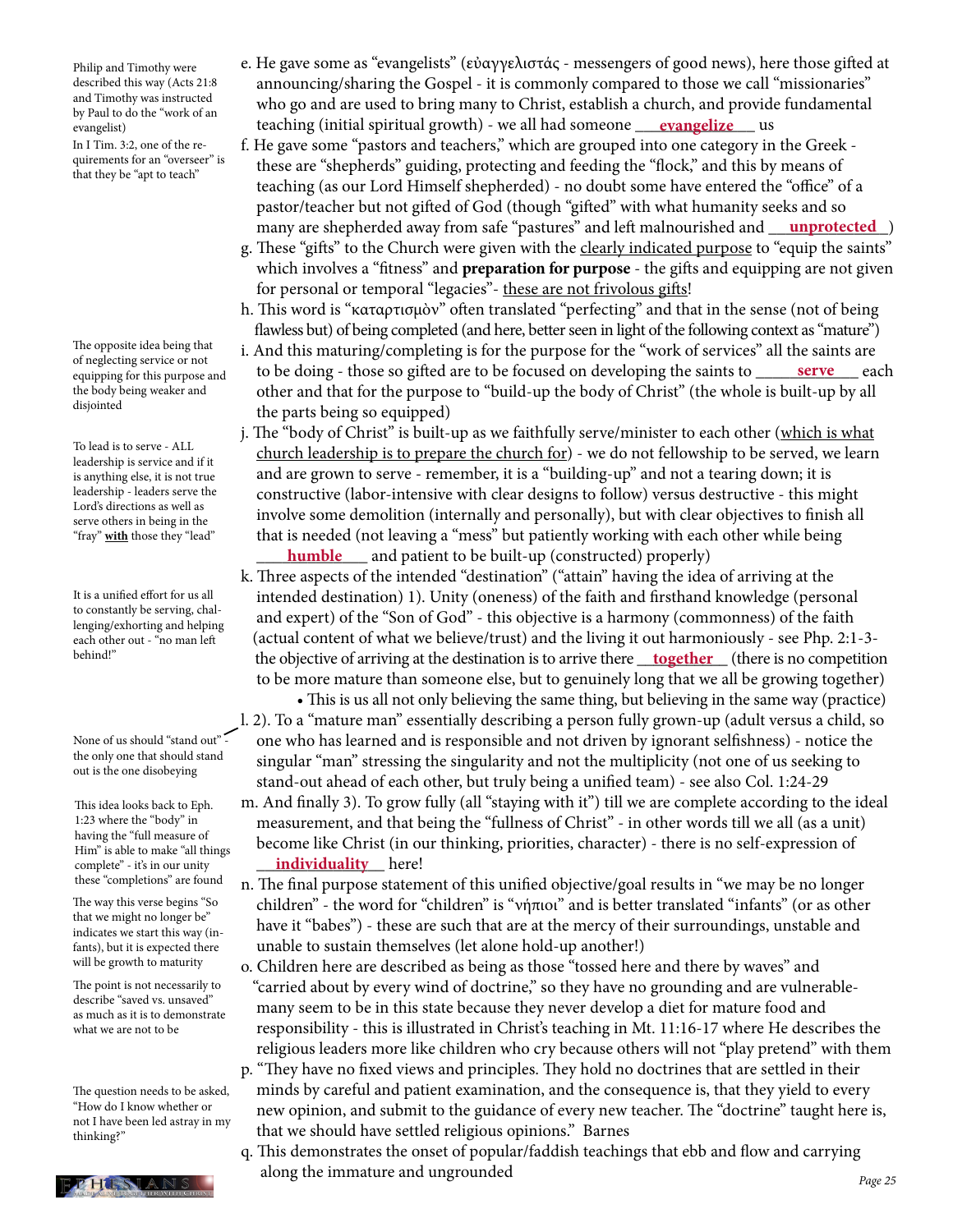As those using such "sleight of hand" tactics play off of someone looking to get something for nothing (get rich quick)- it plays off the desire to find the easy way and yet still get everything we think we desire- compare to II Cor. 4:1-6, 11:12-15; II John 1:7-11and II Tim. 4:1-4

These will create the sense of "winning" while robbing you of what is most valuable leaving the victim robbed (and sometimes not knowing it until is too late)

"Error organizes. It has its systems and its logic." CBN

There are many "polite deceptions" that are commonly accepted where the truth itself and the truth about ourselves is avoided so as not to be controversial or divisive - this is what is being confronted

True truth and love go together- to exclude the truth would push the truth without love is to taint it and fundamentally contradict it

Again, this point seems confusing/blurry in our day with so many pushing truth that is not truth and love that is not truly love - both in their genuineness are required to work together (as God has dealt with us) Review the warning Paul gave the Ephesian Elders in Acts 20:28-35

- r. These "infants" (immature, being uninfluenced by these "gifts" to the Church) are carried along and "tossed about" by means of "trickery of men" - this is a reality so many believers do not consider and seem oblivious to it... that there are those who infiltrate churches (and the lives of believers) using "κυβείᾳ τῶν ἀνθρώπων" the luring scam of getting something special *just for you* (κυβείᾳ being where we get our word "cube" and is in reference to dice) hare to II Cor. 4:1-6, 11:12-15; the idea is not that of a "fair chance" - this is a setup to <u>deceive</u> and take advantage of the simple/naive (using tactics "of men" so not of God (Who does not need trickery))
- s. These deceivers are also described as using "craftiness in deceitful scheming" these are "πανουργία" (creative, they have a knack for tricking people) by means of their "μεθοδείαν τῆς πλάνης" (methods of deceit) - as scammers typically do, these play-off of the pride, greed and even the self-righteous good intentions of others, but they use neither truth nor is too late) love - note also, these "methods" can even become "denominational" and <u>\_\_\_\_\_\_\_\_\_\_\_\_\_\_\_\_\_\_\_\_\_\_\_\_\_\_\_</u>

 t. These "infants" are often plagued with an overconfidence in their discernment (they trust themselves) - Paul expressed astonishment at the deceit the Galatians yielded to - Gal. 1:6-10

- 4. Follow the lead of "the Head" and "live in truth in love" vs. 15-16
	- a. The first word of this sentence is "ἀληθεύοντες" which is typically translated "speaking the truth" but it is a general word which could be described more as "truthing" (not just speaking it, but living in light of it as well as living truthfully (versus the deceptive tactics of the deceivers described in the last two verses))
- and the truth about burselves is b. The broader idea is that of <u>loving</u> truth, and (in love) being open (transparent) with each avoided so as not to be contro other - the flow of thought is headed toward the necessity of all of us working together (all that are truly of the "Body of Christ")
	- c. The unified focus is to be "growing-up in every aspect in Him" this described a mutual push for maturity (living in truth) and motivated and controlled in love - "It is not enough that our tongues hold to the truth; the truth must hold our tongues in love." Lehman Strauss
- be to be unloving and yet to  $-d$ . The truth of God's Word and the truth about ourselves is handled in love genuine concern for the best of each other, but never at the exclusion or avoidance of the truth, but not contradict it **harsh** (the spirit of rejection versus that of restoration)
	- e. Verse 16 describes the interlinking of the body parts in doing the service of the Head yet in this process, each part needs to be working and that in tandem with those near it - each part not only functions as it was designed, but grows in harmony with the parts (joints/ ligaments/muscles/arteries) around it - the whole is designed to work with multiple parts throughout, and it is "in love" we work together for this end
- Review the warning Paul gave f. The objective is the **g<u>rowth of the body</u> (and not in the \_\_\_\_<u>number\_</u>\_ of "parts") and genuine** love of God and His children being the driving force

## VII. Living The New Life - 4:17-32

### A. Do not live life in the "futility of the mind" - vs. 17-19

- 1. Paul stresses the seriousness of this topic by "testifying in the Lord" vs. 17
	- a. As this section began (4:1), Paul now stresses more the significance of "walking" (living) in a manner worthy of the calling they received - the weight that their calling deserves will not be in association with the "walk of the nations" (it will not be like them)
- b. These MUST NO LONGER walk as the rest of the world believers' directives and life priorities will no longer be those of the age/world - because the nations live their lives based upon (as identified here) the futility of the mind ("futility" describing the avoidance of reality (e.g. God as Creator and the source of all purpose) and so their lives are ultimately purposeless, lasting, and so not eternal aimless, empty and ultimately frail and <u>disappointing</u>

2. The futile minds of the nations are futile because they are "alienated from the life of God" - vs. 18-19

- a. Their faculty of reasoning and understanding (intellect) has been "darkened" (blinded), but this does not mean there is no intellect and understanding - in man's "brilliance" there is the inability to see what cannot be seen and to know what they cannot know (apart from the grace of God) - it is, again, a blindness that cannot see that it cannot see
	- b. This darkening happened to them because of the fall of man Paul is stressing that these Ephesian Christians are no longer blind to reality and should not walk as these that are in darkness

All the wisdom of the ages can be seen in their futility, even when their core content seems brilliant and wise, fails to find a foundation (beginning) in anything of absolute substance as well as looking forward to an "end" and realizing it is not lasting, and so not eternal

Having been enlightened with spiritual vision and enlightenment, do not live/walk with earthly focus/sight (see it all for what it is and see beyond it!)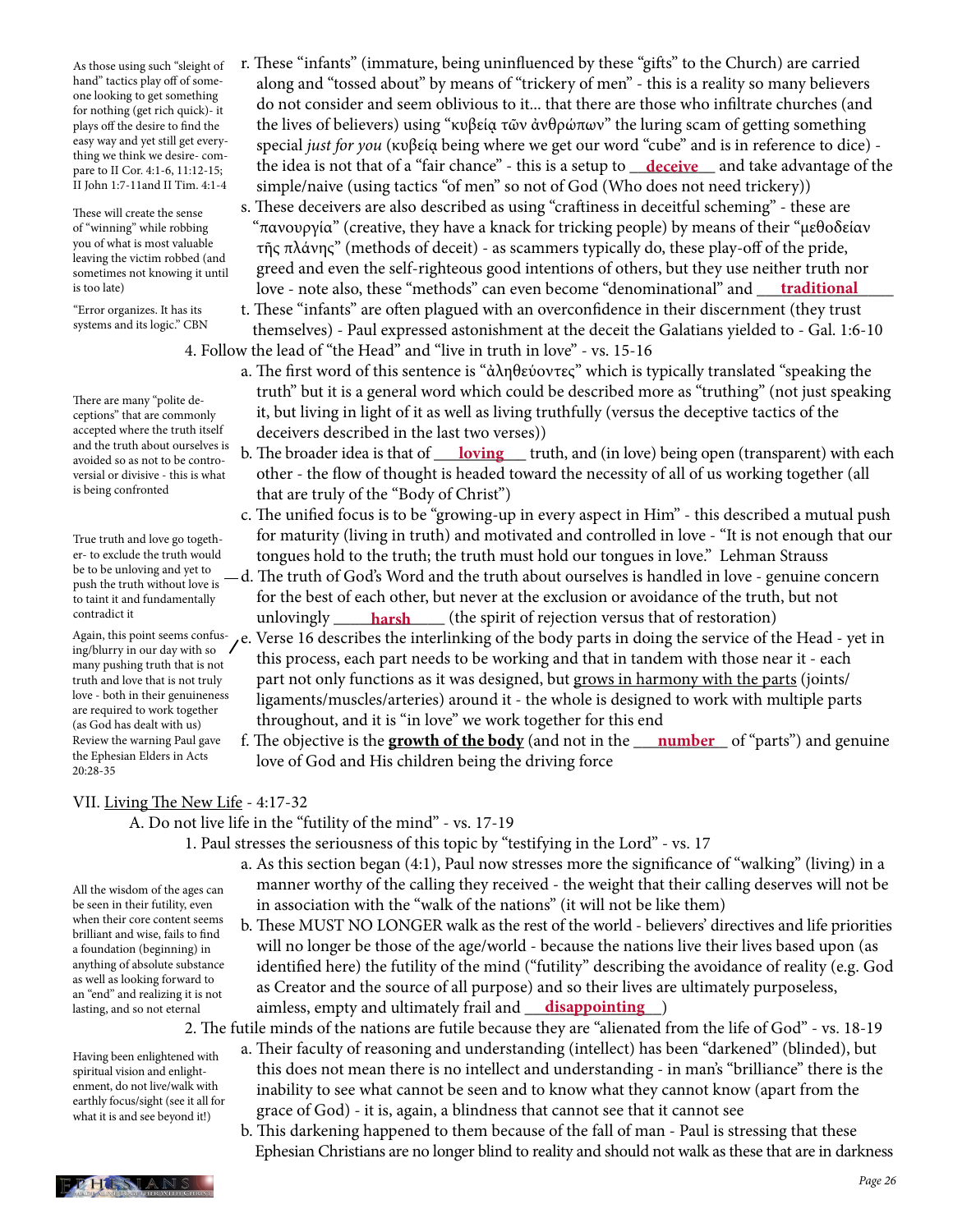Notice the similarities between this text and Rom. 1:20-24 (futility of mind, darkened understanding and yielding to sin)

To the unbeliever (the blind/ ignorant/hard-hearted), purpose and morality are rather vague/ undefinable concepts, and so they like to leave both "flexible" and subject only to personal interpretation - even those that have sought out self-righteoushard, proud heart will only trust itself and how it sees itself above others, as the Pharisees in Mt. 23:13-36

It is the difference between just existing versus living

Believing sin to be inevitable, they yield to it

It is truly divine judgment to allow one to yield to impurity and not stop them

This is a common misunderstanding, that if a little yielding to natural inclinations does not satisfy (or continue to satisfy) that an increase in quantity will suffice (yet quality is at the core of the issue)

But texts such as Titus 2:11-14 demonstrate the actual result of God's grace on a life

There seems to be a hint of possible doubt here - in other words, if they could actually consider living "as the Gentiles do" they either did not pay close attention to what was taught, or had forgotten or had been swayed with distorted teachings regarding Christ

As in taking off clothes that no longer fit to put on ones that do

Compare this to Col. 3:1-10

 c. "... life becomes empty and purposeless. For them there is no longer a creator who has invested the whole of life with meaning and direction. Without such a God, there is no answer to man's persistent question about life: 'What is the point of it all?'" C. Leslie Mitton

 d. Paul makes the point in Rom. 8:18-23 that the creation has been subjected to "futility" (same word as in our text) and this was done to have the awareness of this futility (and so <sup>1gnorant/hard-hearted), purpose</sup> **hopelessness** with the purpose to cause us to look to God and not this world

- e. We are not like those whose "understanding" (διάνοια "through the mind") has been darkened (either totally blinded or darkened enough to not be able to make-out differences, making everything blur together (no definitive "right and wrong")) and so it just comes down to personal preference, one's "take" on it
- ness are ignorant because their —f. These typical traits are all interrelated for instance, these are "hard-hearted" (stubborn, calloused (and so insensitive)) and so they are "ignorant" (totally unaware and mainly others, as the Pharisees in Mt. **because they are not even looking**, having a sense that they would not like what they might find, and so "suppressing the truth in unrighteousness" (Rom. 1:18))
	- g. The result being they are "excluded from the life of God" which is true life (true living) this "life" is distinguished as "of God" (His life) and so in contrast to anything else one might call "life" - the be separate from God is to not truly live (see John 17:3 and I John  $5:10-12$ )
	- h. These, in their callousness ("ἀπαλγέω" without feeling/sensitivity and so are "past feeling" conviction) have given themselves over to "sensuality" - the idea in the wording is that of self-betrayal (what they do, in what they consider to be their own best interest, is actually the opposite) so they live for what seems good or feels good (they live according to the "senses")
- i. This being "without feeling" also includes the idea of not feeling the pain of the conscience and not stop them (they, seeking freedom from the feeling/sense of <u>guilt</u>) - doing so (pursuing) for the purpose to wholly give themselves over to sensuality (licentiousness, "freedom" to do whatever seems/feels right at the time)
- j. Note that it is not just "impurity" but it is "every kind", indicating part of their goal is variety; since sin does not satisfy, satisfaction is sought-for in variety of sin, and in all this they are greedy in the pursuit of it (believing that since some sin is not enough, the solution (satisfaction) will be found in the \_\_\_\_\_\_\_\_\_\_\_\_ amount (or more "freedom" to pursue it)) **increased**

B. Having "learned" Christ will result in some "putting off " and some "putting on" - vs. 20-24 1. In contrast to all that was just described, they had not "learned Christ" this way - vs. 20-21

- a. There is the possibility the way this is worded, that part of the idea was that they were now considering returning to such things that they had learned were not in harmony with
- anything regarding Christ Himself and His Gospel Christ-like living is not easy and "normal" b. This entire context counters the thinking in some sects of so-called Christianity that sinful lifestyles are not only permissible, but are to be encouraged (in light of the grace of God)
- c. Notice also it does not say "learn about Christ" but "learned Christ" (it is not just do" they either did not pay **informational**; it is **personal** [1]
	- -d. If they might think this is what they heard, then the question needs to be asked "was it really Him you heard (heard of)?" - for in Him is "truth" and anyone truly taught "in Him" would know this (so any other claims would/should be obviously false)
	- e. There is also the likelihood they had heard (or were hearing/learning) of a Christ that was not the actual Christ (as we see in our day... so many variations of the true Christ of Scripture)
	- 2. They had been taught "in Jesus" to "put off the old self" and to "put on the new self" vs. 22-24 a. This initial wording needs to be seen for what it is describing; not a **casual**
		- more a *radical change* from what they were (and what the "Gentiles" were still)
		- b. To "put off" is to lay something aside, to discard/repudiate it, and the tense carries the idea of what was done; but here we could put it "should have put off " and so now (clearly) we *ought* to put it off - it (as the context is stressing) is no longer who/what we really are
		- c. The wording put plainly would be "that you put off from yourself behavior and conduct that belongs to (were characteristic of) the old man" - it is important to realize why it would be absurd to "keep on" the "old man" since, (as in Romans 6:1-14) the "old man" was crucified with Christ, if one truly is "risen with Him to newness of life"

d. This was the "former manner of life" and must not be how we live now

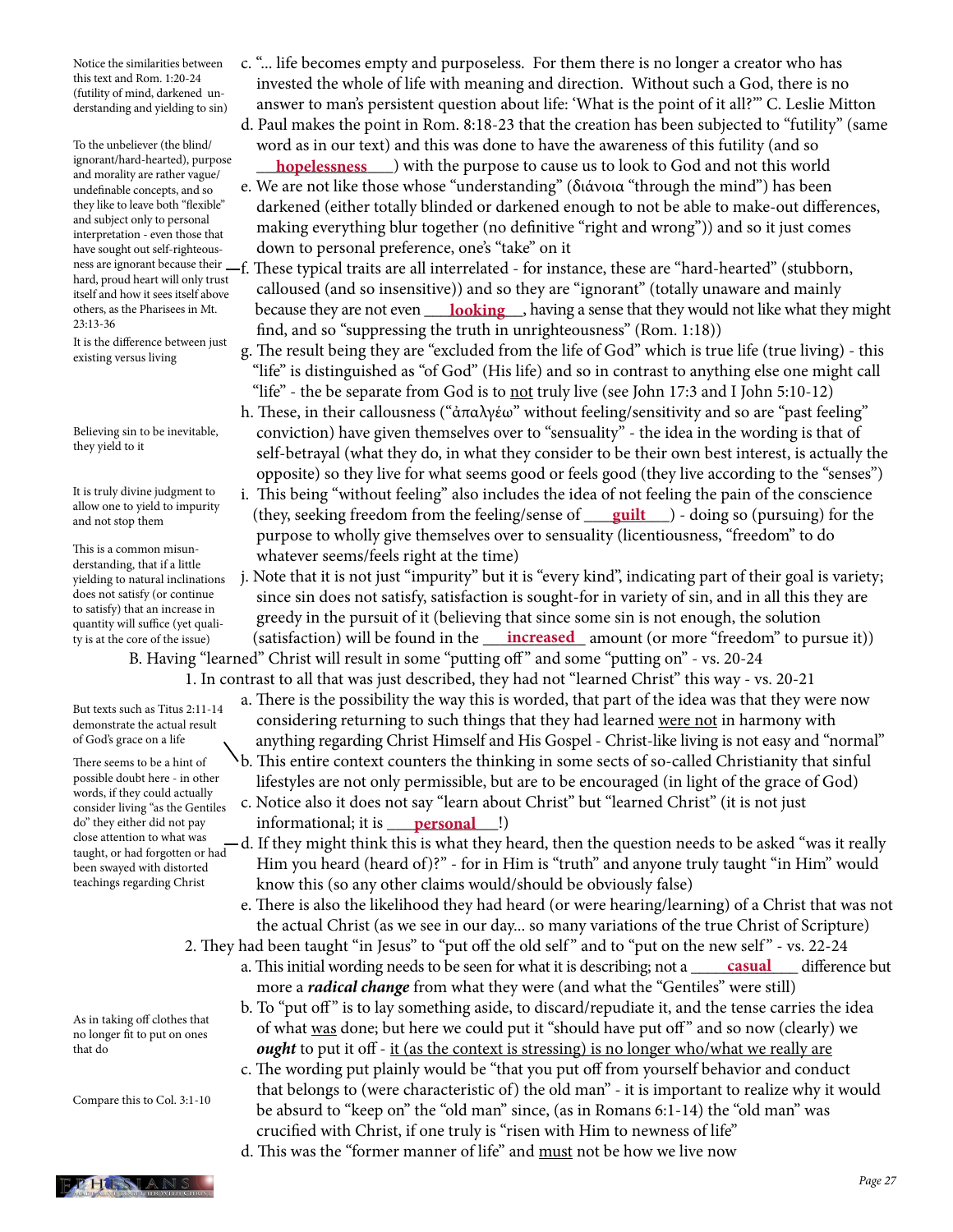"corrupt" being "φθείρω" describing a wasting awaywhat the "old man" loves all contribute to killing all aspects of himself

The "physical" (sensual) is not to dominate/control/dictate us since we (if we are in Christ) have been "taught differently"

So, much of living from there on out will be "putting off" what no longer fits/belongs and putting on what does

This is more than a "revamping" and rearranging of a lifeit is a new way of thinking and so a new "living"

To go against instinct will seem wrong, but time and growth in the renewed mind should be expected to be needed as trust of the "old self" fades and the focus of faith is in what was "learned of Christ"

A true believer cannot be nor return to what they once were

The "new self" was "created" and was actually put on at conversion (conversion being the immediate and lasting result) note that Paul is not setting a standard of the "exceptional" believer - he is describing the facts as they are (the truth)

This is all "after God" (it is His doing, His work) so we dare not redefine it to a more achievable standard by man on his own for his own glory

- e. The "old self " (as those that are still lost in it) is in a continuing state of decay/corruption, and this is more than just physical decay, but describes the affects of its enslavement to "deceitful desires" (lusts of deceit) that allure with some type of promised "fulfillment" yet *cannot deliver on them* - it is \_\_\_\_\_\_\_\_\_\_\_\_ to what kills itself and believes the lies **addicted**
	- f. The stressed idea is that it is all a "former manner of life" the remnants of the old man still cling to us and MUST NOT be believed/trusted - "he" is to be controlled by the enlivened and enlightened spirit within us (enlivened by the Holy Spirit)
	- g. These (and now we) are to be "renewed in the spirit of your mind" this is not describing the Holy Spirit Himself (since He is never anywhere referred to in this way), but describes the "spirit" within us that was made alive in Christ (the "new man")
- h. This new state of being/thinking is "ἀνανεοῦσθαι" (made new again, as in starting anew (or all over as something else)) - it is worded this way because we do not cease to exist, but are "redone," and though we still have our bodies, memories and (overall) the same life we had and putting on what does before) we are radically changed from <u>within</u>
	- i. In contrast to what we were and *now are not*, these (and we) *are to be* (present tense, so ongoing) renewed (be being renewed (made different to the right way)) ongoing - as long as we live, we are to endeavour to and expect to be redeveloped
- j. This is not a superficial change, seeing it is "in your mind" the inner self (what we actually think, feel) is not what it used to be - we are to live fully expecting to continue to grow/change in our thinking and so then in our <u>\_\_\_\_\_**outlook** \_\_</u>\_ on life - compare to I Peter 1:3
	- k. "Everything in believers is transformed. The way they think, talk, dream, plan, work, live, and even die is all changed. What they commit themselves to, what they most value, and what they hope for are wrapped up in this metamorphosis." - Victor Kuligin
	- l. This all deals with *more than just the avoidance of evil*, but the *growing/continued practice* (and thinking) *of what is right* - one does not just look/act differently, they are internally changed
	- m. "The change is not in mind psychologically, either in its essence or in its operation; and neither is it in the mind as if it were a superficial change of opinion either on points of doctrine or practice: but it is in the spirit of the mind; in that which gives mind both its bent and its materials of thought. It is not simply in the spirit as if it lay there in dim and mystic quietude; but it is in the spirit of the mind; in the power which, when changed itself, radically alters the entire sphere and business of the inner mechanism" Eadie
	- n. And, with this being true, the expectation is that we "put on the new self" but this is not the pursuit of a "new and improved self " seeing this "new man" is "... created after the likeness of God in righteousness and holiness of the truth." - this statement is more a statement of fact that they are to live in light of - this is the same idea also explained in Col. 3:10, where after indicating the "new man" being "put on" the "renewing" is related to (in regards to) "knowledge" (learning more and more of who/what one actually is) and so expectation is that
- racts as they are (the truth) of **conformity** to His image (that of God, in the truest sense of righteousness and holiness) p. The descriptive words that reveal what this "image" looks like are "righteousness" (what is "deemed right" by the Lord, He then being the "new self 's" standard/guide to what is right/ correct) and "holiness" (what is sanctioned by God as in how to live, think, feel and so his own for his own glory **what is done/lived**) - this is all in accordance with the "truth" (**\_\_\_\_\_<u>reality\_\_\_</u>\_\_</mark> that has been** revealed and so learned and recognized as exposing the deceitfulness of sin)

C. What this "change of self" should result in (behavior-wise) - vs. 25-32

1. Having "put off falsehood," speak the truth - vs. 25

- a. It was common (as it still is today) to avoid aspects of the truth of any matter because it would not be well received and potentially could be divisive and offensive
- b. But because all that was just covered is the truth of our situation and identity, we are to live in the truth of how things really are (what the actual priorities are, what truly is right and wrong) and in so doing "speak truth" to those around us, and in particular, those with whom we are "members of one body"
	- c. We are intertwined in our purpose and our destination, so there is no room (for whatever reason) for us to divert from the Truth or to reinterpret it (twist it) to bring temporary comfort or acceptance at the potential cost of greater harm

Deceit and lies, no matter the seemingly justified use are not to be excused - one of our core objectives in life is the communication of and standing with the Truth - some may defend themselves saying they do not lie, they just "avoid stating the Truth"

Being "members" the eye should not lie to the hand, or the ear to the head

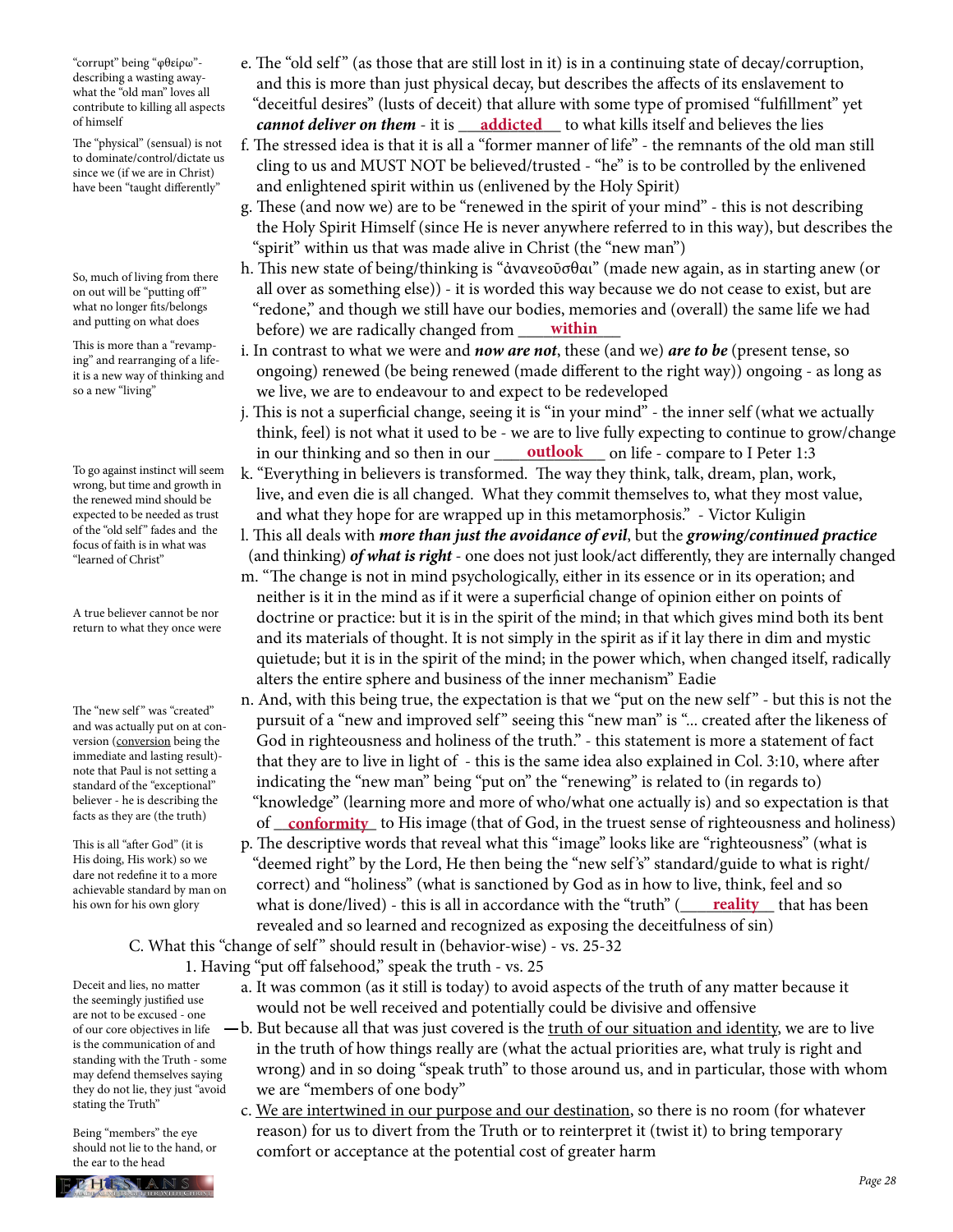We being"members one of another" would the eye lie to the foot if a serpent is seen?

"Anger, as the mere expression of wounded personality, is sinful; for it means that self pure expression of repugnance to wrong in loyalty to God, is sinless, where there is true occasion for it." CBN

This command is particularly difficult for us since anger is very personal and addictive to the soul - sadly, we instinctively love to hate

Anger will produce a response (typically) but it must be controlled (properly calculated and not reactionary) and must not be allowed to "stew"

Our anger is often an expression of our frustration in not being able to control things

Compare this to I Cor. 6:8-11

Laziness turns into discipline, and stinginess into generosity

Sin is the end result of what our truest desires are at the time and so it is our desires that need to change - desire needs to be properly informed so what is sought-after is what is best and fulfilling

There are many words that have traditionally been forbidden for Christians, but derivatives or synonyms are often used instead (as though it is more acceptable)

- d. The word for "falsehood" is ψεῦδος (where we get "pseudo") and pictures all types of lying and misrepresentation, and is to be countered by "speaking truth" (truth in general and here not just "the Truth") - live in "reality" with each other ("neighbor", whoever happens to be around us (by God's design)) which negates the <u>\_\_**\_\_avoiding**\_\_\_\_\_\_\_</u>\_ of "speaking truth" e. This is likely from Zech. 8:16 add God's command that Israel deal with each other truthfully
	- 2. When angered, do not sin in it and deal with it quickly vs. 26-27
		- a. The word for "be angry" is in the imperative, though not necessarily a command to just be angry, but the command being more in line with the idea that *it must not be sinful anger*
- b. There is righteous anger, where the anger is not for self but more for God and truth when wronged, misrepresented and contradicted - but since anger is emotional, it is easy to become sin to all a be becominary, to more personal and evolve quickly into <u>self</u> \_\_\_-righteous indignation
- is in command. Anger, as the <sub>-</sub>c. Proper anger is "proper" because of what it is focused upon most anger is directed against the dispenser of wrong or untruth and not against the wrong/untruth itself - proper anger is against the sin (and if seen this way (realized) we understand the next exhortation to "not sin" in it) - compare this to Psalm 4, Pro. 14:29, Ecc. 7:9; James 1:19
- d. Deal with *your* anger the last word for "anger" begins with the preposition "par" (from para indicating what is close beside) - we MUST deal with it internally, and properly keep it before God and not ourselves (personally); for ALL true wrongs are against Him and not us - if we <sup>ly love to hate</sup> do not do this, we harbor it and it quickly sets into <u>bitterness</u>
	- e. Such bitter anger is an opportunity for the devil! (μηδὲ δίδοτε τόπον τῷ διαβόλῳ don't even offer/give room/opportunity (a place) for the slanderous accuser) - don't aid him in his work!
- f. In these two verses there looks to be the idea that there will be provocations to anger (some even legitimate), but that harboring the anger will never be the correct (righteous) response consider what it means when anger is harbored - it is either looked upon as a personal affront (which is then self-focused) or that somehow God will be unable to deal with it (and thus anger continues) - a focus on God's sovereignty does not produce stoicism, but it does Our anger is often an expres- reign-in anger under the jurisdiction of <u>faith</u> - and so, at times, angry but never bitter g. Anger, "freshly" and properly motivated can be a good motivator to action, but left to fester
	- becomes quickly infectious and can spread to others also see also Prov. 22:24-25
	- 3. The "thieving" must no longer steal vs. 28
		- a. The phrase "Ὁ κλέπτων μηκέτι κλεπτέτω" ("the stealing no longer be stealing") may seem like an extreme inference with believers, unless you consider first that lying and theft were normal practices in their time and still are in ours (when considering "little white lies" and various other ways one can steal from someone else)
- b. This deals particularly with stealing, but also demonstrates the truth that, though one may Compare this to I Cor. 6:8-11 come to Christ with a **\_predisposition** \_\_\_ to a particular sin(s), they are not to continue in it
	- c. Practically (as demonstrated in this verse), the best way to deal with particular sins is to pursue their opposites - here, instead of stealing (gain for little/no work), work hard "with your own hands" and work hard enough to have more than enough so as to share with others in need
- d. Look how, in dealing with this sin, the focus is turned outward versus the common pursuit of self-service (which cannot bring true/lasting contentment anyway) - the same principle applies to other sins as well, such as lust (controlled by *getting*) replaced with love (motivated to *give*) and pride (driven to build self-image) is replaced with edification (building-up/ is best and fulfilling **constructing** others)

4. Do not let "filthy talk"come out of your mouth - instead check our speech for wholesomeness - vs. 29

- a. The word for "corrupt" (unwholesome) is σαπρὸς and pictures something rotting (and so negatively affecting/infecting its surroundings) - this is more than just "curse words" (though those would apply), but also encompasses "dirty talk" (which involves impure/immoral topics or inferences that leave pollution in the minds of the hearers)
- b. "...but only such as is good..." there is to be a checkpoint for the words/sentences about to exit the mouth (and so the need to "think before you speak") - consider the possible affect of the words used (and the "pictures" formed in the minds of those hearing)
- c. Each Christian is to seek to make their words/sentences profitable to those listening (instructional, encouraging, comforting and positively challenging)

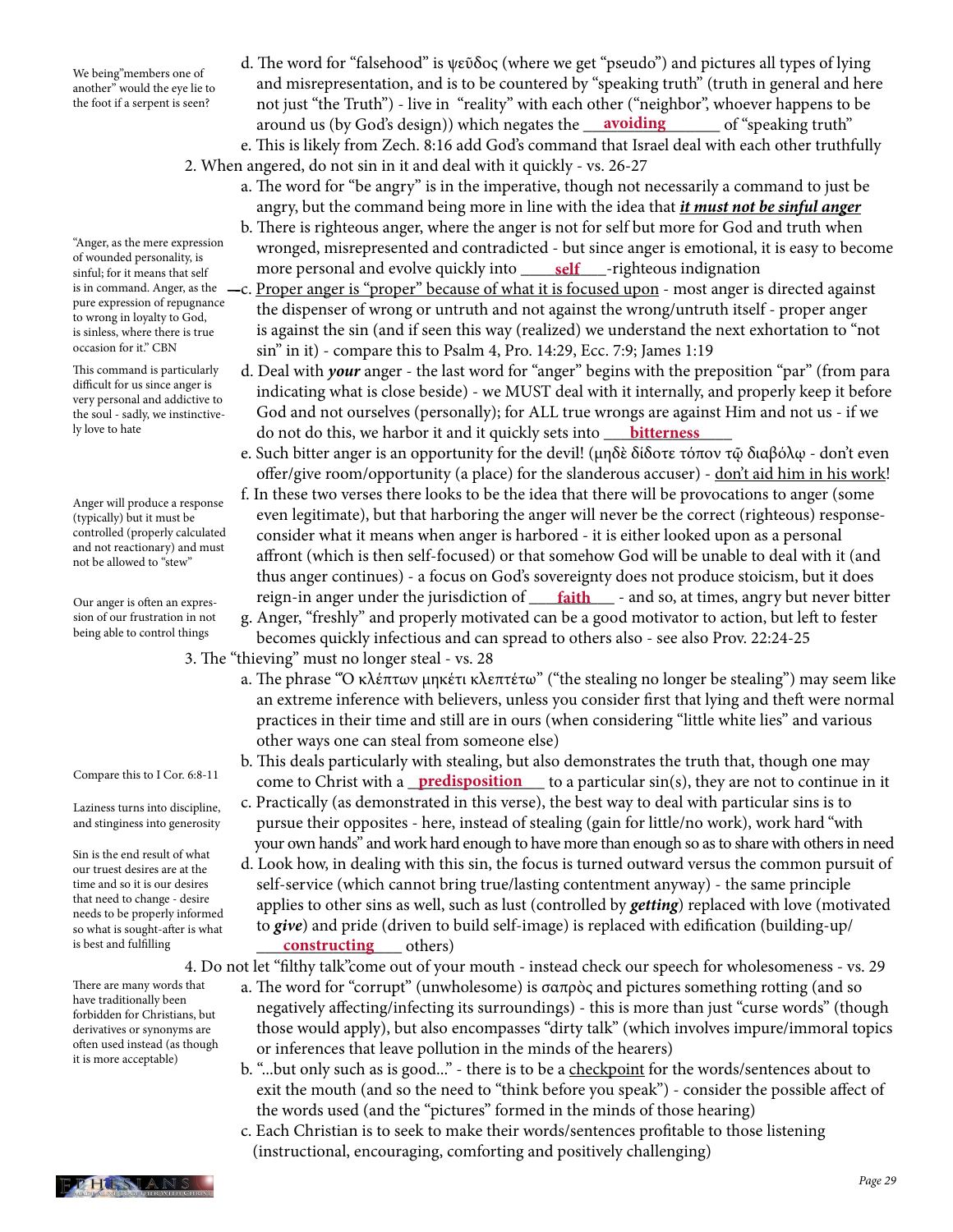The Greek pictures the idea of "what is good for building" rather than what is useful for destroying and tearing down

compare also Psa. 141:3 and Col. 4:6

We should never talk just to talk - we need to sense the responsibility we have in each conversation and seek to benefit the hearer somehow (not based on how "profoundly" we affect others, just that it is gracious and encourages them toward/in what is right)

It has become so common to presume upon the mercy and grace of God that little consideration is given to God's Spirit and His response to our neglect and willful disregard of what He has given us to do and think

Just as any of us would be grieved when those we love neglect and are not attentive to us, so is the Holy Spirit with us when we disregard Him and His work in us This verse is a good example of the right response to "assurance of salvation" - it sets direction, guides and defines quality of our life rather than a desire to exploit a perceived "safety"

form judgment and live the life He has given for sinful pursuits

"Malice" has the idea of a mean disposition

Since this is inward and it steadily increases, it may not be realized for what it is (for what is going on) - such bitter roots in the heart/mind will come to seem normal and "just a part of who we are"

This is not a case for urgency of speech when stubbornness must be dealt with - but in such cases one must be wary of  $\_$ bitterness taking root and being fed from that moment on

At its core, to be "kind" is to allow self to be used



- d. The phrase for building-up could also contain the idea of building-up that which is lacking (versus using critical, destructive words in response to what is seen to be lacking - don't seek to harshly and graphically embellish the flaws/weaknesses in each other, but seek to be constructive and helpful in what is said and in how it is <u>worded</u> \_\_\_\_\_\_)
	- $-e$ . It must be noted that with the use of the Greek words "πᾶς" and "τις" (every and any) indicates *each word needs to be accounted for!* - see also Mt. 12:36 - the use of words (all of them) is to be seen as a serious responsibility and never to be treated lightly (especially when angered or thinking critically against another)

 f. The driving objective when in any conversation is to "give grace to those that hear" - in the most basic sense of "grace" it would involve showing genuine favor to someone in how they are treated (especially when they would seem to deserve worse treatment or destructive words) we allect others, just that it is  $\searrow$  g. This will take <u>focused</u> attention during all conversations, so as to fulfill "according to gracious and encourages them  $\searrow$  g. This will take <u>focused</u> attention during all co the need" which we are all to be looking for when talking

5. In all/everything, do not "grieve the Holy Spirit of God" - vs. 30

- a. To "grieve" (sadden/vex) the Holy Spirit of God is included in this list of "do not's," to drive to the core of *why* we do what we do and *why* we avoid all else - the Holy Spirit is described as being "grieved" in association with these instructions and commands, so we can safely assume that to neglect and disregard any of these would be to "grieve" Him
- b. What we are to be "putting off " and "putting on" is core to this text and its purpose/meaning deceitful speech and falsehood of any kind, bitter anger and characteristic sins of the "old self" that are clung to (and identified with to the neglect of our true purposes) all willfully **despise** and downplay the work of the Holy Spirit and are grievous acts against Him
	- c. Unguarded, reactionary, self-focused and downgrading speech contradicts the work of God's Spirit in our lives - *to live contradictory to His purpose and work within us is to grieve Him*
	- d. We are to be living each day with a focus to live in harmony with His work within us and be sensitive to it (rather than calloused against it, being "proficient" in fighting-off conviction)
- e. The reason for this is our being "sealed for the day of redemption" by Him His seal (of ownership and purpose for what we have been set aside for) is to be realized as defining of our significance and life purpose - He is the "seal" of God upon us and the guarantee of our eternal state because of the redemptive work of Christ on our behalf - to live contradictory form judgment and live the life **the state of this should be** <u>**absurd**</u> for us to even consider

 f. It would be a mockery of the seal of the Holy Spirit Himself on/in our lives to live opposite to His leading/prompting within us and to the Word He inspired for us to read, learn and follow 6. Follow the example of God in how you deal with each other (in everything) - vs. 31-32

- a. Verse 31 culminates with "malice" summing up the list of negative responses to be "put away from you" - this word describes an inner disposition to evil (indicating it is still present and needs to be acknowledged and then dealt with properly... "put away")
- b. Once again, this list begins with " $\pi \tilde{a} \sigma a$ " indicating "all, the whole and every kind," and partly because these are interrelated (one leads to/feeds-off the other)
- c. The first is "bitterness" which is a deep-seated disdain and resentment, and has a word picture Since this is inward and it **following** of taking root, settling-in and growing from all that **feeds** it (and it is demanding!)
	- d. Harbored bitterness produces (its "produce") "wrath" (the underlying word "θυμὸς" pictures a passioned heat of inner anger that is allowed to "stew" and so it continues to increase)
	- e. Such fostered, bitter, inner anger produces an active anger (expressed outwardly in words or action) - the intensity grows to a point where it becomes unbearable to not take action
- f. Just like a volcano increasing in pressure/stress, these come to explode (reflected in the word This is not a case for urgency **start of the contact of the contact of the contact of rage**) - there is <u>start **yelling**</u>
	- g. Such explosive outbursts will not quench (satisfy) the inward burning of hatred, and will direct its possessor to slander (the word being "βλασφημία") using as abusive wording as possible h. None of this must be kept! It is to be forcefully (aggressively), out of utmost urgency removed
	- from us (our thinking and action) it is not, in any way, to be considered acceptable i. In contrast "be kind" (χρηστοί - useful, usable and gracious for the benefit of another) - this sentence begins with more than just "be kind" but actually means to "become kind" (it may be a process) and it is to be expected to be "to one another" (expected of us all not just the strong)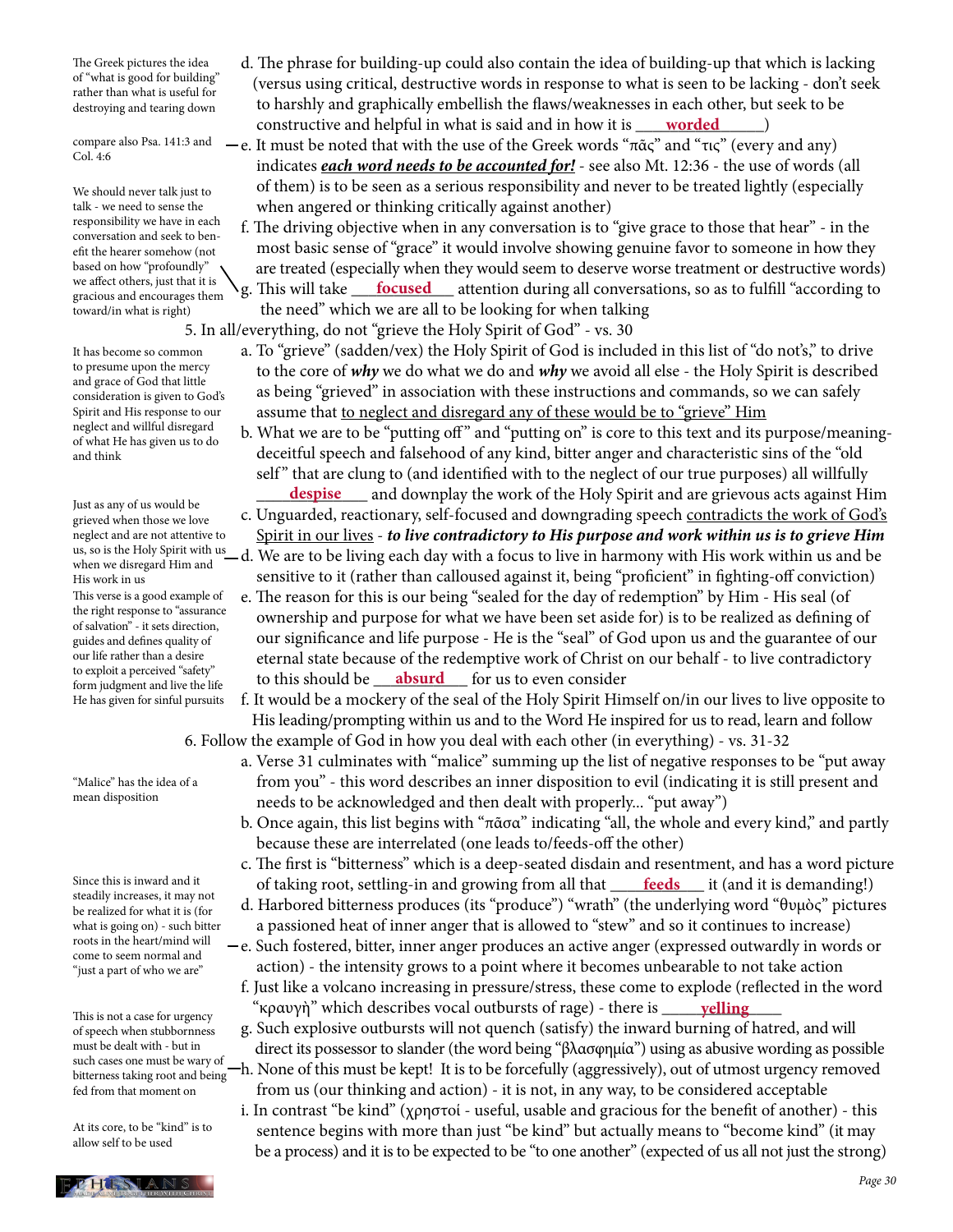In this "favor" (preference) it is "preferring" others before ourselves; so we are apt to defer to forgiveness rather than a grudge rooted in bitterness

When tempted to hold a grudge (be unforgiving), remember the magnitude of what was forgive you

 and pity for others (versus an insensitive irritation) - the underlying word for this pictures In this "favor" (preference) it **compassion the "inner organs" of a person, again stressing the inward, <u>realness</u> of the compassion**  l. This will all lead to a truly forgiving spirit - the word "χαριζόμενοι" basically means "favor" though in the popular usage of this type of favor, it is in the context of a graciousness that is

k. To be this way will involve "tenderheartedness" and so a deep (inward) sense of compassion

j. To be kind (χρηστοί) is to also be manageable, pleasant (and so not burdensome to those

around us, considering them before ourselves)

 not deserved (and so "forgiving") - compare to Col. 3:13 m. This list begins with (literally) "Become," indicating what they need to put-off was what they erudge (be unforgiving), were <u>currently</u> and these are what they need to <u>transform</u> to - the core reason (authority) for this imperative is the example of God in Christ and His forgiveness (His favor shown to the undeserving) being given to us - how could we justify any other response!? - see Mt. 18:23-35

### VIII. Walk As Children of Light - 5:1-21

A. Be imitators of God - vs. 1-2

 1. Chapter 5 begins also with "love" but is more a love of God (which will be demonstrated in and result in a love for our family in Christ)

chapter deals with what would be called "immorality" - so a love of God must be a driving factor of behavior

- Much of what is coming in this a. In contrast to all that was just covered in chapter 4, each is to now to be "μιμηταὶ"(following after and emulating) God Himself - this is no mocking imitation but a mimicking of be caned immorality - so a<br>love of God must be a driving **priorities, loves, hates, and overall character** (holiness - I Pet. 1:13-16)
	- b. This is done as "beloved children," children so loved (and knowing they are so loved) will imitate their parents because they love them (being cherished children, we cherish Him) 2. "Walk in love" just as Christ did (in His love of the Father first and us) - vs. 2
- a. Love is demonstrated in the giving of self to and for God, which is followed by the giving of self for others - the command is that this be the "walk" (the constant pursuit for the best for another) which involves the giving of self - "Love is not just a warmth of feeling for determination to give of self another; it is the readiness to renounce self and sacrifice self in <u>costly</u> action for the good of another." Mitton
- b. The supreme example of true love is Christ, who gave Himself for us (first out of a love of the Father (Who loved us) and then, certainly a love of us Himself) - the word for "gave" (παραδίδωμι) is often used for handing someone over to another (Jesus was "betrayed" by the Pharisees for instance (same word)), so here it lends to the idea that His "giving" was a so an onering or ourselves to self-<u>forsaking</u> for the sake of another
	- c. Christ's love was demonstrated/proved in His "offering" (giving of Himself not only in death but also life) and in being the "sacrifice" (always implying death)
	- d. Such a sacrificial quality (as it was with Christ) is a "sweet fragrant aroma" before God not a picture of the sacrifice itself smelling good in and of itself, but *what motivated it and the superior quality of "going through it"* - in contrast to the best of noble intentions being shameful later, when seen to have not followed through (so then, a bad smell) - to live as such (sacrificially lovingly) is to imitate God

B. Do not "partner" with those characterized as the "sons of disobedience" - vs. 3-7

1. Live as is "fitting for a saint" with a heart of thanksgiving - vs. 3-4

- a. What should not even be "named among you" there are certain sinful practices that demonstrate an acceptance of sin as normal (and so likely not a "sin" at all) - yet, not only ought to not be discussed, and should they not <u>exist</u> among you (and openly embraced), but they should not be "named" as in speaking of them as if in a normal manner - Paul clearly did not mean that they could not be referenced/identified (as he himself does here), just that they not become acceptable topics of discussion (which could cater to immoral thoughts/thinking), nor acceptable behavior
	- b. "Sexual immorality" (πορνεία illicit physical relations, also referenced as "fornication") at the time of Paul such practices were accepted as normal (and some even "religious") yet to those in Christ, such is forbidden since it is not characteristic *at all* of the "ἁγίοις" (saints, holy ones) - see also I Cor. 6:15-20
	- c. "Impurity"/uncleanness (ἀκαθαρσία literally not clean, infected and infectious, dirty) this includes more than just immoral practices but also involves impure thinking

(like anger and bitterness are, which come naturally) - this is an ongoing, deliberate determination to give of self for others

Such love is not a natural walk

As the upcoming context will demonstrate, this is now primarily a loving of God (and so an offering of ourselves to Him, living for Him (a living sacrifice) and so not living for self (self-indulgence))

A sacrifice such as this by one such as this was staggering in its magnitude!

#### There are plenty of topics that ought to not be discussed, and certainly not in much detail (even when looking to demonstrate its evils)

Any such relationships or practices outside the marriage covenant between husband and wife (one for the other, not self) is sexual immorality

Notice it is "all/any" impurity

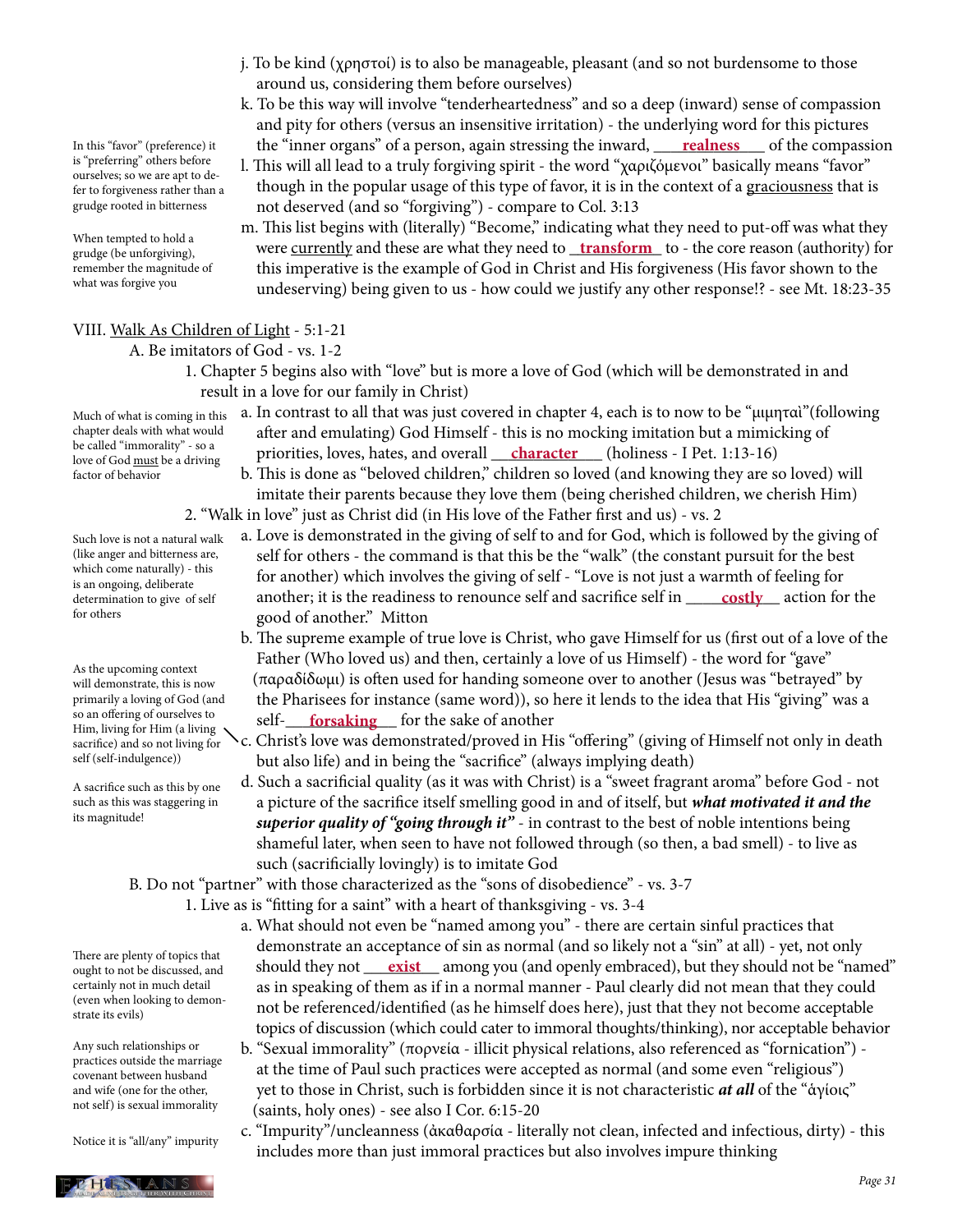John Gill described filthiness as, "... all filthy gestures and behaviour, every indecent habit and attire, and all actions which have a tendency to excite lust..."

Shallow conversations can be motivated by an age that looks to avoid the "serious" and spends more time jesting than conversing

Do not jest/joke about others to make fun of them openly to tear them down and posture self as above them - this is often characteristic of children with each other, and just as it is wrong with them, so it is with us)

There is to be more of a celebratory gratefulness that permeates our fellowship - competitive speech as well as conversations dominated by triviality are not to characterize us

Knowing what we know, being who/what we are, how could we yield over to such thinking and behavior (unless we are not truly in Christ and so are still "in sin" and so are really more identified with it?)

"The lust of greed overreaches itself; it loses all that is truly worth having; it may have this and that—lands, houses, and goods—but it has not one scrap in the kingdom." CBN

Living by faith is an oddity amongst many since monetary and physical wealth has been equated by many with God's blessing (and so the opposite is God's disregard or punishment

"No man, whether pagan or nominal Christian: the pagan defending a life of pleasure as the only thing to be had with even a smack of good in it; the Christian mitigating pleasant sins, saying that the young must have an outlet for their warm feelings, that men in business must put all their soul into it, and that life must be brightened by a little mirth and jollity." Pulpit Commentary

- d. "Covetousness" (πλεονεξία greedy desire for more and the drive to get it) this fits well with the first two words, for sexual sins do not satisfy; instead the impure thoughts and the acting on them grows the addictive desire for more by becoming less satisfying in its practice e. "Filthiness" (αἰσχρότης - obscenity, shamefulness, used of gross sexual/sensual acts and
- which have a tendency to speech) so all such activities related to obscene speech/gestures and <u>perversions</u> f. "Silly talk" (μωρολογία - literally the talk of morons, and so stupid/senseless, and since this is the only time this word is used, in context carries the idea/association with indecent joking (dirty jokes)) - we are not to ever truly find sin as being funny (do not "make light" of sin) there can also be a sense where this is in reference to mindless chatter, conversations lacking conversing **in any <u>useful</u>** content - compare to Jude 1:10
	- g. "Crude joking" (εὐτραπελία literally a "good turning" and in this case, a "good turning" of words; and in this context it is a turning of words in the use of "double entendres" making impure references more subtly/cleverly) - this also carries the idea of using wit to demoralize another (verbally bully them) with intent to mock, humiliate and tear them down) - humor can be useful and edifying, but it must be kept in check so as to edify and not defile or discourage its hearers
- h. None of these that have been discussed is "fitting" and so not proper and not appropriate to the conduct of those who are citizens of Heaven (inheritors of the kingdom) - such should be our fellowship - competitive shameful and certainly not <u>common</u>, accepted and justified in Christian fellowship
- positioning in our conduct and i. Instead, all of this is to be overcome and opposed with <u>thanksgivin</u>g rather than flirting with base and sinful ideas and topics, we should be more characterized with grateful accounting of what we have been given in Christ and what is coming as our inheritance - see Col. 3:15-17 2. We *are not like* those who will not inherit the "kingdom of Christ and God" - vs. 5-7
- a. The overall point in these verses is the reality that we do not have the <u>sesentials</u> in common with the rest of the world (who are not in Christ), so we should not think it normal or acceptable to live like those who are doomed (why mimic and follow after them?)
	- b. These (and we) knew "with certainty" that those whose life is characterized by such sinfulness have *no inheritance in God's kingdom* - even a criminal (a thief for instance) can do a good deed periodically, but it does not make them "good" since the majority of their life is into theft (thus they are known as "thieves")
- c. There are likely some in professing Christianity that seek to normalize sins (in Christianity) to justify their own <u>hypocrisy</u> (often done under the banner of "love" and acceptance)
	- d. Those described in verse 3 (sexually immoral, impure and covetous (greedy)) will for certain not inherit the Kingdom of Christ - compare to I Cor. 6:9-11 and Gal. 5:16-21
	- e. Covetousness (as in Col. 3:5) is associated with "idolatry" (for it is a pursuit (worshipful) of gain (often related to money/wealth) because of its assumed power/ability, and is looked to as the "power to get things done" (sadly not just with professing Christians but with "Christian" organizations/ministries)
		- f. "To worship money is as real idolatry as to worship a block of stone. If this be so, what an idolatrous world is this! How many idolatrous are there in professedly Christian lands! How many, it is to be feared, in the church itself! And since every covetous man is certainly to be excluded from the kingdom of God, how anxious should we be to examine our hearts, and to know whether this sin may not lie at our door!" Barnes
- g. It is important to remember that all <u>drives</u> for sexual immorality and impurity are directly related to covetousness -as the last of the Ten Commandments warned against coveting your "neighbor's wife" along with their possessions - Ex. 20:17; Deut. 5:21
	- h. Coveting is a unique sin in that it permeates the soul, and even the rich and poor alike can suffer with it and it is often a sin no one would admit to suffering with
	- i. Do not let (allow) any one to deceive you by leading you into error by explaining it as something else by use of "empty words" (devoid of truth, and though intellectual sounding and though they have a majority following their "words" these "apologists for freedom" sell and spell out only fiction) - see also Gal. 6:7-8
	- j. These looking to deceive/convince are identified as "sons of disobedience" as if they are the offspring of disobedience, and so it is their nature (their genetics)

PHESIANS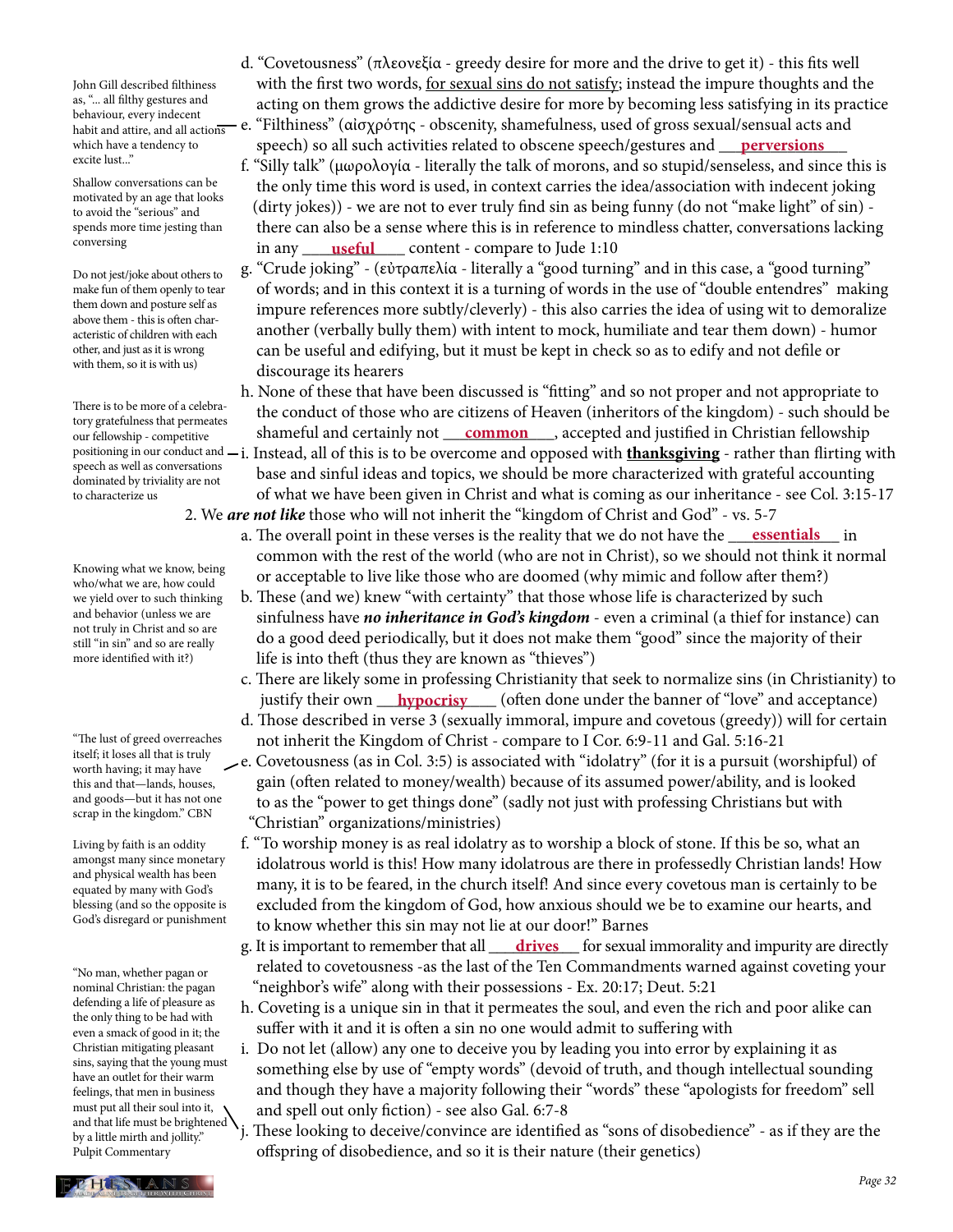"Empty words" can come from an empty salvation (one professed yet not possessed)

Deceivers are such because they are deceived - their so even though "brilliant" in facts, their ability to understand/discern them correctly is missing - See Eph. 4:17-18

In light of their coming punishment, "Your natural instincts ishment; let your spiritual instincts recoil from partnership in sin." Pulpit Commentary

"Children of light" in contrast to "children of disobedience" keep it clear which "family" you belong - see Jn. 12:35-36

Darkness cannot harmonize with light - true light repels the darkness so there cannot be "fellowship between light and darkness" - II Cor. 6:14-18

This is to be the "walk" (how one lives out their life day to day and what they are living for), so living is to be characterized by kindness, moral accountability before God's omniscience, and the pursuit and clinging to the truth

The same word is used in Rom. 12:2 in the direction to "prove" (test) everything in comparison to the will of God

To "expose" them is to convict and refute them for what they really are in "the light"

"ἐλέγχω" is to expose so as to show it for its faults and wrongs with the purpose (here) to correct and redirect

Realizing the truth, why would we want to expend our energies, resources and time on what can only end up being fruitless?



 k. "Believers can be influenced by their culture so that what is acceptable in the world becomes acceptable in the church. The text has described those in the world as immoral, impure and greedy. Because it appears that the unbelievers were not presently suffering the consequences of this lifestyle, believers might easily slide into a similar mode of life. Thus, Paul warns against being deceived by the world or by those so-called believers who have bought into the world system." Hoehner

understanding is "darkened" —l. This type of deceit is more than being tricked; it involves a change in <u>\_\_\_**thinking** \_\_\_</u> and so a change in the course/direction of life - it results in actions and inactions

 m. It is possible some had been exposed to "Gnostic-type" teaching which promoted the idea that the spirit of a person was important but that the satisfaction of physical appetites was not important or not that consequential (at least as far as their eternal destiny) - this demonstrates one way that such "religifying" of immoral thinking and practice was made ment, "Your natural instincts" **acceptable** to even professing Christians - compare to II Tim. 2:19-22

recoil from partnership in pun- $-$ n. Since all of this is the way it really is (and in light of the reality of where such (who live instinctively) are headed), do not partner with them (literally do not "partake," so do not take what they take, do not choose what they choose)

C. Be careful (look carefully) how you "walk" (live) - vs. 8-16

 1. You used to be "darkness" now you are "light in the Lord," so live-out who/what you are - vs. 8-10 a. Notice first of all that "darkness" and "light" are not adjectives but nouns - it's not saying

- you once were "darkened" but were "darkness" itself and now, you are not "enlightened" but "light itself" (in the Lord) - phrasing it as "being darkness" demonstrates one is not a where "believing in the light victim of darkness but a **\_\_<u>participant</u>**, just as then being "light in the Lord" is to not just be a light in the Lord a recipient of enlightenment (illumination), but to be a light bearer (participant)
	- b. Contrasting "darkness" to the "fruit of light" in verse 9, darkness would be: "badness" (unkind, unpleasant), unrighteous (and so immoral, indecent) and in "obscurity" (and so in error, untruth (pseudo truth), uninformed and ignorant)
- c. This what they WERE, ONCE, and so not what the ARE NOW therefore, just as a fruit tree bears the type of fruit that it is, so the actual "produce" (fruit) of light is that which is truly "good" (ἀγαθωσύνῃ, in this context describes a benevolence, kindness), and "righteousness" (δικαιοσύνη, "the state of him who is such as he ought to be" (Thayer) and so one who accountability before God's realizes inwardly **accountability** before God and lives in accordance with it), and then "truth" (ἀληθείᾳ, opposite to lying (so truthful/honest) and inwardly, a pursuit of the truth versus those who settle for error (fiction) because it is popular and widely acceptable (the norm)
	- d. With the aim/goal of walking as "children if light" the daily walk needs to be driven to scrutinize (δοκιμάζω) everything we do or are to do as to whether or not it is pleasing to the Lord (and not "my take" as the authority of what should please God, but setting out to come to know it and then hold up daily life decisions and actions to its revealing light (insight))
- 2. Knowing all of this, do not participate in "the unfruitful works of darkness" vs. 11-14 a. The underlying idea is to have not active fellowship and so partnership in the "ἔργοις τοῖς ἀκάρποις" labors/efforts that are fruitless (so barren, and nothing of use to offer) that are so because they are of the "darkness," and here, not just in blindness (undiscerning of what is what) but also including the idea of <u>secrecy</u> (as the next verse points out)
	- b. Instead of the typical mutual excusing and avoidance of substantive discussions regarding accountable morals (right and wrong before our Creator), these (and we) are to seek to "expose them" for what they really are and where they lead - this is in harmony with the idea of our "discerning" what pleases the Lord and so then disapproving of what doesn't
- c. Even though society will demand it and make it a "moral" to approve and celebrate their to show it for its faults and **approved "morals,"** we are obligated to stand in opposition to them (amongst **ourselves**, for we do not have the authority or place to do so as those in Christ over an unbelieving world) - read I Cor. 5:1-13
	- d. Our lives are to stand as a public testimony against the sins (works of darkness, that are "works" and not "fruits" because without light they are only futile efforts missing the necessary ingredient to bear true, beneficial, life-giving/sustaining fruit)
- **PART STANS** done in secret (not just for those doing them, but it is wrong for us to talk of them (describe them)) e. Because, in reality, it is "shameful" (embarrassing, disgraceful) to speak of the things that are

where "believing in the light is what it is to be "sons of light"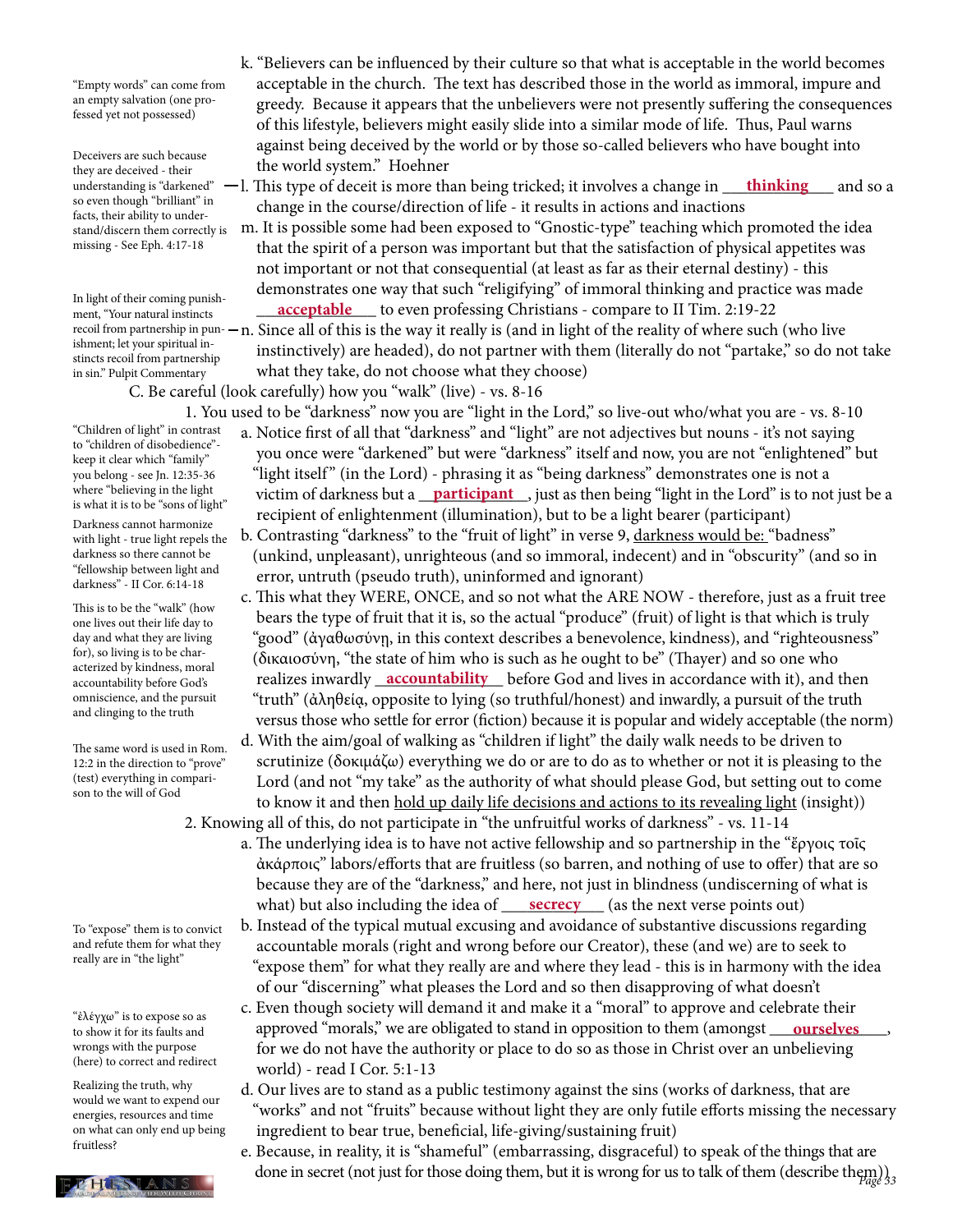This "exposing them" is not just the Church looking out from itself, but also inwardlysee Titus 2:11-15, II Tim. 2:1- 4, Pro. 13:18, 15:12; 29:1

Exposing sin is done by "shining light" (the contrasting standard of righteousness, which by its very definition, reveals sins for what they are) to deal openly with sexual sins but to offer details is to defile the hearers and to detail what angers one about another may turn others unnecessarily against the "accused"

Without light (if the light of believers is hidden/concealed) darkness is unchallenged and nothing is known/seen for what it really is (what it hides)

Compare this to Rom. 13:11- 14, I Cor. 15:33-34; I Thes. 5:1-8

In a broad (overall) sense, we as being Christians should "shine as lights" resulting in either being repulsive to the "darkness" or being used of God by "Christ shining in/ on us" to bring others out of darkness and into the light

So don't aspire to be like and so live like a "fool," for even the desire to do so is foolish (to those knowing the truth) so those pursuing (longingly) after a fool's way of living, demonstrate a blindness and the absence of the true light

Without such a ransoming of time, the days will be spent for evil, so it is an active effort to re-purpose the time we've been given for the "fruits of righteousness" and discerning what is pleasing to the Lord

- f. The idea of "do not participate" (συγκοινωνέω) doesn't deal again with "no fellowship/ participation" with such, but now (also) the fellowship with what they do (whether or not they are around us/present) - we can "be partakers" with them when alone or even when with other professing Christians
- g. Dealing with the wording "expose them" Lenski writes, "But withdrawal is not enough. This is the idea of monks and nuns. The light is not to be placed under a bushel, the salt is to bite into the world's corruption... the obligation of administering reproof is not to be reluctantly added to that of avoiding fellowship but to be added with zest. That is what the light is for: not just to shine for itself but "rather" also to blaze out into the darkness and to expose what that darkness <u>covers</u> up."
- h. It is possible this is peripherally related to verse 3 ("... not even be named among you..."), but the basic idea is clear - it is disgraceful, shameful to speak of the things "they do in secret" sins sometimes must be dealt with publicly, but they need not be detailed in the church - note also these are done is "secret" with an initial inference that they know these are embarrassing and seek to conceal them so as to keep another "front" before others (\_\_\_\_\_\_\_\_\_\_\_ conceals) **shame**
	- i. The first part of verse 13 is clear, but the second part looks to be more challenging in understanding Paul's intent - The literal rendering of the first half is simply, "Everything exposed by the light is made visible" (it is revealed/seen for what it truly is), which is why not just what we say/teach is enlightening, but also what is done (how we live day-to-day is a light also ("fruit of light" in verse 9 being "good, right and true")) - the second half, literally word for word is "for everything becoming visible, the light is"
	- j. The plain idea is that of light revealing things for what they are, and so when light is shown upon them, they are "lit-up" (either showing sin for what it is, or in a sense "enlightened" with the result of confession and then repentance)
- k. The first part of verse 14 "For this reason it says..." is likely a summarization of Isaiah 60:1 and 26:19 (though we are not certain) - but the challenge given is clear - the "sleeper" is to wake-up out of sleep (and here, the sleep is death (spiritual death and so not genuine sight as to what is really going on)) - believers/Christians (who are the "light of the world") are the ones "awake" and alive, so if they/we are not living and speaking the light and fruit as being Christians should (Droduct/outcome) of light, by what <u>practical</u> means will the "sleeping dead" arise and "become light" themselves?
- l. The "becoming light" of verse 13 occurs because "Christ will shine on you" (and so a true believer is one no longer "in darkness," no longer "sleeping" and having come to Christ (revealed/enlightened by His light) will obviously (naturally (of the new nature)) shine (be aarkness and into the light **content of the set of the set of the set of set of the set of the set of the set of the set of the set of the set of the set of the set of the set of the set of the set of the set of the set of** 
	- m We as believers must not, in any way, come to be like the world in darkness, becoming like it by thinking, prioritizing and then doing what it does - pursuing "what is pleasing to the Lord" (vs. 10) is *what we live to do* (it is our life principle and purpose as to why we are still here)
	- 3. Watch your step! vs. 15-16
		- a. With careful, precise accuracy (ἀκριβῶς), look how you walk (live) this is a demand for detailed scrutinizing of not only direction in life, but the steps we take to follow it, for if the destination is determined and daily steps go a different direction, thought the map was correct the goal/destination (what we were to be headed toward) is not achieved
- b. The contrasting concepts of "wise" versus "unwise" point out the "it's one or the other" reality (and so it's not a "both/and," as in you cannot "walk" as someone who is wise and (to those knowing the truth)- as one who is unwise at the same time (the <u>attempt</u> to do so would place one solidly in the "unwise" category anyway)
	- c. Some translations translate "ἄσοφοι" ("not wise") as "fools" which is how those that live by instinct and by popular (godless or self-righteous) philosophies are described
	- d. In contrast, "make the most of your time" (the word "ἐξαγοράζω" is used of a ransoming (buying back (and so "redeem), rescuing from loss) the time given (and this is individualized to each of us (how much time we have been given), because "the days are evil" - the days in which we live in "time" are already evil and tend toward "badness" (baseness, uselessness and moral depravity)

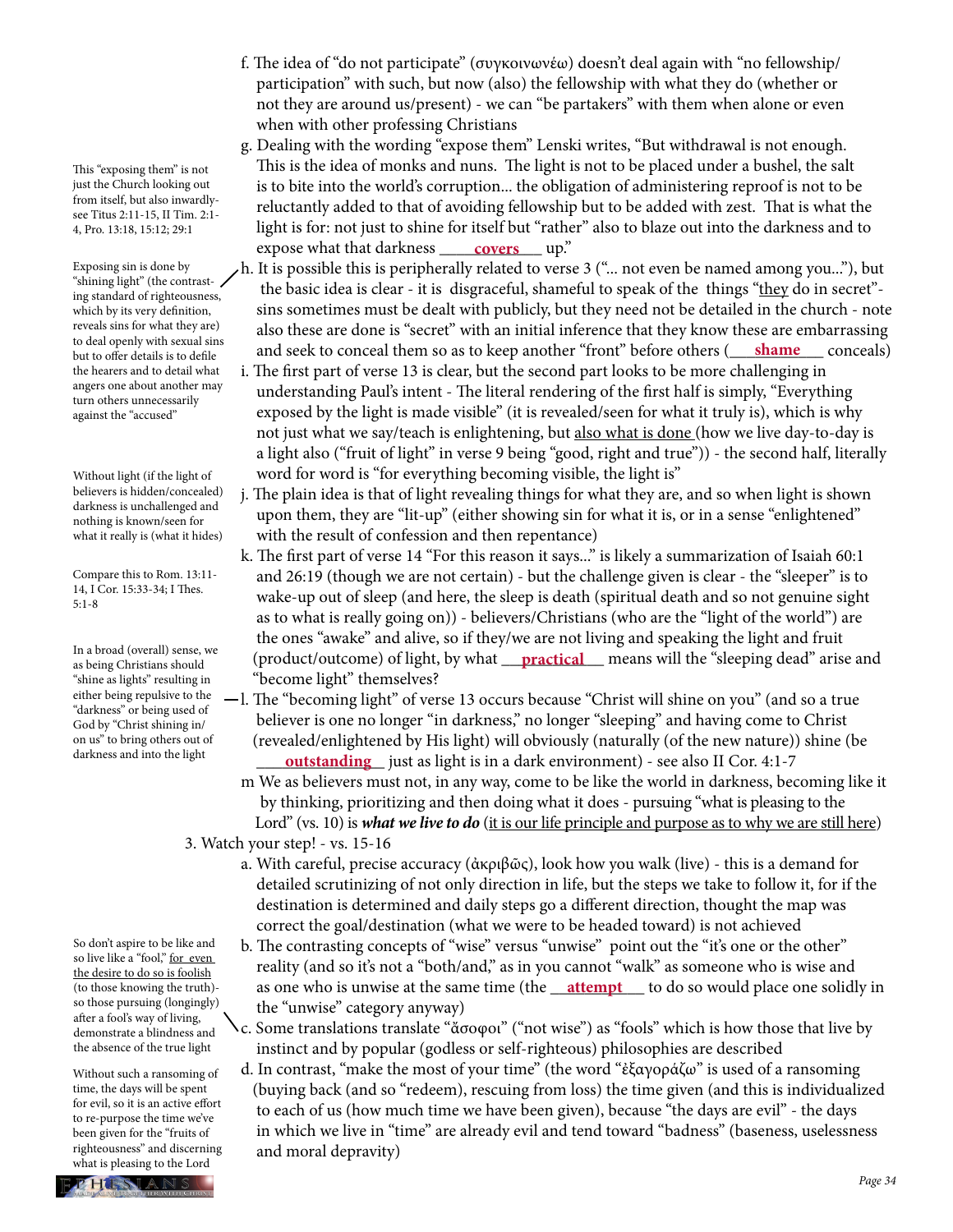temptation of convenience *present* with a focus also on the <u>future</u> (*future* ) There is a need to stay focused on day to day living and decisions, since instinctive living (by feelings) will yield to the temptation of convenience over the discipline needed to best use the time/opportunity

Not as "opportunities" for self to cater to self, but to invest our time in/for eternity

D. Live daily with the objective to recognize/discern the will of God - vs. 17-21

- 1. "So then" (because of all that has just been written), do not be unwise (senseless, with the idea of not having the inner insight into what is what (what is REALLY going on around us)) - vs. 17-18 a. The best way to understand, practically, what it is to be "unwise" is the lack of a focus to pursue "what the will of the Lord is" - there are at least two ways discerning it is practiced; pursuing As is Rom. 12:2, with a mind
- the revealed will of God and growing in the understanding of it and in doing so, coming to in obedient trust to see first-**change is a complement of the set of the set of the God's** will <u>consider a complished all around us</u>

 e. The reason to walk "exactly" (precisely, carefully paying close attention) is to seize (take full advantage of) the opportunities (possibilities for investing the time you have now, and "invest" is a good term for us to think of since it also carries the wisdom of living in the

 f. There is a sense similar to the term "*carpe diem*" (seize the day/moment), only the origin of that phrase also included the idea to do so with little thought to the future (consequences) our use of the idea is more motivated *because* we are thinking of the future - life is full of opportunities to redeem the time and those that are "wise" are so, because they realize this

- b. The "foolish" are those in the pursuit and accomplishment of their own will and are truly foolish (ἄφρονες - without insight, literally unable to see the connection of things (as in cause and effect)) and so here, a "fool" is one who does not seek to recognize/acknowledge God at work
- c. Do not "be getting drunk with wine" this specific type of intoxication is an opposite to the idea of a "careful/alert walk" - it is a clouding of the senses and sensibilities, and a removal of normal "guards" of thinking and so then, behavior (such as one cannot see how they can stop)
- d. The reason why this is so foolish is that to give one's self over to such intoxication is synonymous to "dissipation" (ἀσωτία, which literally could be translated "unsavedness" and pictured one **surrendered** to their vices to a point of no apparent recovery/rescue)
	- e. In contrast to those that have given themselves up/over to intoxication, believers are to be "filled with the Spirit" as those that are "saved" from such addictive/controlling influences (and their assured end) - the contrast is not so much the substance (Spirit versus wine) as much as it is the result - fulfillment is sought in/by God's Holy Spirit rather than any of life's intoxicants
- f. The filling of the Spirit is commanded here, "Be being filled with the Spirit..." so the pursuit of His fulfilling by full pursuit of His control and so His "fruits" (see Gal. 5:17-25) - all true and must be yielded to more **contentment** /fulfillment will only be found in Him

2. Communicating and edifying each other (to and with) with songs/singing and thanksgiving - vs. 19-21

- a. The singing and music in this context must be qualified as being of "the heart," as this is no ritualistic formality to "work-into" our times of corporate, public "worship" - this text (and Col. 3:16) ought to make us be alert to the status of our hearts when singing and speaking to each other of things which should be influenced by the filling of the Holy Spirit
- b. "Psalms and hymns and spiritual songs" look to be three types of music and poetry and are clearly of such that is honoring to God, and expressions that are verbal and musical - we know it is "music" that is meant because of "singing and making melody" and is a practice that ought to be common among us, not out of necessity but mainly out of desire (personally) and ministry (motivation) for to each other
- c. There must be more personal preparation for such times so that it be genuine and encouraging to each other - true praise should be a response to the truth; the goal is to genuinely be struck with (affected by and stirred) with the truth and that when expressed might be inspired emotion in music, it stirs us more and points us to it even further (it is a <u>\_\_**reinforcement**</u>)
	- d. The focus need not be on style and "tastes" but there should be some discernment as to whether or not the message (restatement) of truth is what is most stirring - note also that "making melody" is a word that means "to pull, twitch, twang, play" and is in reference to playing an instrument (typically one with strings)
	- e. As mentioned previously, the key criteria is that it be "with your heart to the Lord" directly put, this is a sincere expression of the heart directed to the Lord (so if done verbally with others around us, we need to be careful not to do so for their hearing or to draw attention to ourselves)
	- f. The content should also include (at some point) giving thanks to God the Father by means of (the right given to express such praise) because of (by means of) "our Lord Jesus Christ"

being renewed the result being the "proving" (discerning through "tests" (experimenting in obedient trust to see firsthand that God's will is always good, acceptable and perfect)- His will is being accomplished whether we realize it or not, so the "wise" look for it

This demonstrates the danger of such sins; they are enslaving and destructive, ruining the lives of those ensnared in them

Both are controlling (Spirit and excessive wine/drunkenness)

The drive to find contentment is strong and many will sing the praises of various "intoxicants" because they provide a temporary escape from pain/ sadness, but they do not last and must be yielded to more

One of the clear results of the filling work of the Spirit in us will be that of sincere communication of praise, joy and thanksgiving about and to God together

These words are not describing a "performance" mentality and motivation - public "praise" needs to be practiced with all seriousness

If music is seen as a way to stir-up true worship it is backward - music can affect almost anyone though the result might be "inspired emotion" alone with no wonderment because of the lofty truths/realities we have been exposed to

There may be some who seek to offer praise to God based upon the authority of their own sincerity alone, but none of us even has the right and authority to praise God apart from the intervening work of Christ

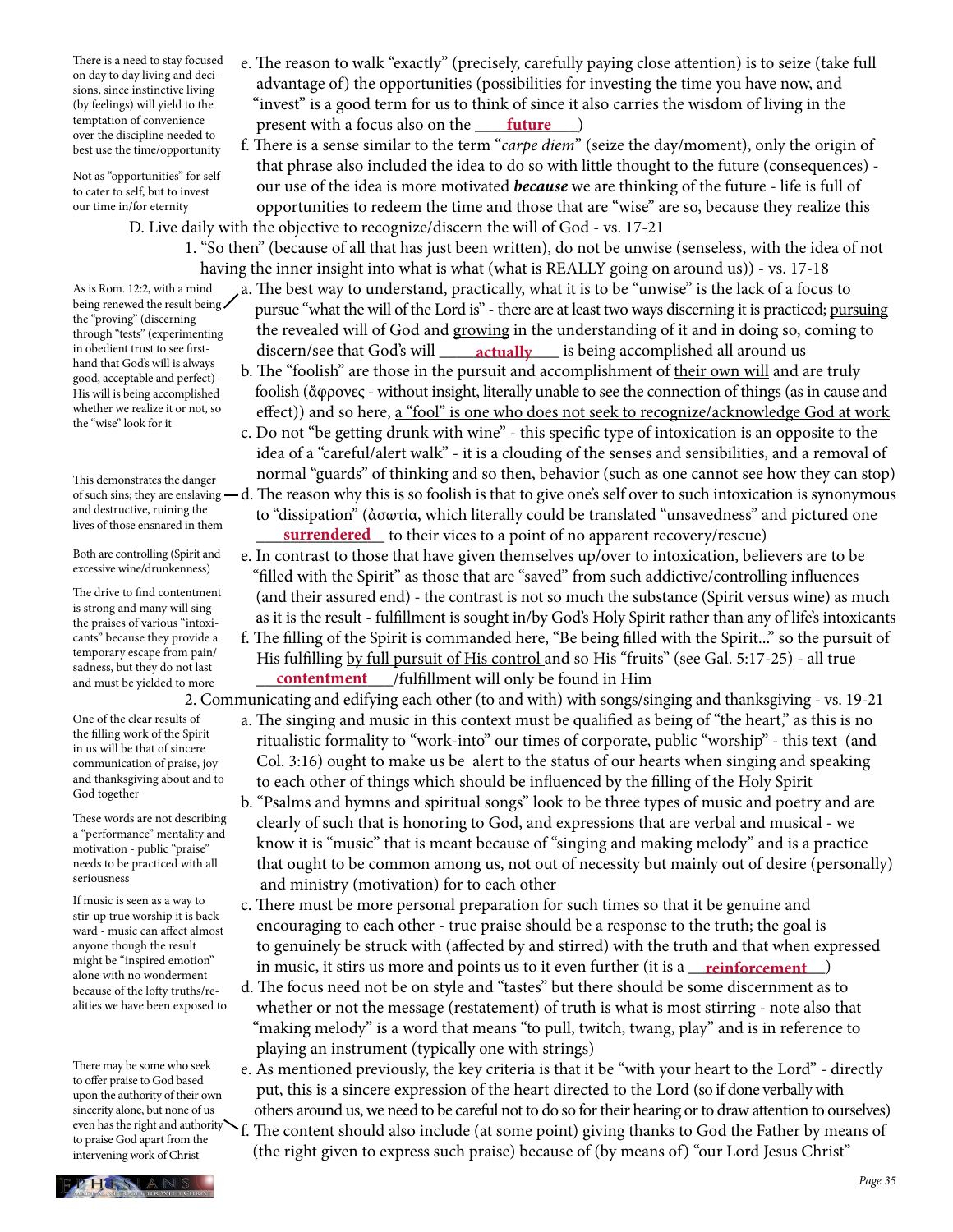That music is the venue for such "communication" here and in Colossians 3 is interesting - the ministry of informative music is more important than is often considered - it needs to be delivered with all seriousness and sincerity as well as listened to with the same

There is no doubt that music can make us "feel" and be stirred, but we need to seek to utilize it (in our gatherings as to minister, challenge and not in any way to manipulate

The thankfulness is expressed to "God the Father" because it is His will that controls "all things at all times" which is not our optimistic read on circumstances) - we know He directs everything and that is the reason for our thanking Him for everything

Mutual submission is the result of submission to Christ since part of our responsibility to Him is subservience to His structure/order especially in His rule and organization

- g. The purpose for the musical ministry and interaction is in response to the instruction to "speaking to one another" as in Col. 3:16, where it's purpose is "teaching and admonishing one another in all wisdom, singing..." and, again, all of this with "thankfulness in your hearts to God"
- h. All of this is a result of the filling work of the Holy Spirit in contrast to "dissipation" ("unsaved behavior and actions of those given over to being filled with intoxications)
- i. Music is a major focus in societies throughout history and was either meant to influence or was a response to being influenced - the second appears to be the use here (in contrast to the results of being intoxicated) - Paul's usage of "πνευματικαῖς" (spiritual) narrows all of the can liake us leer and be an and be music to be considered <u>ministerial</u> (as is instructed here) to be "of the spirit" rather than "of the flesh" (just meant to "feel good" (which has its place) just not in this situation)
- Paul is using it here) as a means  $-j$ . Notice also, these references to music/songs is more for the purpose of communicating  $t_0$  misitar dellarge and not spiritual concepts and instruction to each rather than a "religious experience of worship"
	- k. Core to the purpose of doing this is a heart of thanksgiving (and this together in our singing and music) with heartfelt thanks "πάντοτε ὑπὲρ πάντων" (at all times for all things) - such was the purpose of songs like "Count Your Blessings" versus the opposite where we count and focus on our perceived or confirmed troubles
- the source of our thanks (and  $-1$ . Again, the absence of gratefulness is at the heart of so many sins and sinful thinking (including lust and covetousness), but the result of the filling work of the Holy Spirit is gratefulness without which we are left only with other "intoxicants" to temporarily calm our Him for everything **inner** disappointments, fears and frustrations
	- m. The last result of the filling work of the Spirit is mutual submission, which is generally a deferring to each other and that out of reverence to Christ - we are all (in Christ) answerable and subject to Him as "the Head" - this is not a command to enforce (police) submission on each other since this is to be a personal responsibility and is a personal accountability - the exception to this is in I Tim. 3:4 where one desiring to be an "overseer" is required to keep his children in subjection (submissive obedience), for if he cannot do this, how can he manage "God's church"?
- n. This is not meant to disqualify the next verse (wives *submitting* as to the Lord) since their submission to their husbands is <u>core</u> to their submission to Christ - see I Peter 5:1-7 where it deals with "subjection" and "humility toward each other"

### IX. Family Structure, Submission, Love and Required Obedience - 5:22-6:9

- A. The submission of wives to their husbands vs. 22-24
	- 1. Paul, having just dealt with the concept of submission (mutual humility and deference to each other, that each of us is to pursue for ourselves (to live by) and that as being subject to Christ in reverential fear), moves on to a wife's submission to her husband - vs. 22

It is true that a husband is not told to make his wife submit, but it should be seen as a point of disobedience to the Lord when she refuses to do so (as any other point of disobedience before God)

The qualifier "as to the Lord" also ensures a wife is not required to go against the clear will of God if told to by her husband (though she must remember much of her faith/obedience to the Lord is demonstrated in her submission to there husband)

- a. This verse (along with Col. 3:18, Titus 2:3-5 and I Pet. 3:1-6) are either disqualified as being impractical, "just cultural" or outdated or disregarded altogether - it has become a concept that is mocked and considered absurd to promote in a society that prides itself in an idea of the Lord when she refuses to **equality** and that is used to ignore verses like these
	- b. Wives are not told to submit to their husbands because the husband deserves it the motivation is given as "to the Lord" (Who also obeys the will of the Father)
	- c. We would not say Christ is any less God in His subservience to the will of the Father, just as we would not say that a woman is less than a man in her subservience to her husband or in her role as "helpmeet" in the family structure
	- d. It is important also for us to keep the distinctions between the family and the Church separate - the husband is the "head" of his wife and the family, but the men of the church are not the "head" of the women of the church (there are separate roles and responsibilities in each)
- e. "... they cannot be disobedient to their husbands except by also resisting God, who is the **author** of this subjection." Geneva Bible Notes

2. The organizational structure of the family is compared to that of Christ and the Church - vs. 23-24

a. As far as the family unit is concerned the husband is the "head" (the greater authority rests

 upon him and he is to be deferred to (submitted to) because of this God-give role) b. The husband is compare to Christ here as well as in verse 25



Every husband ought to be serious about his responsibility and accountability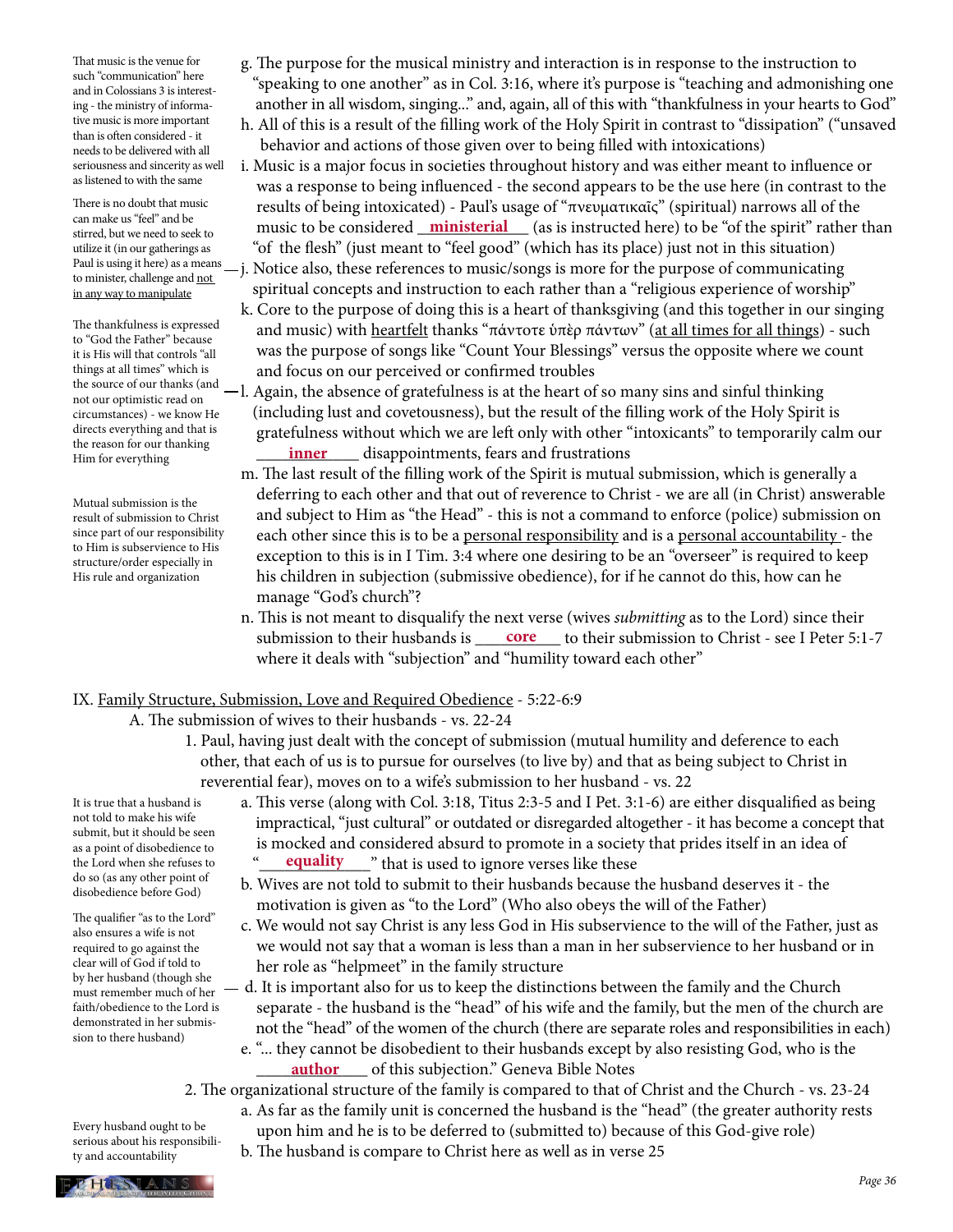This verse deals with "headship" and is a structural/ organizational usage here (for order) - see also I Cor. 11:3 (where the head of every man is Christ, the head of a wife is her husband and the head of Christ is God (the Father))

Compare this to I Peter 3:1-6 where the same command is given, only the possible result is that a disobedient husband might be "won" - the "gentle and quiet" spirit of a submissive wife is described as "very precious" before God's sight

Lenski

The marriage relationship is given a very reverential comparison in these verses (Christ and His Church) - no doubt many broken marriages find their roots in the disregard for the weighty obligation given the couple (before God and others) in their marriage

B. The love of a husband for his wife - vs. 25-33

And this is why, so often, couples are urgent to define who wronged who first

This word does not describe a vulnerable emotion (as in "falling in or out of love") but a determined choice, obligating itself as the core to its definition

The parallel verse to this is Col. 3:19, where in addition to the command to love his wife, the husband is told not to be "embittered" or "harsh" against them

A loving husband lives for his wife more than himself, thinks about her *with* himself and seeks out opportunities to sacrifice of himself for her

A man who wearies himself in the pursuit to love, cherish, provide and protect his wife will be far more satisfied than the man who lives for himself

One of the reasons for marital vows is to keep us focused (and even "reigned-in") when circumstances would have us break our vows or seemingly justify backing-out of the covenant

- c. Keeping this in context, these next admonitions are in keeping with "be careful how you walk," "be filled with the Spirit," "making best use of your time," and "giving thanks always and for everything to God..."
- d. The wife submits to her husband (as to the Lord) because the husband is the "head of the (where the head of every man wife" even as Christ is the "Head of the Church" - to <u>downplay</u> the need for submission (and the responsible (structural/organizational subordination) of the wife to her husband) is to downplay the Church's submissive state to the Lord
	- e. The same command is given in Col. 3:18 where the wives are told to "submit to your husbands" and there the reason is that it is "fitting in the Lord" which is the same idea here in Eph. 5 ("as to the Lord") as in doing it for Him (not that the Husband is treated with equal reverence for Christ) - so if she does not submit (ὑποτάσσω - place under the authority of another) to her husband, her wrong is not against him, but against the Lord
	- f. "God made marriage so ideal, lovely, blessed, perfect. Sin entered and disturbed this relation. Eve fell, Adam followed, God's order was subverted. In the state of sin the divine and blessed order is disturbed in two directions: wives seek to rule their husbands and refuse loving subjection; husbands tyrannize their wives often to the point of enslaving them. Endless woe results."
- g. As the "head" of his wife/family he is its guide (director), and following the example of Christ he (the husband) is the family protector and "savior" (deliverer, preserver) - as the Church submits to the Lord (in faith), so she does to her husband (not basing her "obedience" upon many proken marriages ling the degree of <u>rightness</u> she can discern in the direction given to the family)
	- h. Making the point clear, Paul restates it in verse 23, the wives are supposed to submit to their husbands "in everything" (as in all areas) - this reiterates the vital importance of young ladies' considerations of someone they might marry

- 1. The wife is told to submit (as to the Lord) and here the husband is told to "love" as the Lord loved vs. 25-27
	- a. It is very common for husbands to focus on the "submission verses" of the wife and for wives to focus on the "love verses" for the husband (as though an infraction on either "side" releases the "offended party" from their personal obligations)
- b. Yet the wrong of a wife does not free him from his obligation to love the underlying word for "love" (ἀγαπάω) carries with it the idea of "preference" (willful/determined) and was also defined as "discriminating affection which involves choice and selection" - his love determined choice, obligating for her is not <u>dependent</u> on her submission to him
	- c. The defining illustration of this "love" is profound the husband is to love his wife in the same way "Christ loved the church and gave Himself up for her" - Christ was the initiator of this relationship (as the husband is the "covenant initiator" of the marriage and so bears a greater responsibility in his comparison to the role of Christ) - at the very beginning, his relationship was described as "leaving" (his family) to "hold fast" (cleave) to his wife (and so "forsaking all others keep thee only unto her so long as you both shall live")
- d. Another related text to this instruction is given in I Pet. 3:7, where his love is lived out in the pursuit to live with his wife "in an understanding way" ("learning" her so studying her and getting to truly know her) and this so that his prayers not be hindered - note that the husband A loving husband lives for is not <u> **commanded** </u> to be the "head" of his wife, just that <u>**as**</u> the "head" he is to love her
	- e. Christ "gave Himself up for her" and in so doing He not only died for her, He lived for her! Her need, her happiness, her life was more important to Him than His own - this is at the heart of what love actually is and how it will be demonstrated as such - <u>love gives!</u>
- f. This verse (and even the ones dealing with the submission of a wife) demonstrate that normal (instinctive) pursuits of fulfillment are not ways to true fulfillment - there has been a confusion in our day of the distinction between contentment and gratification... they are the man who lives for himself **host synonymous and living for gratification will head of the set of true contentment** 
	- g. The husband's love and the wife's submission is not based on (finds its source in) emotion these "obligations" given here are to "box us in" as to our will so that when the emotions are not supportive (or even contradictory to what we ought to do) we still think and act as we should - children (the immature) base their action on emotion - it should be considered that a consistently loving husband lends to (typically) a consistently submissive (respectful) wife

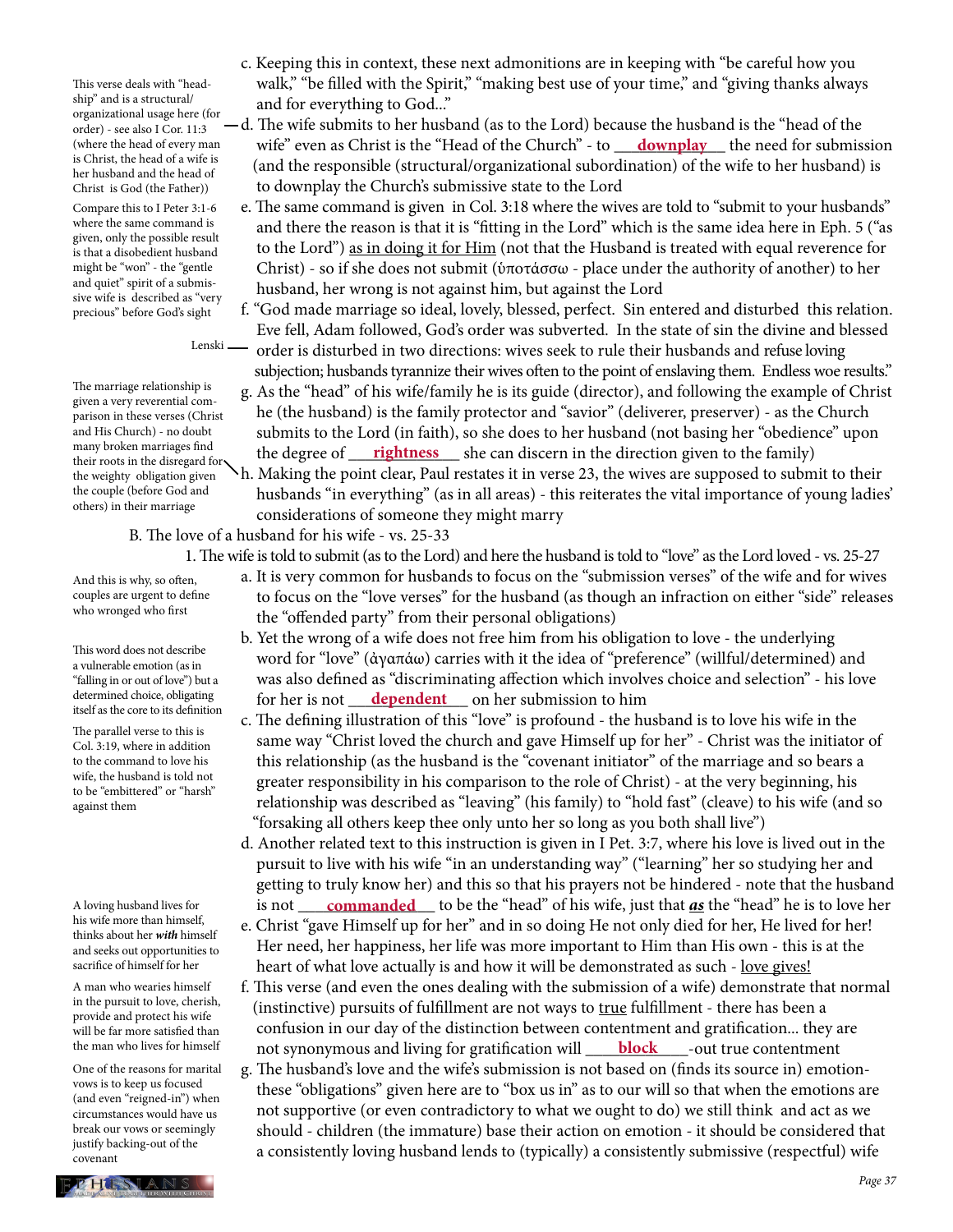The "washing of water" is in reference to actual cleansing and was also a ritual before marriage- see an example of this in Eze. 16:1-14 (note that later in this chapter Israel is unfaithful but in vs. 60 He is still faithful)

#### Westcott

Christ) and He has sanctified her and cleanses her regardless of the husband - but since this is used of demonstrating the Lord's love, it can best demonstrate the love of a husband

Notice God's use of the marriage example and His love of Israel even in her adultery - Hosea 2:1-23

His (the Lord's) love of His bride leads to her striking beauty and not to her being worn-down under the rule of "an iron fist"- instead, He having given Himself for her has given Himself to her

His exemplary love leading to this end achieved by His sacrificial love for His bride- such love the husband is to emulate

Men and women often enter the marriage covenant/union / with either selfish expectations (the opposite to love) or with low expectations, yielded to the thought that it will degrade over time in its quality and will ultimately become a necessary, tolerated "burden"

This is far more than the physical union, for the body is enlivened by the soul, which they strive to be united in as well

It needs to be clear, that a man is to love his wife because he is told to do so- his direct accountability is to the Lord and not to his wife

No man (in his right mind) hates his own flesh - even some of the most hateful ungracious people we meet take care of their basic (physical) needs

- h. Notice also that the husband is told to love "your wife" (so the focus is to remain on his wife) and also note that the husband is not told to love his children (though that can be assumed The "washing of water" is in he should) his <u>primary</u> obligation in His love (in the family) is his wife
	- i. Christ's love for the Church was lived-out/demonstrated in His giving Himself for her for the purpose to "sanctify her" having "cleansed her by the washing of water by the word" - He gave Himself as the perfect sacrifice with the purpose not just to "save" us but to "sanctify" (set apart to God, and in our case this is the restoration of what was lost at Eden, restoring the most important relationship we will ever have)

j. This is an act of total love (for the good of the other) and was not done out of <u>reciprocation</u> "Christ loved the Church not because it was perfectly lovable, but in order to make it such."

- The wife is a child of God (if in  $\lambda$ k. The cleansing agent here is the "word" (the Word of God), the Truth this may be illustrative of what a husband should strive to do; in a sense "wash his wife" with the Word of God - this would not involve a dictatorial approach in "preaching" to his wife or policing her, but as the <sup>is used of demonstrating the Holy Spirit does with us, <u>Leading</u> us into "all truth" - see also Titus 3:1-8</sup>
	- l. His love for us is not "ritualistic" in its ongoing work and so it should be with a husband and his wife - he loves her all the time and it is proven throughout the day, everyday, in not only his sacrificial giving of himself, but his joy in doing so - any portrayals of Christ's insistence on our "holding up our end of the deal" are a misrepresentation of Scripture (and the Truth) - sanctification is His work and the cleansing process that comes with it and from it is His work (which will assuredly be done - Php. 1:6, I Thes. 5:23-24)
- m. He (Christ) does/did all this to "present to Himself the church, glorious" and this, not by superimposing a set of strict laws and restrictions upon her, but by being the loving standard bearer and standard-\_\_\_\_\_\_\_\_\_\_\_\_ Himself - this "glory" (shining brightness, and as a bride, **fulfiller** beautiful) being so because she is presented without flaw (no spots on her person or clothing, no wrinkles (as with age, haggard by time) so she being (in this analogy) with flawless skin and attire) - it will be His work to present the Church (His bride) to Himself
- n. "That love which led Him to die, in order to bestow pardon and to secure holiness, is not contented till its object be robed in unsullied and unchanging purity... As He originally loved rificial love for His bride- such her in her <u>impurity</u>, how deep and ardent must be His attachment now to her when He sees in her the realization of His own gracious and eternal purpose." Eadie

2. "In the same way husbands should love their wives..." - vs. 28-31

- a. This entire context demonstrates an incredible picture and explanation (by analogy) of the significance and closeness of the marriage union - once seen in light of what it truly is supposed to be, not only is divorce not considered, neither is the allowance or expectation for a "bad marriage" anticipated - husband and wife are the closest relationship possible (and that by design and why it is used of Christ and His bride (the Church))
- b. The husband is to love his wife in the same way Christ loves the Church (sacrificing for her, endeavoring for her welfare (eternal welfare included)) - it should be as natural as his love for his own body, for the way this verse is worded, his wife is his body (as reiterated in verse 31)
- c. Just as the husband would, without thought, care for his own body so he is with his wife (her hurts are his, her loves are his, her needs are his) and he lives to care for her - they are inseparable (until death "do us part") and this is to be seen for what it is... a \_\_\_\_\_\_\_\_\_\_\_\_\_ thing! **marvelous**
- d. Simply put, a man that loves his wife is loving himself (in a positive sense) and the opposite then being true also, that a man that does not love (as Christ does) his wife, does not and is not loving himself (and answers at least partly why so many husbands feel discontent... not and not to his wife **actively** pursuing and loving their wives)
- e. A husband is to treat his wife as his own body, sensitive to her needs constantly seeking care for her (as he would his own body), "nourishing and cherishing" her (ἐκτρέφω- care for **be the filost hateful ungratious** and the feeding to maturity/strength and good health) and (θάλπω- to keep <u>\_\_\_**warm**\_</u>\_\_\_/close and so to cherish, holding close to one's self) - again, all this just as Christ does with the Church
	- f. Paul again reiterates our (the Church) being "members of His body" and so the wife is with her husband (and he ought to see it this way throughout life) - if ever the statement "I lost part of myself" fit (at a death) it fits most in the marriage union

g. So being "one" it is the closest relationship on earth - no other is described in such terms

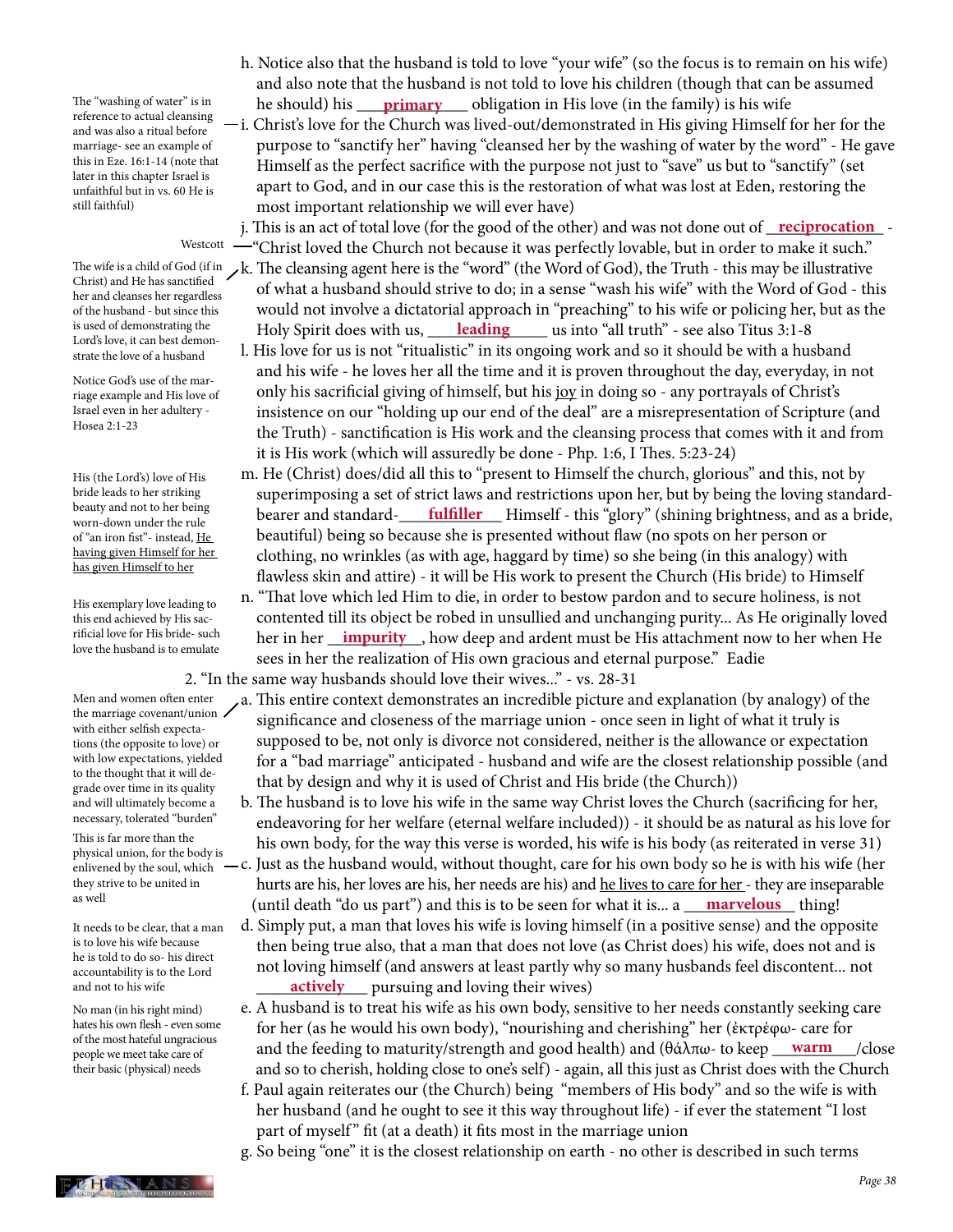There is likely a connection to the reality that "woman was taken from man" (Adam's rib) and Adam recognized her as such, "... bone of my bones and flesh of my flesh" (Gen. 2:23)

The word for "cleave" (or "hold fast") is προσκολλάω describing a being "glued together" (a permanent bonding of two parts to make one unit)

It should be remembered that when we come into a marriage we bring our own issues/flaws with us and that we, in many ways, compound our flaws; but it should be absurd that the union should be divided over them; instead we now have a partner "in the work" to grow out of them, maturing together with our friend

One of the reasons we should work to not only maintain a "good" marriage but a "close" one is to portray the best representation of the eternal union of Christ and His church - we have come to look on marriage as "ours," but it is God's which is why it is to be "entered into reverently, in the fear of God"

"Not as much as he loves himself, but as being his very self." Vincent's Word Studies

It should seem obvious that the time for lists and "standards of qualifications" should come before the marriage covenant is solemnized

The context is that of a Christian family, though a child that is a Christian in a non-Christian family should not see themselves as exempt from this - there is a need to trust the omniscient purpose of God for them in their specific life situation

C. The obedience of children to their parents (with special instruction to Fathers) - 6:1-4

 1. "Children obey your parents" - this is addressed directly to children as their specific point of duty in this family structure (of God) and also in accordance with their responsibility to "be careful how you walk" (5:15) ... so it is something they will give <u>account</u> before God themselves - vs. 1

> a. The word for "obey" (ὑπακούω) literally means to "hear under" so naturally includes the first idea of actual listening/hearing then heeding

- b. It is the directing attention to the proper authority (the parents) for direction and day to day living so as to get overall direction for life - such direction will come from somewhere (either other sources (illegitimate when in contradiction with the parents) or when the voice they hear and heed the most is their own (ultimately) and not their parents)
- c. There is an inclination in children to push back against obedience to their parents (early on) as they encounter the early battles of their will versus that of their parents
- h. Being a "member of His body" we (each in the Church) are cherished in the same way a husband is tender and caring with his wife (as he would be with anything he cherishes) notice also that the use of "members" is used elsewhere also of being a part of an organism There is likely a connection to **and not an organization** (it is inseparably <u>connected</u> (as a limb of the body))
	- i. This is all undeniably true "Therefore and man will leave his father and mother... the two will become one flesh" - vs. 31 - Paul quotes from Genesis 2:24 (as the Lord also did in Mat. 19 when stressing the original purpose/result in marriage) - the two become one (and are to regard themselves as such)
- j. They join together to become a new family, and as the Lord clarified, "What God has joined together..." (in His <u>\_\_\_**institution** \_\_</u> for His purposes) "…let not man divide"
	- k. Trying to describe the reality of the two retaining their individuality and yet then being combined, Richard Batey (quoted by Harold Hoehner) wrote "Each personality is enlarged by the inclusion of the other, ideally effecting the perfect blending of two separate lives into one. Continuity with the old personality is not broken, but the radical transformation resulting from the intimate personal encounter creates a new self."
- l. There is then a breaking off of two other "fleshes" (families) to make a new one (there is a we bring our own issues/flaws separation from the one to be **permanently** integrated into the new) - the man and woman now become a different unit - many are apt to continue to define themselves (in a marriage) by their individuality, failing to see the incredible purpose and result of God in their identity being identified from that point on as "*one*" together
- m. Seeing the high divorce rates (even in Christianity) it is clear that this reality before God is not seriously recognized as such; two who are joined in marriage, and realize the truth/reality of what is described here, also realize the permanence of it and live in light of it (and as we must live with our bodies even in times of pain, so the husband and wife will live together and work to resolve issues rather than seek to \_\_\_\_\_\_\_\_\_\_\_ separation) **justify**
	- 3. The reference to "Christ and the church" is a profound "mystery" (a revealed truth that would not have been known had it not been revealed) - vs. 32-33
- a. The "mystery" is not the marriage of a man and woman but that of the closeness/oneness the Lord has with us as His "bride," and so then His "body" - His love and care for us was not a fact we would have anticipated, for even a merciful forgiving God may be such out of pity, but Christ loved and gave Himself for us and has a closer relationship with us, so close that the have come to look on marriage only other <u>parallel</u> to be used in human relationships is that of a husband and wife
	- b. So, even though he has used a "great mystery" in explaining the love a husband should have for his wife and the submissive spirit the wife is to have with her husband, it is not so "high and lofty" so as to be disregarded as not "practical" or not applicable
	- -c. Instead, because of its profundity, "let each individual among you" love his wife (even as himself) and the wife "φοβῆται" (reverence, highly respect above all other men) her husband
	- d. Verse 33 summarizes the core "focused responsibilities" in the marriage, the husband cherishing and tenderly caring for his wife (above all others in this life), and the wife to respect her husband (first and primarily because he is her husband/head and she does so "as to the Lord" and not out her estimate of his achieving some list of qualifications she has determined of her own authority)

HESTANS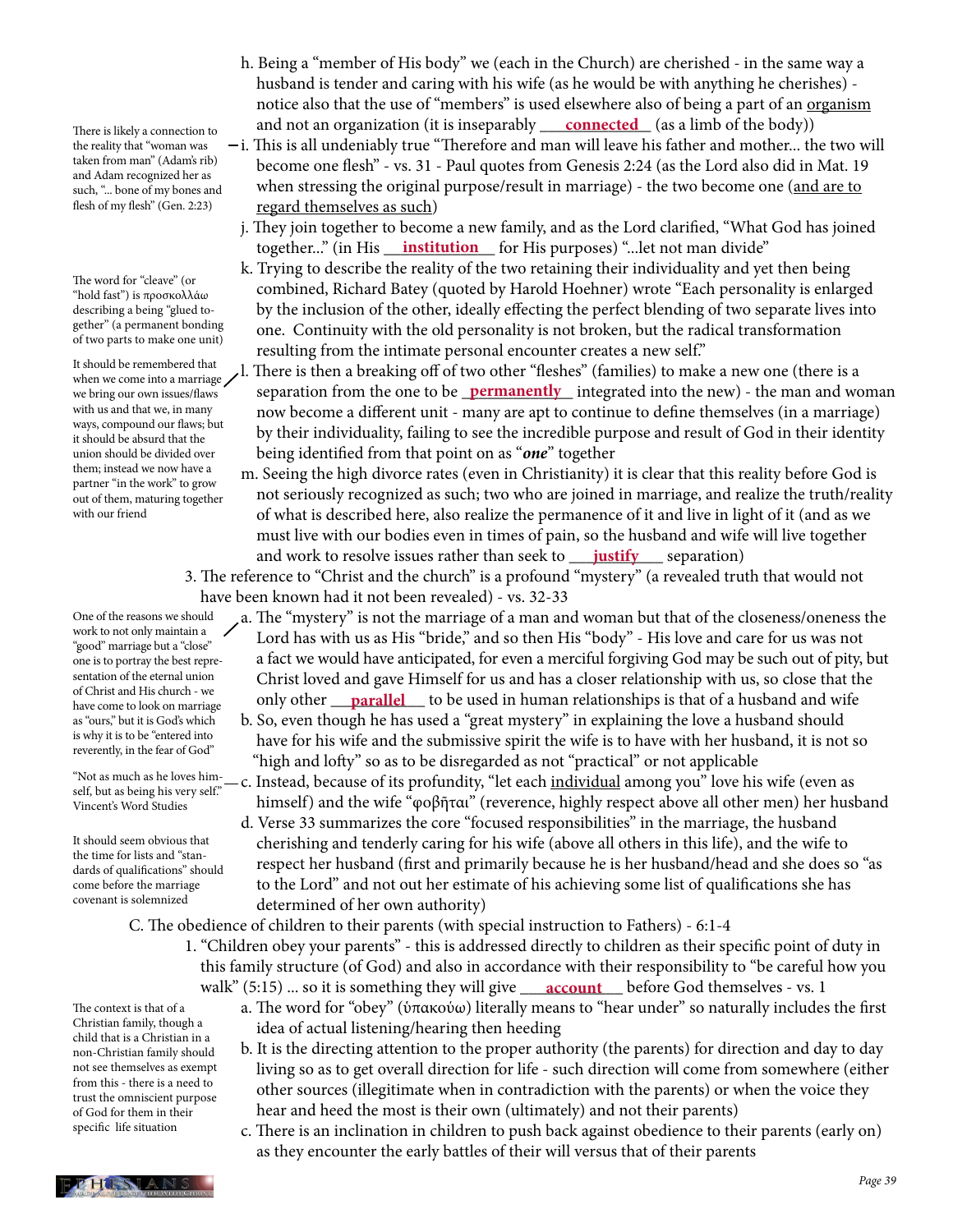The focused obligation of the child is first "in the Lord" (which would exclude any command of a parent to this, there is to be an "honoring" them as their parents

So for a child not to obey (listen to and heed) their parents would be a disregard of the Lord and would be the opposite of "righteous" (and so immoral)

This "promise" (declaration) is a general principle of lifethis is one of many factors in life that practically define life direction, so exceptions ought not be sought out (as if, for some nefarious reason to disregard it)

It is likely not considered, but one of the benefits of long life is the learning more of God's Word, ways and instruction/ commandments

Children, when they can come to know of and understand this text, should also come to realize in their learning the "fear of the Lord" to reverence His use of their parents (another underlying reason to honor them)

Fathers must be disciplinarians but this is more than "punishing" and correcting children - it is consistently, lovingly and firmly dispensing chastening with the intent to grow them by enabling them some successes and a path to pleasing the parents

A synonymous term would be "browbeat" (to bully and badger)

Of all the possible investments given to a man in life, his children ought to be one of the highest on his list!

disobey the Lord), but even in  $\sim$  e. This obedience (again) is not because the parents deserve it (which determination would not belong to the child anyway) but is "in the Lord" (notice it is not "children obey your parents *who are in the Lord*"), but the *obedience* of the children is "in the Lord" so it is to/for Him

 f. This is an excellent text to demonstrate children as also "being in the Lord" and their So for a child not to obey **him individual responsibility to Him** (not providing for an "<u>\_\_\_**excuse**\_\_</u>" for their neglect of their duty to the Lord in **first** obeying (submitting to) their parents - this is where they begin g. The overriding reason is that it is "right" (δίκαιον - righteous as it is "approved by God") - it is right because it is God's design and structure/organization

- 2. Honor your parents vs. 2-3 ("honor" being "Τίμα" describing the placement of a high value upon) a. This quotation from the Law shows that the honor due a parent is not something the parent is to "<u>earner</u>" (for, again, who would determine when it was finally deserved?) - even the honoring of the parents is "in the Lord" for it was the Lord that gave them their parents
	- b. This commandment includes a "promise" (ἐπαγγελία essentially something openly announced/declared) which includes "that it may go well with you" and is also associated with long life - this doesn't necessarily promise each obedient child long life and a "happy, easy" life, just that if one is not obedient and honoring of their parents, it will not "go well" for them and they will not live as long
- c. There is much to read regarding responses to this being the "first commandment with promise" (Deut. 5:16) and that the second commandment also looks to have a promise attached to it - the basic answer would be to realize the word for "first" (πρῶτος) could deal more with the idea that this is the first/primary commandment (which also contains a commandments **promise**) that children must **first** learn and obey (since the other commandments will typically be communicated and stressed by the parents) and it comes with a promise (one commandment of many to come and many promises to come with them)
	- d. In our current text and the one back in Deut. 5, both have interactions with their own contexts, for Deut. 5 is followed by the instructions to parents in teaching their children in Deut. 6:1-9, teaching them "diligently" with the intended result to be "... that your days may be long..." - as parents should be focused on teaching "... these words that I command you today..." so children need to be focused on obeying/honoring their parents
- e. It should also be noted that honoring goes beyond our childhood as demonstrated in Christ's rebuke of those that used a religious "loophole" to avoid support of their parents (see Mark 7:6-13) and this the Lord equates with "**\_\_\_\_\_\_\_\_\_\_\_\_\_**" their parents 3. Fathers do not exasperate your children - vs. 4
	- a. This command to fathers (in particular, but would likely apply to mothers also) is a prohibition to their provoking their children (the words "to wrath" or "to anger" are implied by translators with the idea of being "provoked")
	- b. The word for "provoke" has a variety of applications and in this usage is often associated with inconsistency in dealing with the children, frustration and bitterness when constantly berated with no encouragement (so they are "picked-on" versus the "nurturing" that is to be given) some frustration may come also when fathers treat their position as a position without responsibility (failing to allow their children to see to that they (the fathers) have the God-given responsibility to "bring them up in the discipline and instruction of the Lord")
- c. The parallel text to this is Col. 3:21 where the same command is given to fathers, as the reason that they do not "discourage" their children (cause them to "lose heart") - it is not uncommon for fathers to become so self-focused that they lose sight of the priceless souls/hearts within their children and so lose <u>compassion</u> and understanding for their children's needs above their own
	- d. Instead, fathers are to be focused on their responsibility to "bring them up" (ἐκτρέφω to bring to maturity by nourishing) - this is the core focus of the father with his children and yet, so often, fathers delegate this to the mothers alone, not investing themselves into their children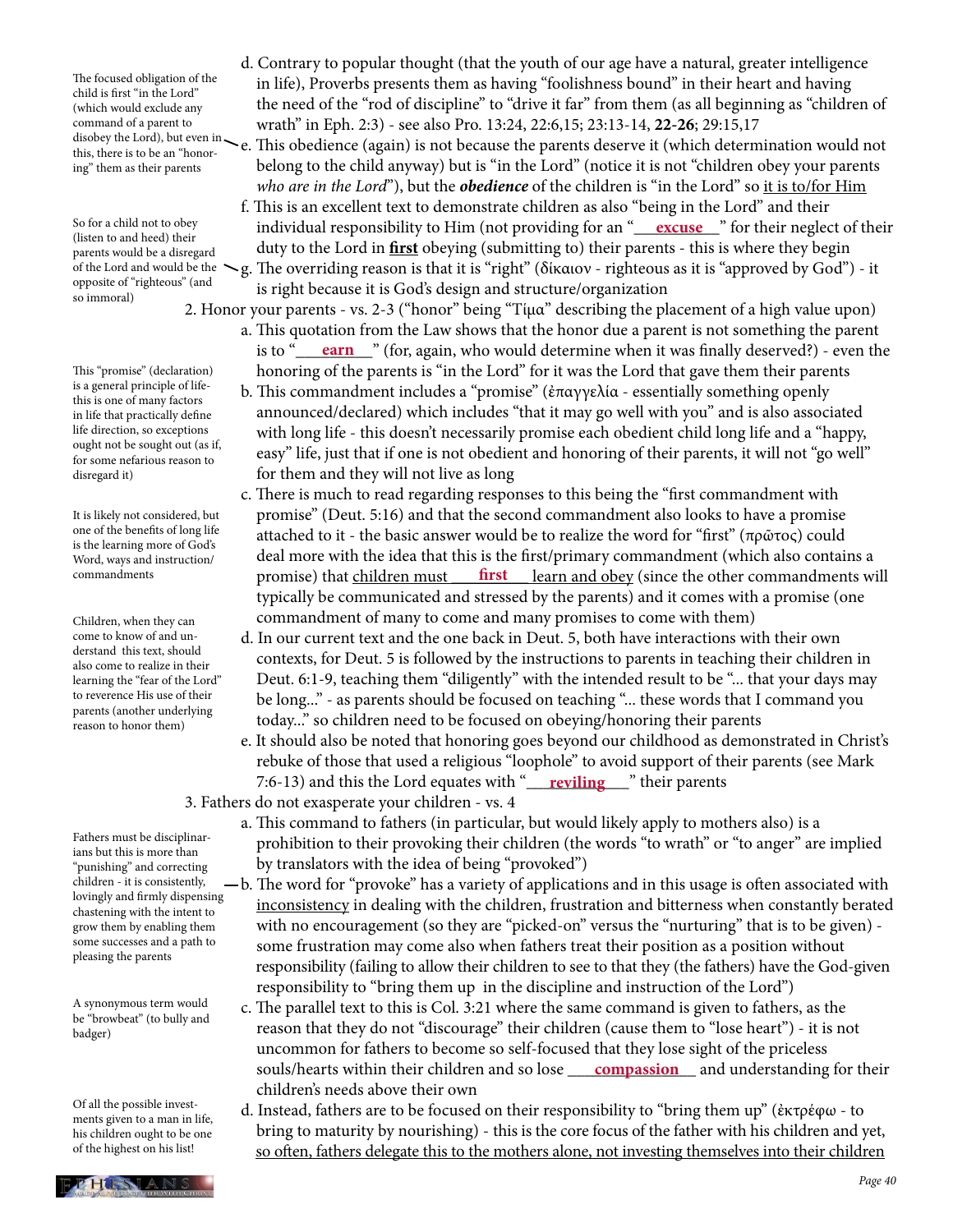The word is rightfully translated as "discipline" but many narrow this down just to times of correction when children disobey - it is the idea of always being in a state of teaching/educating, yet qualified as being based on all that with is "of the Lord"

This is in line with the instruction to Israel in Deut. 6:10-15 which demonstrates the practice and method of training children in the Lord and how it becomes the "normalcy of life practice" (dayto-day and not just"special times" of training)

Note the significance of Pro. 22:6 in the "training up" of their children and the need to discover "the way he should go" and assist/direct them in it

That Paul is addressing the slaves demonstrates their elevated value as Christians though their earthly position was "low" compared to others, it was now being described with a purpose before God none of us is above the other in Christ, so **anything** we do in His service (for Him) is of eternal value

This "obedience" is not just to the "good bosses" but to the "unjust" ones as well according to I Pet. 2:18-23 - this, of course, does not mean we obey them over God, but we obey them as we ought, knowing we are answerable to the Lord

The opposite idea of "sincerity" (singleness) of heart would be to have ulterior motive or to harbor resentment/ bitterness

Much has been written regarding this text in dealing with the concept of slavery and the need for social reform- dealing with this concept Lehman Strauss wrote, "Reforming the world and improving social conditions is nowhere included in the Biblical definitions of the gospel. We are not to preach social reform to the unsaved. Here is the message for Christians"

- e. The substance of this "nourishing" (what they are "bringing them up" with/in) is with the training/education/discipline (all three are included in the underlying word "παιδείᾳ") - they teach their children the fundamentals of life yet it is to be "of the Lord" - many dads teach life skills and wisdom to their children but fail to truly teach them what would be of teaching/educating, vet characterized as the <u>training</u> "of the Lord"
	- f. According to Hebrews 12:5-10, as the Lord, loving fathers will discipline their children because they love them (and such discipline is ongoing and not just in response to some infraction of the household rules and is to be looked on as "building" the children and not "repairing" them)
	- g. The other half of this "nourishing" of the father is "instruction" (νουθεσίᾳ which comes from two words the first "νοῦς" (mind) and the second "τίθημι" which is the placing/fixing/ establishing something; so here it is embedding something in the mind)
- h. This word is also translated as "admonish" which provides another idea of what is involved putting both ideas together we get **an ongoing training with the focus to make permanent**  (solidifying the essentials) in the minds of their children - we might call these embedded to-day and not just "special concepts "life principles" to direct how they <u>see</u> things and their thinking throughout life all focused and founded on that which is "of the Lord"
- i. The role of the father is one that is very involved in the bringing-up of their children and is to include far more than just providing the physical/monetary needs of the family - to fulfill their responsibilities they will need to truly communicate with their children, be involved in go" and assist/direct them in it their lives and discover the <u>unique</u> needs and God-given purposes of their children D. The obedience of "slaves" to their "earthly masters" (with special instruction to the masters) - vs. 5-9
	- 1. Those "obligated in service" obey those over you as you would Christ vs. 5-8
		- a. "Slaves" is the best (accurate) translation of "δοῦλοι" and carries with it not just the idea of being "owned" by another but "obligated to the service of another" (for many possible reasons)
- b. In the time this was written there were "slaves" and "freemen," just as there were upper and lower classes of people (based on rank, wealth, family); and as the wife with her husband it was now being described and children with their parents, there is an <u>organizational</u> structure (ordained of God) that is to be followed/honored
	- c. This is why the wording "according to the flesh" or "earthly" is used, denoting that in Christ we are equal but "in the flesh" there is an orderly design to be followed - this does not mean there are no "aspirations," just that they are directed to a *higher focus* than those of this age regardless who we are "under" here, we are (primarily) directly under the Lord of the universe
- d. These are to be "obeyed" (listened to, heard as one who knows they "under" another and so what is said is expected to be followed) - it (obedience) is done with "fear and trembling" (as if in the dread of going against them, not just because of the consequences they can afflict, them over God, but we obey ' but because God has set them over us, and negative <u>consequences</u> for neglect of responsibilities or an actual infraction are warranted)
	- e. Adding further, this obedience is not "faked" but is to be "ἐν ἁπλότητι τῆς καρδίας" (in singleness/purity (and so sincerity) of the heart) - the key is to be genuine in the respect and effort of what has been assigned in the same way we would to Christ - just as the wife submits "as to the Lord", and the children obey "in the Lord," so those placed under the leadership/oversight of another heed their "bosses" as they would the Lord (since it is ultimately Him we are serving in all we do) - see Col. 3:17-24
- f. To define our service even more (to be what it should be), he goes on to say it must not be done with "eyeservice" (service rendered only while the "master" watches); in short, it is to be doing our best-quality work whether or not it is seen or ever recognized - "wrong serving" is also characterized as being done as "men-pleasers" (which would seem odd to the casual reform-dealing with this con-cobserver not recognizing all we do is to be <u>\_\_\_**motivated**\_\_\_</u> to be pleasing God)
	- g. The highest of qualifiers (the one that is to rule all other motives) is that we do what we do as the "slaves of Christ," and in being so, we follow His example in "doing the will of God from the heart" (for it is His will that controls all, so it is the highest of honors to be part of those privileged to be any part of the outworking of His revealed will, even in the smallest ways)
	- h. And since He sees the heart, we must be focused on doing His will "from the heart" (ψυχή the soul, our innermost self/being) - it (the heart) is how we actually think "on the inside"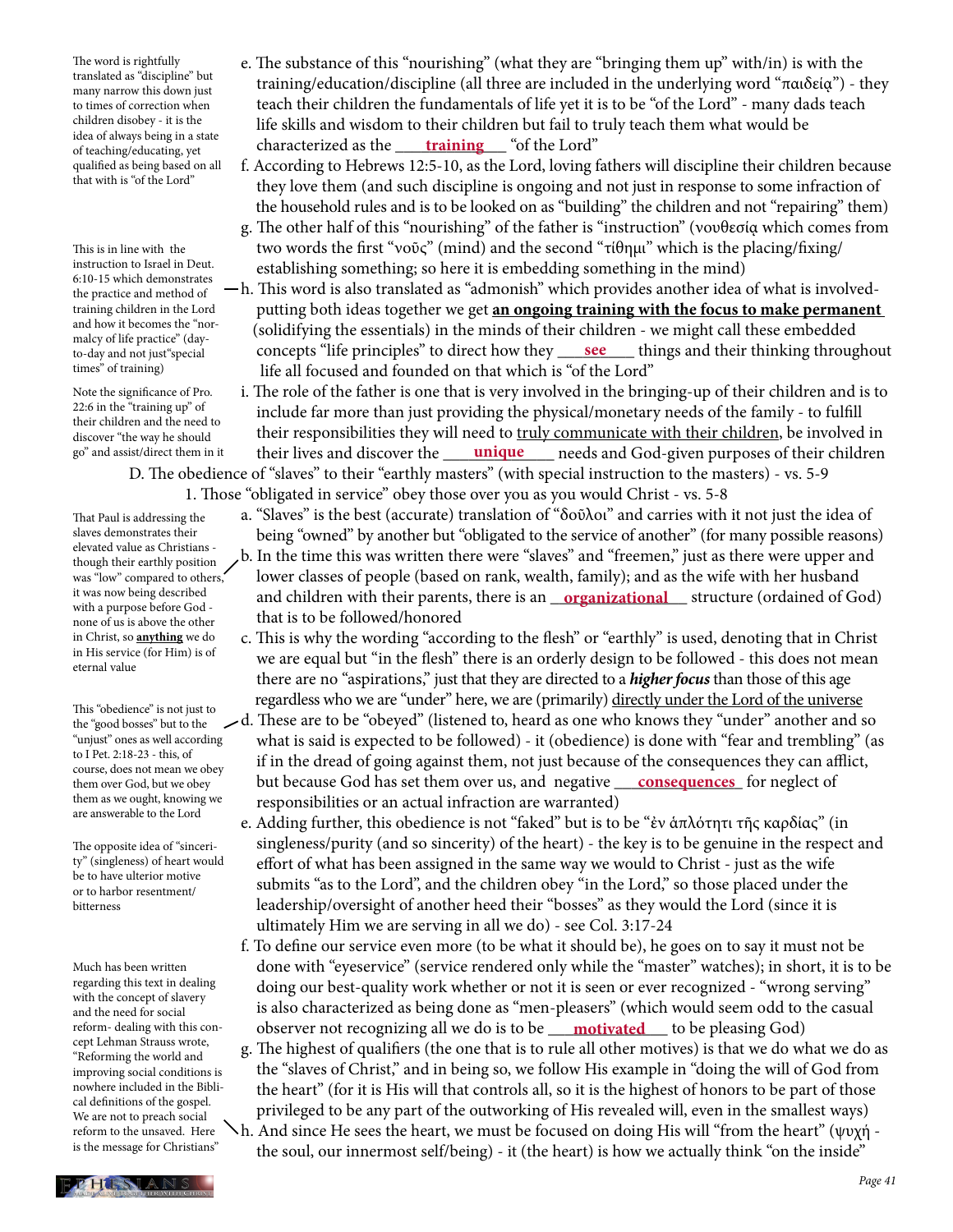It has been suggested that if we "freely serve" we are freed from slavery (bondage) - it is our internal resistance (of the will) that makes so much seem like "slavery"

"for he who is in the Lord having been called a servant is the Lord's freedman: in like manner also he the freeman, having been called, is servant of Christ..." I Cor. 7:22 (YLT)

There will no doubt be bad bosses and employers throughout life, but our focus is never to be on them but the Lord (the One we actually serve) and so we are not complainers nor characterized as "rights claimers"

We can look on this now as those being "bosses" or managers, or anyone responsible to direct the labor and even lives of others

The worst of "masters" are those that see themselves in a situation as having absolute authority and not as answerable themselves

There are those in authority than can get much done with "threats" motivating their employees with fear - this is a good example that just because a methodology produces results doesn't mean that it's the best - "building a team" takes more work and patience which is why it is often not an approach chosen to follow

There is often a controlling influence of "partiality" based upon the standards of "prominence" of the age in which we live - truth and true wisdom should be respected no matter what, rather than allowing undue respect to drift to the person used to dispense it once loyalties are transferred to them we become vulnerable to wrong influences

Oswald Chambers defined discouragement as being "disappointed self-love"

- i. It is "μετ' εὐνοίας" (with kind/gracious enthusiasm "good will") we are to serve "as to the Lord and not to men" - vs. 7 - this makes it clear that the service we render to our "masters" (employers, authorities) is NOT to be done for them but "as serving the Lord" (not because we are to "act" as though this is the case, but because **IT IS** the case)
- j. Think, if we take this verse as it is meant, all our services/work is to be done to/for the Lord seem like "slavery" **and Thurse Science 1.1 Second Wend The Value 1.1 Second Science 1.1 Second Science 1.1 Second Science 1.1 Second Science 1.1 Second Science 1.1 Second Science 1.1 Second Science 1.1 Second Science 1.1** 
	- k. It's texts like this, when compared to others texts such as I Cor. 7:17-24, that "make more sense" when seen in light of our placement, wherever we are at, as service to the Lord - Joesph was a good example of one not seeking promotion yet who was diligent in everything he did (even in prison) and was profoundly used of God
- l. But what if we serve one that is thankless and inconsiderate? We know (or are to know) that "whatever good thing each one does" (this is a precise accounting of each "good" (done as what is right and for the Lord and His eyes)) will truly receive back from the Lord Himself - There will no doubt be **part part** of it will be worth it also!
- m. These rewards are equally the same whether one is a slave or is free each is to give of themselves to what God has given them to do, where He has placed them, using what He has given them to do it with - seen in this true light there are not situations when one is unfairly advantaged in the work for the Lord - each position and provision is provided to as "rights claimers" do what <u>should</u> be done (as our Lord knows best)
	- 2. Those overseeing others in their service, "do the same to them" and don't "threaten" vs. 9
		- a. "Masters" is accurately translated and (at that time) would have referred to those who "owned" the slaves in their service - we do not have such "masters" today but there is a similar sense in being "owned" in our employment (if we desire to be paid)
- b. Those with such "power" and authority (that are in Christ) are instructed to "do the same things to them" - what (generally) does this involve? They also handle their responsibility as to the Lord and, in a sense as the Lord would/does oversee... He is patient, forgiving, The worst of "masters" are demonstrates **constructive** grace in the improvement of those under Him, and much more
	- c. There is to be (for the Christian "boss") a realization that "leadership is servitude" this thinking lends to following the exhortation in this verse - in light of how this verse ends, "masters" are to do what they do with a sense of "fear and trembling" before the One they answer to
	- d. They, in doing "the same thing to them" should also do what they do as "doing the will of God from the heart" - when in any level of authority, believers should see it as from God and for His overseeing purposes (and not as some ego-booster for themselves)
- e. These are to "give up threatening" the word here (for "give-up") is from "ἀνίημι" and includes the idea of "loosening-up" - we might put it like "ease-up on those under your care" as far as "the results doesn't mean that it's **threatening**" is concerned - plainly put, it is leadership without motivating by **imposing**  some form of fear and intimidation
	- f. The reason for this is the realization that both are accountable (and so will answer to) the same Master "in Heaven" - notice how, for believers, the "social class distinction" fades
	- g. Notice (by example) the relationship between a believing "slave" and a believing "master" in how Paul appeals to Philemon for the cause of his runaway slave Onesimus (Phm. 1:4-22)
- h. "This is practicing the lordship of Christ. The wife submits to her own husband "as unto the Lord", and the husband loves the wife "as Christ also loved the church". Children obey their parents "in the Lord", and parents raise their children "in the nurture and admonition of the Lord". Servants are obedient "as unto Christ", and masters treat their servants as their "Master in heaven" would have them do. Each person, in submission to the Lord, has no problems submitting to those over him. Jesus said the way to be a ruler is first to be a servant (Mt. 25:21). person used to dispense it - \ The person who is not <u>under</u> authority has no right to exercise authority. Warren Wiersbe i. For with God there is not "partiality" - the underlying Greek word is "προσωποληψία" and
	- has a word picture of "accepting/receiving a face" (as in one being recognized as prominent or socially significant and because of this are shown special treatment)
	- j. Each has their "position" from God and must not lose sight of it there is no such thing as a "self-made man" and if we lose sight of our position in life, at any time of life (as being from Him), we may either yield to pride or succumb to discouragement/self-pity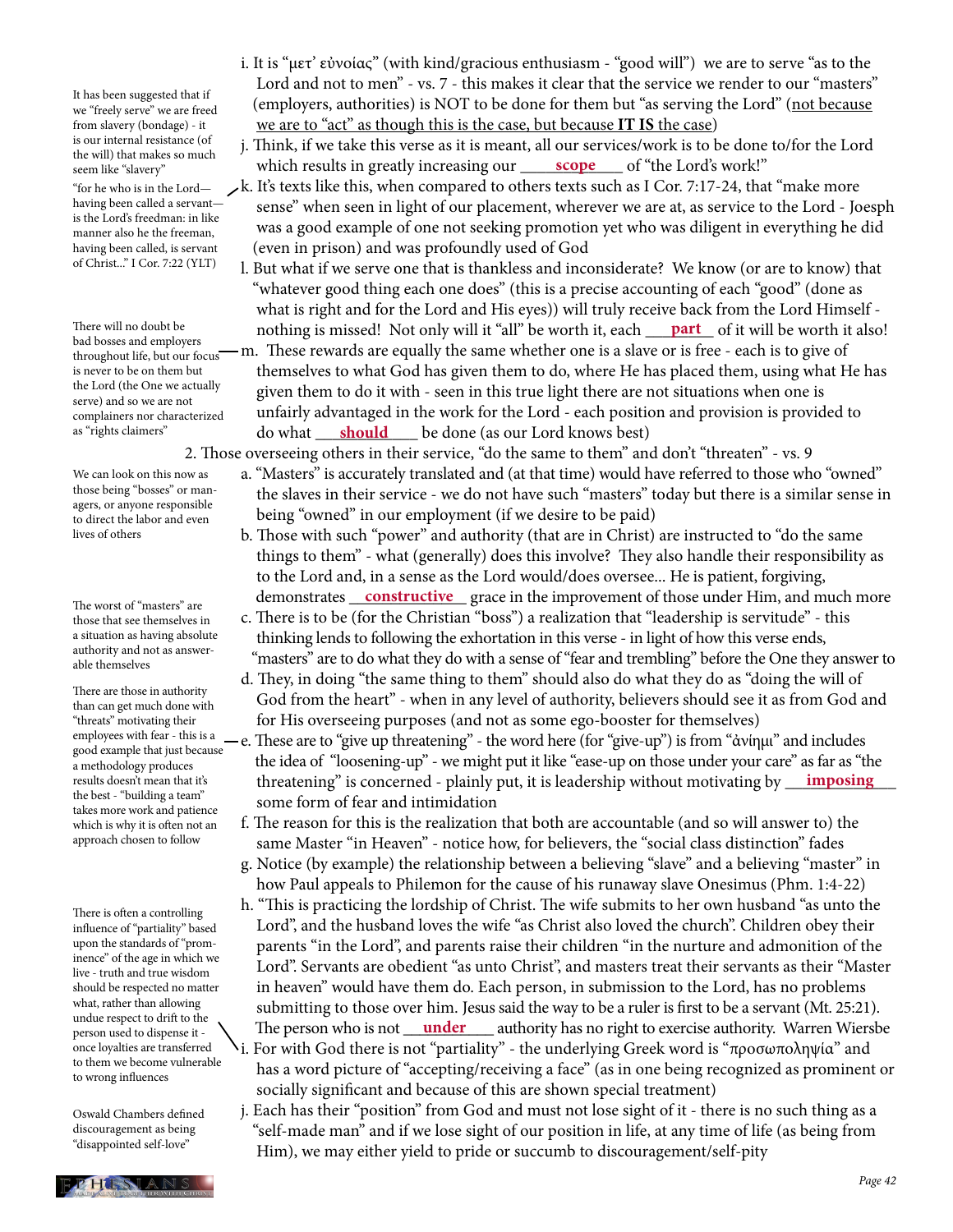#### X. Be Strong in The Lord So You Can Stand Against the Accuser - 6:10-24

- A. "Strength in His might" vs. 10 (in contrast to any other sources of "power/strength")
	- 1. Power (or empowerment) includes several areas such as the power of authority and influence, or the power of one's physical strength and abilities, the power of philosophy - all of which have followings and, typically, one prevails over another

"For the sake of Christ, then, I am content with weaknesses, insults, hardships, persecutions, and calamities. For when I am weak, then I am strong. - II Cor. 12:10

The key to distinguishing what is what, will be found in the pieces of armor (faith, righteousness, salvation)

Clearly, God gives us natural strengths and intelligence to use for Him, but we must not trust in them - we need to see ourselves (even at our "strongest") as utterly dependent

It is a trusting in His ability and purposes in situations we find ourselves sensing our helplessness

Such an analogy is designed to cause us to take this subtle enemy's attacks seriously - it is easy to trust our perception of "peace and safety" and become lulled into a sleep while the enemy plunders

The "human aspect" of this is seen in Eph. 4:14

"A man's method of sinning is Satan's method of ruining his soul." Clarke - as "con men" use what they know are natural inclinations, so the devil exploits using his thousands of years experience with human nature

Verses like this enable us to realize the magnitude of what is going on around us - clearly one of the enemy's objectives is to cause us to see only battles of "flesh and blood" and to not acknowledge anything beyond it

- a. This is partly why Paul states this the way he does, since if he had just written "be strong" there would have been a variety of options from which to choose - Paul had come to realize Insults, hardships, persecu-<br>tions and calamities. For **that his own** <u>personal</u> weakness (against outside influences that had proven to be stronger than he was (and even his personal resolve)) and so could write, "when I am weak I am strong"
	- b. We may find ourselves, when feeling weak in ourselves or when other "objects of faith" have failed us, considering yielding to one of the various "schemes of the devil" and yielding the "fight" (not necessarily turning on God, but by offering no more direct resistance against the enemy)
- c. Writing in response to the spiritual armor and the needed strength, John Eadie wrote, "And the valour is spiritual, as is the armour; for physical courage and intellectual prowess are righteousness, salvation) often alas! allied to spiritual <u>cowardice</u> ..."
	- 2. In conclusion to all that has been written, "Be strong in the Lord" vs. 10
		- a. "Be strong" is "ἐνδυναμοῦσθε" picturing an "empowerment" (in, most likely, the passive so it would be a submissive posture toward God's work in empowering us with His "might" (versus that of ourselves or of this world)) - so, don't resist His empowering work with misdirected dependencies
		- b. It may seem like an unnecessary detail, but this verb ("be strong" in the Lord) is in the imperative, as if knowing the tendency to find strength in something else - this is as commanding officer trying to make it clear that we are headed into a battle against an enemy that is far more intelligent/strategic and powerful than we are - we MUST utilize what He gives us more and not our own strength and ingenuity
- c. This strength is to be "in the power of His might" (the sovereign strength (κράτος)) of His and purposes in situations **hotability (ἰσχύος) which is <u>\_\_<b>unlimited** \_\_</u> - we receive regular reminders of this need when we switch to trusting self and quickly find ourselves without strength and courage and clearly overwhelmed by circumstances (proven to be out of our control)

B. Put on the whole armor of God so as to stand firm - vs. 11-13

- 1. The "schemes" of the Devil vs. 11
- a. Armor would seem unnecessarily cumbersome if we did not realize we were about to be attacked - it is not for life comfort as much as it is defense against an assured attack - it would also seem more an irritant if we thought the coming attack was of little threat is easy to trust our perception (**<u>underestimating</u>** the enemy or by disbelieving and disobeying your commander)
	- b. Note also the word "whole" (πανοπλίαν lit. "every instrument" of war) indicating a need for completeness (each piece designed to protect a particular vulnerability) - don't just take it seriously; take it **all** seriously!
	- c. When is the last time we were attacked by the devil using his "methods?" How would we know if it seemed like our own thoughts or the most sensible way of thinking at the time? (though, when scrutinized, it was not submissive to God and His word)
	- d. The word for "schemes" is μεθοδείας describing a well-crafted trickery that's used often because it has been well-tested and typically works - our personal insight is not as experienced and wise/perceptive enough to spot it - this is why it will only be by means of the "whole armor" so we must learn how to put it on

2. The scope of the "struggle" (far more extensive and organized than normally anticipated) - vs. 12

- a. It is normal and easy to perceive only what we see before us (and to trust it too much) when it comes to the interactions of life - but Paul stresses that the conflict we face is not against "flesh a blood" (a reference to humanity) - when it comes down to it, even though it may one of the enemy's objectives is seem as though the enemy is "bad people" they are just <u>pawns</u> in a much larger organization
	- b. The description given in this verse to this "spiritual warfare" is on of a well-organized hierarchy, all of it constantly warring all around us, into the universe (heavenly places)
- **PALLES LANS** possess the horse for his use; thus must we do with the wicked, we are not to bend our wrath  $P_{age\ 43}$  c. "It is a notable passage in Anselm, compares the heretic and the persecutor to the horse, and the devil to the rider. Now, saith he, in battle, when the enemy comes riding up, the valiant soldier 'is angry not with the horse, but horseman; he labours to kill the man, that he may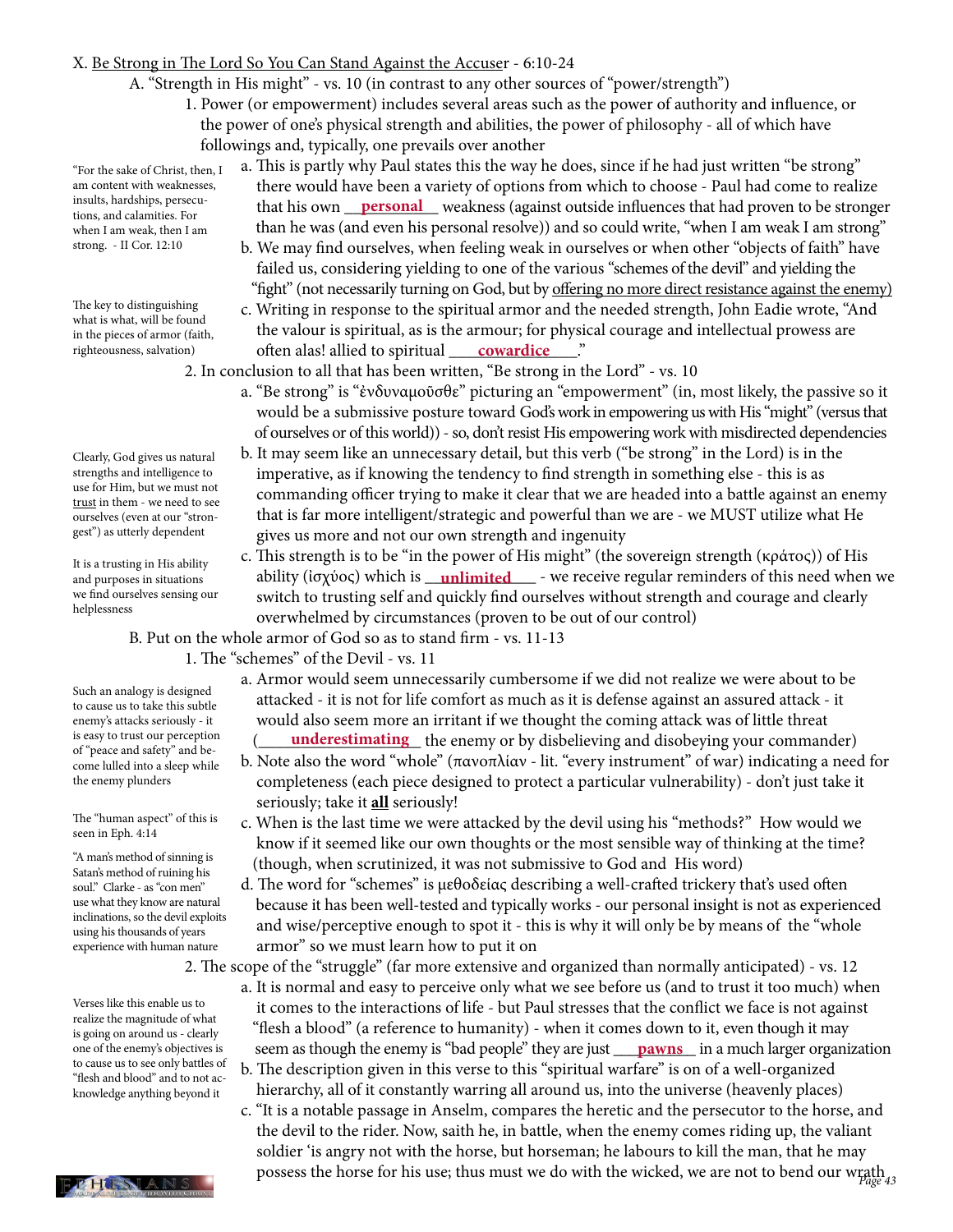To actively work to be equipped is stressed - notice we are told twice to put on/take on the armor of God and to stand, withstand and stand firm

We know these are spiritual because Paul's distinguishing them as not being "flesh and blood" any time we are in opposition to God, we are siding with (at least in practice) with this evil organization

We would be naive to think that what takes place in this world, by the apparent means of the "free will" and general "good sense" of the world's leadership is of themselves no one is truly autonomous/ independent and we must consider the underlying influences to what takes place on the earth (that of God and that of the Devil's "mafia")

We are not told that Job was ever informed as to why he was suffering what he was suffering

This "ground" is not the ground of your own choosing (to fight for) as much as it is assigned to you

And in all this, remembering the fight is not against "flesh and blood" but always a spiritual one (keeping this always in mind when we consider our strategies)

There is the danger, ahead of time, that the equipment will be unused or untested and the recipient having the sense of being restricted by the armor

C. The full armor of God - vs. 14-18

If we are not honest with ourselves before God, living in reality in light of Him, and not taught and focused on His revealed Truth, everything falls apart "in the day of evil"

If we are truly in Christ, the imputed righteousness is more than positional - it has a practical result as being regenerated our likes/loves change

 against them, but Satan that rides them, and spurs them on, labouring by prayer for them as Christ did on the cross, to dismount the devil..." William Gurnall

- d. It is important to remember who the real enemy is, for those we see and interact with may be those under the influence (schemes) of the devil and his cosmic organization - and with Paul's usage of the word "πάλη" (typically "wrestle") instead of the common word for battle, it would appear that he is describing skirmishes/attacks close-up as well as from a distance
- We know these are spiritual be- e. The devil (this name meaning "<u>Slanderer</u> , accuser, traducer (one who tells lies about another)" has an extensive organization which purpose is the opposition of God in every way possible - one of the top levels in this organization are "the rulers" (τὰς ἀρχάς as in where the orders begin), followed by "the authorities" ( τὰς ἐξουσίας - delegated power - given orders and authority to enforce them), "against the cosmic/world powers that preside over this present darkness" and "against the spiritual forces of evil in the heavenly places"
- $f$ . Much has been written and speculated as to this breakdown and what each might specifically refer to - we know for certain they are spiritual and not physical, they are of the "heavenly of the "free will" and general places" which is an indicator that they are **higher earthly rule/government** (and likely are influencers toward "evil" in all its forms) and these preside over "this present darkness" (evil, spiritual blindness, spiritual ignorance, deceit)
- g. Remember the interactions between God and Satan in Job (Job 1:6-12) and the spiritual struggle described in Daniel 10:10-13 - the point of such texts (including here in verse 12) is not that we come to understand the spiritual warfare intricacies as much as it is just to be of the Devil's "mafia") **come informed that it is <u>happening</u>** and that it is out of our control - but we, on our part, are to be ready for the results of these evil influences on what is happening all around us versus that of a simpleton, living as though all that is occurring is discernible by his eyes and natural perception - we are to be preparing to be prepared to stand against the "whiles of the devil" 3. Therefore, this being the case, "take up the full armor of God" - vs. 13
- a. **Stand** your ground! This is the objective... with**standing** to **stand** firm when facing each of the "evil days" coming (days of attack, and judging by the text, these attacks will be intended to cause us to fall and \_\_\_\_\_\_\_\_\_\_\_\_\_\_ our post (our area of responsibility)) **abandon**
	- b. The way this is all worded is interesting the description is one being fully equipped (full armor) to withstand when the attack comes, and then when all is done (the "course has been stayed"), remain at your post standing firm, anticipating the next attack
	- c. Many consider their responsibilities complete when enduring their first (or even second) onslaught, but we are not finished until called home - this is our life outlook as soldiers
	- d. Vincent, quoting another wrote, "Gibbon relates how the relaxation of discipline and the disuse of exercise rendered the soldiers less willing and less able to support the fatigues of the service. They complained of the weight of their armor, and successively obtained permission to lay aside their cuirasses *[kwi'rases - breastplate/backplate]* and helmets (ch. 27)."

1. The Belt of Truth - vs. 14 - Stand, having fastened truth (as a belt) around your waist

- a. The "truth" here is without the proper article in the Greek, giving more a sense of <u>Aonesty</u>, sincerity, realness - there is no issue with including in this *the* Truth (of the Gospel, of God's Word), but the intent looks to be that of genuineness at the start (the first thing put on, as in the soldier's belt upon which other things were fastened and the general attire was secured)
- reality in light of Him, and not b. The picture could also include the <u>wrapping</u> around us of truth sincerity/genuineness is important, but it must also be based upon the Truth ("what is really what", as just discussed in the reality of all this being a spiritual conflict and not of flesh and blood)
	- 2. The Breastplate of Righteousness vs. 14 Stand, having your vitals protected in righteousness
		- a. Using this illustration, the "vitals" (heart, lungs, etc.) are guarded with righteousness (actually right living, thinking, character and the trusted imputed/infused righteousness of Christ) - the heart, for instance, is truly protected with holy living/ **thinking**
		- b. To understand this better, we need to see that unrighteousness (wrong living/loving) is corrupting to the core and can cripple and kill (as one vulnerable in battle if there is not breastplate) - when we hear the word "righteous" we often think of "rules and regulations" yet such (if founded correctly) are protective from natural, evil tendencies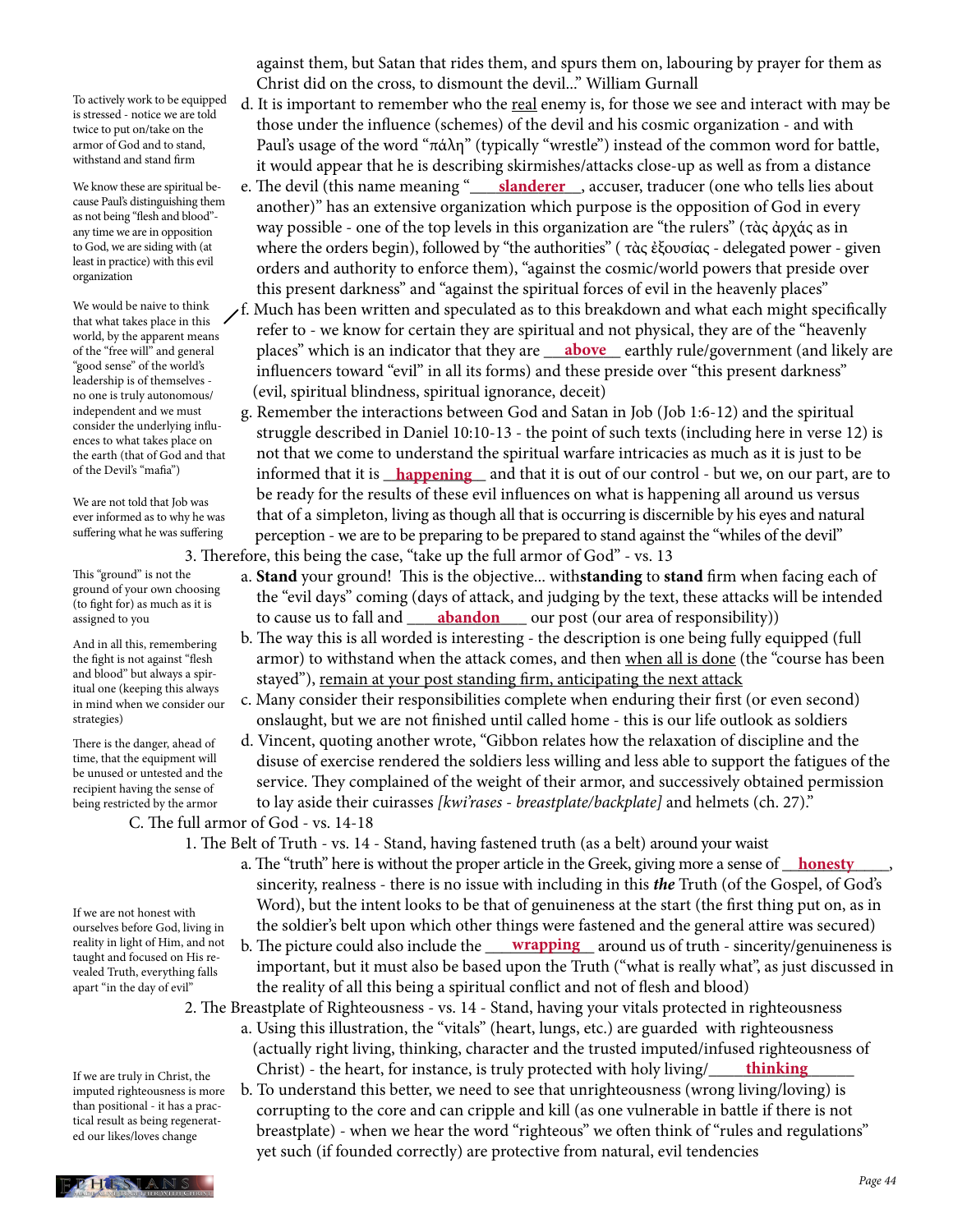In describing what the "righteousness" is here, the Cambridge Bible notes stated, "... loyalty in principle and action to the holy Law of God"

compare this to I Pet. 1:13-16

Preparedness is based in the faith/belief in the one telling us of what is coming and what is needed to be ready to face it

see also Isa. 52:7, Php. 4:4-8 the core of our peace (while being attacked) is the knowledge that the war has already been won

This peace acts as a footing also in that the wearer is not given to panic nor overcome with anxiety

Faith is involved in not only shielding from these arrows/ darts, but in the confidence it will protect us (it is reliable, dependable, trustworthy) - such arrows are intended to kill and disable (either will typically do in the moment of battle)

The effectiveness of this shielding of the faith is seen in the use of the word "all" - all the fiery darts of the evil one can be thwarted

The answer/defense against these darts is not "I believe" but "It is written" as our Lord exemplified

As with any sin, the wound (the point of internal influence) spreads and infects farther than its seemingly small point of impact

It is there to help the warrior not lose his head in both senses

One not believing they're "saved" will run from danger and threatening opposition



- c. Both of these pieces are mentioned with the wording "having put on" (in the middle voice) indicating these are what we actively (deliberately) "put on" - We are to "put on" sincerity (the bridge Bible notes stated, "… opposite being <u>\_\_**hypocrisy** \_</u>\_ where we are (knowingly) not fully convinced/committed and would likely turn back or defect to the enemy once seriously challenged)
- d. And here, regarding the breastplate of righteousness, "right living" (as opposed to living according to inclination and "least resistance," leading to vulnerabilities in the heart) is protective of the heart - unrighteousness provides the enemy a target to exploit and opens up the heart to dangerous/deadly influences - <u>\_\_\_\_**impure**</u> living is living without vital protection
	- 3. Stand firm, having your feet shod (shoed) with the preparedness of the Gospel of Peace -vs. 15 a. The sandals/shoes worn by the Roman soldier (likely the inspiration behind these descriptions and comparisons of Paul) were known to have nails or nubs on the soles (as in cleats) to provide traction and stability in holding one's place in battle
- b. This verse stresses the need for preparation (as in having readied your feet (the body's us of what is coming and what *anchors* (or standing ground against oncoming opposition) - core to the idea of being in anchors prepared is that of expectation/anticipation of something coming
	- c. The readiness here is not one of personal resolve/strength it is a readiness based upon the "Gospel of Peace" (specifically the "good news of peace") - consider that to face this *war*, we must have *peace*, and the Gospel provides the ultimate peace... peace with God
- d. When considering this analogy, we may deduce that one of the objectives of the enemy is to knock us off our feet - with the Gospel, we cannot lose our footing (being dug-in with the given to panic nor overcome assurance of our peace with the invincible Lord over all), so we <u>expect</u> to resist the enemy
	- e. One is "dug-in" with the assurance they cannot lose what is most precious (security brings with it peace) - this age (the world) has nothing of this type of "peace" to offer
	- 4. Standing firm while having taken up the shield of faith vs. 16
		- a. This piece of armor is emphasized "in addition to all" (or "above all", "in all circumstances")
		- b. The shield was designed to be used defensively from all sides and was used by being directed to where attacks were coming from (even from behind) - they were constructed in such a way so as to have arrows bounce off of them, and if they penetrated (especially if arrows were aflame) the darts would be quenched
- c. It is linked to "faith" (literally τὸν θυρεὸν τῆς πίστεως "the shield of the faith"), so with the will protect us (it is reliable, de-**ndepticle it references** <u>**objective**</u> faith (THE faith), though in answer to those seeing this as being in answer to those seeing this as being subjective faith (personal belief) we can agree that it all pivots on what is actually believed and not as much the amount of sincere belief (though clearly, if not sincerely believed, it will never be "taken up" and used anyway)
- d. Notice this piece of armor defends even the other pieces of armor from being hit notice also, (as with the sword) this defensive protection is meant to be wielded - this is all needed since the fiery arrow attacks could come from any direction, at a distance, <u>unexpectedly</u>
	- e. These flaming arrows are warded off by faith, making the essential make-up of these arrows and their practical purpose to be doubts (for faith is needed to ward-off doubt) - such doubts are at the core of all sorts of temptations to sin (lust, bitterness/anger, laziness, godlessness)
	- f. Since these are the flaming arrows "of the evil one," they are all intended to inflict pain, infection and death (of all sorts) on its victim and would not necessarily just be fired upon the soldier but on anyone within range (even the ignorant who don't know they are in battle)
- g. "Satan attacks by indirection through good things from which no evil is suspected. There is a hint of its propagating power: one sin draws another in its track: the flame of the fire tipped dart spreads. Temptation acts on susceptible material. Self-confidence is combustible. rarmer man us seemingly **Faith, in doing away with** <u>dependence</u> on self, takes away fuel for the dart. It creates and point of impact sensitiveness to holy influences by which the power of temptation is neutralized." Vincent
	- 5. In order to stand firm, take/grab "the helmet of the salvation" vs. 17
		- a. The helmet was the protection of the head (the place of thinking, control over the rest of the body, and the place for sight and hearing - all of which are essential not to lose)
		- b. In the spiritual armor this is represented as "salvation" and the similar analogy used in I Thes. 5:8 references it as the "helmet of the hope of salvation" (the hope that comes with having salvation) c. Assured salvation protects the controlling and cognitive aspects of our being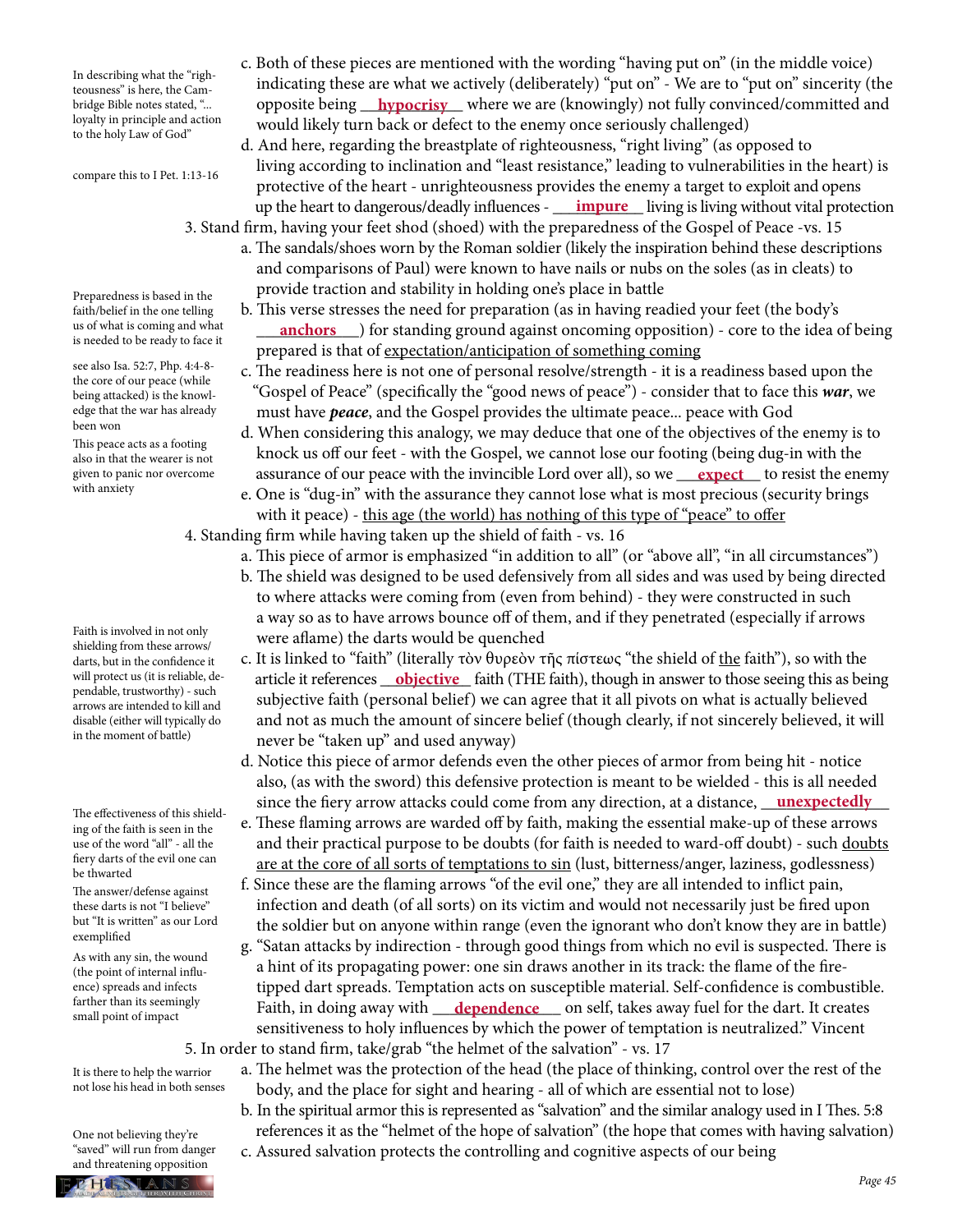Notice the similarities in Isa. 59:14-21 where the Lord is described as putting on similar armor (garments of vengeance) in His bringing judgment in repaying His enemies

In this text, we could see that the shield of faith and the helmet of salvation protect the head (thinking and general "control of life/living")

The armor is provided because we are vulnerable in may ways and will be attacked - those not aware of or focused on the spiritual battle will see no need to follow these directives

For the inclination is to lean on that which is physical - our own intellect, feelings (emotions and personal strength/resolve, faith in people and man-made institutions and human philosophy)

Much of our time before attacks is the learning and studying of it so as to wield it correctly in battle - just quoting Scripture or knowing it is not enough - the Lord used each verse in its context to ward-off even the Devil's misuse of God's Word - Mt. 4, Luke 4

As this section began in verse 14 "Take up the whole armor of God" we should look on it as not putting in on "at times" because we have taken it off "at times" as much as we should realize it is all there (because of Christ) and we are to see ourselves as what we are... soldiers and not live as civilians or run in fear from the fight

Each of these pieces (truth, righteousness, salvation and faith) are not exceptional but normalnot having these fundamentals would cause one to wonder if they were ever enlisted

The problem is never with the equipment but with the user

- d. The use of salvation in this verse looks to differ somewhat from the one used in I Thes. 5:8 in that this one deals more with the salvation during the attack (each one) in the "day of evil"
- e. The use of "take" is more connected with "stand" (both being aorist imperatives) the idea would be something like, "stand, since you having taken the belt of truth, the breastplate of righteousness and having shod your feet for the preparation (which is the Gospel of Peace)" and also having taken up the shield of faith - now "grab" the helmet (which is the repaying His enemies salvation <u>through</u> the coming onslaught of the enemy and his deceptions/schemes)
- f. The salvation in the moments that make up the "day of evil" are clearly based in not just God's overruling power/might, but in His saving work on our behalf (as, for instance, the devil casts slanderous dispersions using us as examples against the saving work of Christ, or as he would have us believe "salvation" (rescue) in the moment is in his power to supply... telling use we just need compromise "a <u>little</u>")
	- g. Again, to be assured victory will embolden us to face the fight and hold our ground (based on the faith) against the opposition, but to be hit with doubts (having lowered the shield of faith and failed to put on the helmet (surrounding the head) of our salvation in the moment because we disregard the danger and are likely to be wounded and in need of help)
- h. It is important to remember that the Devil does not care about us; his war is against God and his interest in us is our demise or our <u>defection</u> to his anti-God cause - Gen. 3 shows his tactics 6. In order to stand firm, also take-up the sword of the Spirit - vs. 17
	- a. In these battles (evil days), how do we (clearly made of flesh and blood) defend and fight that which is spiritual? First we recognize it as a spiritual battle leaning on that which matters and has "power" in the "spiritual realm" such as faith, righteousness and truth
	- b. Here is the offensive weapon of the sword which we have by means of the Holy Spirit of God and it being the Word of God (literally the "utterances" of God) - as the Lord demonstrated when facing temptations (fiery darts if you will) responding "It is written" (the core to each response) and if our Lord did this, why would we consider any of our thoughts/ideas of better/greater power to thwart the enemy's attacks?
- scripture or knowing it is not c. Many attacks (if not most) will be in our <u>minds</u> (hearts) which is why we learn and come to understand God's Word (as being from God and so superior to any counter attack we could design) - see Heb. 4:12 where the Word is described as sharper than any other sword
	- 7. Note that the pieces of the armor are to have already been put on this is not a practice we expect to do daily, but to consider it already on (at our use) and are to utilize it and realize each piece as actually being at hand for the fight - the fight is real!
- a. Consider what other options would look like if we suppose we are in Christ, how could we imagine not having the "belt of truth?" One of the core signs of being a Christian is the inner as not putting in on "at times" larive to be <u>genuine a</u>nd, if there are times of insincerity, they will not (cannot) last
	- b. If we do not live righteously and have none of its pictured protection (here in this text), how long do we imagine we could stand in the heat of battle without serious wounds?
	- c. If we do not utilize the "grip" (traction) of our shoes (the Gospel of Peace) we will fall unnecessarily - all the armor needs to be used as intended!
- d. A soldier may not take up his shield and allow the arrows to hit, but where is the sense in that? He may not, at times, fully trust the Faith, but how would he expect to do so without Each of these pieces (truth righ. ever using it (actually trusting its effectiveness above all else and not <u>pielding</u> to the seemingly overpowering strength of the enemy?)
- e. Or why would any soldier cover his head with his hands when a helmet is available? This helmet is assurance in God and not self - self-confidence and independence (typically motivated they were ever enlisted **and driven by <u>pride</u>** are the man-made replacements for these pieces of armor
	- f. If one never takes up the sword which is readily available, why would one then ever deem themselves a soldier for Christ (possibly sympathizing with the enemy, or yielding to intimidation) or, worse yet, considering the surrender of the sword to the enemy (as in formal surrender) before the battle is finished (or possibly before the battle has even begun!)

 8. Standing firm with the panoply of God, there must always be communication (prayer) - vs. 18 a. Prayer is not described as a piece of armor, but as is essential in battle, lines of communication

(all types) must be maintained and used

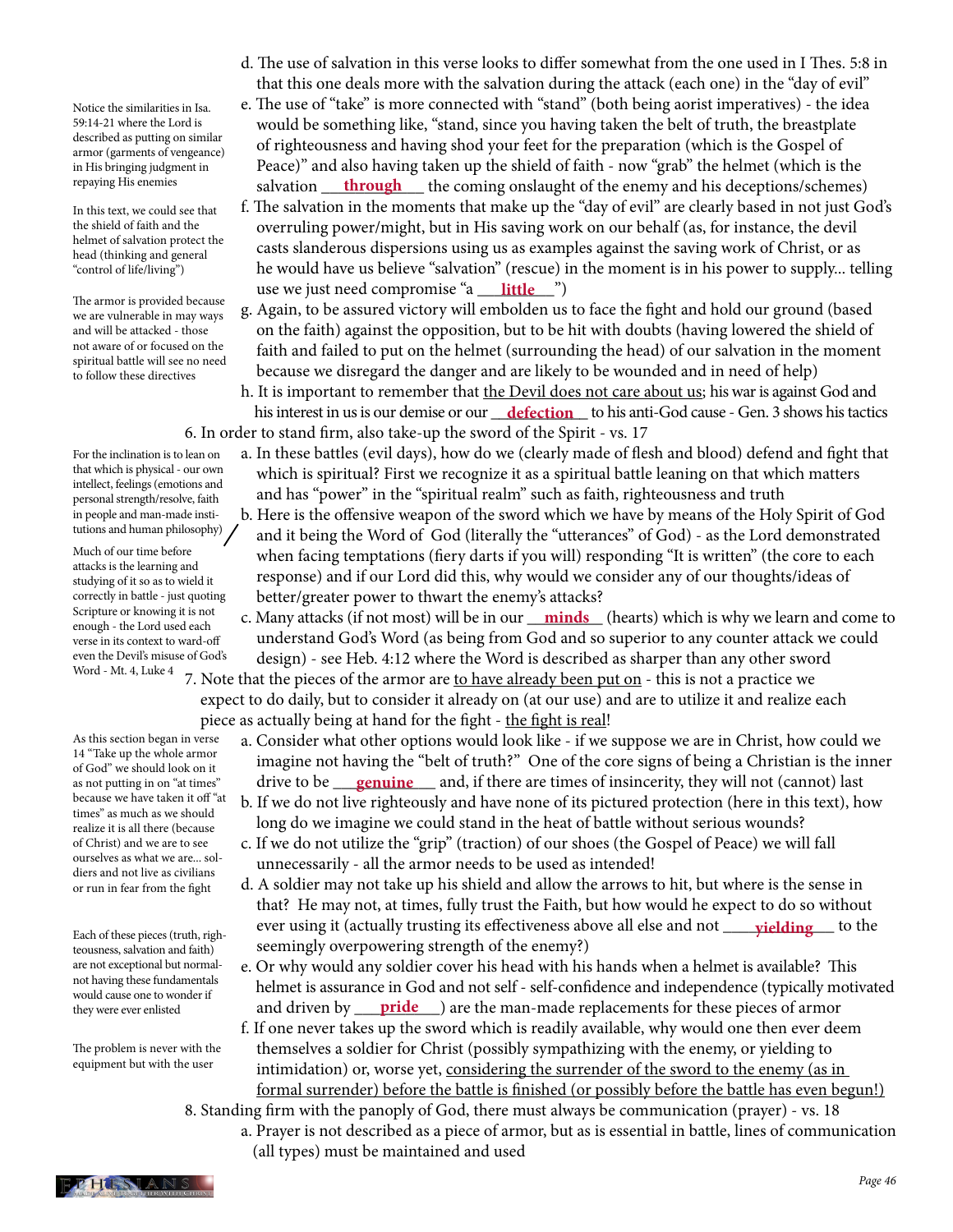The "all prayer" could take the form of personal, private prayer, or public prayer with others in the battle or prayers that are verbalized or that are in the mind

As dealt with in Php. 4:6, the same "prayers and supplications" are the defense/offense against anxiety (fear, controlling intimidation) because prayer directs us to compare what we fear to God (His strength, wisdom and grace)

We should hope to have our prayers be from the heart, but must also seek to communicate with our Lord (our Leader) with insight into who He is, how He thinks and in a spirit of consistent subordination

If one doesn't believe there is a threat they are more apt to sleep, and that peacefully, taking on a carefree outlook

There is a natural tendency to complain and criticize the church and to never truly, sincerely pray for it - it is too easy to see other believers as the enemies, but even when they are in error, the issue is with the sin or error and not with themwe don't pray that they'll see our rightness but that they will see what is truly right

None of us is above asking for prayer - it is normal (not humbling) to desire that others pray for us in our duty - we and they must leave the results

(the answers) to the Lord

This reality (of our being in the service of the Lord Almighty) ought to be something that is a constant source of boldness as we face what would normally overwhelmingly intimidate us

- b. This communication is to consist of "all prayer and petition" the first word for prayer describing general communication with God and the second consisting of requests (bringing needs before/to Him) - such is to be being done with "all prayer" (all forms and methods of communications with Him) and is to be done "at all times"
- c. The concept and practice of prayer is often either disregarded (forgotten) or formalized (as As dealt with in Php. 4:6, the **inducting prepared** <u>**scripts**</u> for "just in case" something might happen) - it would be good to view this in light of the context as in a military/warfare setting where it must be maintained d. Prayer is a dependence on God and as is about to be emphasized as a means to staying
- trolling intimidation) because **<u>focused</u>** we don't pray because we're <u>not</u> thinking of God (and His ever-presence) even rote praying is better than nothing, for at least it directs our attention to God (though possibly not in the right/best spirit)
	- e. This praying is to be "in *the* Spirit" the proper article (*the*) is not before "Spirit" and could have reference to our inner soul/spirit (as in praying "on the inside" with who we really are with sincerity) - the context (having just dealt with "the sword of the Spirit") would lean more towards it being in the Spirit - as such then it would need to be in alignment with the revealed truth (the sword) that He has provided and in line with His inner agreement with the will of God (versus prayers of our own will without regard to God's will)
	- f. Prayer will also involve a sense of "pouring out our hearts" to God, for who better to bring our frustrations and concerns to? It is not done in a tone of a demand (or even a threat) but one of bringing it to Him and leaving it there ( **trusting** whatever He does with it)
	- g. And in regards to all this, in the spirit of the soldier, stay alert (the word is ἀγρυπνέω describing someone without sleep) - the costs are high to a soldier who drifts off into sleep and so dreaming rather than being aware of what is happening all around
	- h. This alertness is to be maintained "in all perseverance" (all steadfastness, with an urgency to and dedication to staying alert) - prayer is a means to staying alert and staying alert lends to a more consistent prayer life - see also Luke 21:33-36 and I Pet. 4:7-11
	- $\frac{1}{\sqrt{1}}$ . In being alert/aware, the focus is also to be on those around us in our petitions (prayers) for them - there is to be an ongoing state, prayer which will include our fellow soldiers (all of them) - we of course should pray for those we know, but in this context the exhortation is to pray for all the "saints" (set-apart ones) - we pray for all the saints (all the Church still in the war)
		- j. Notice in this verse the urgency and thoroughness demanded "with all prayer" "praying at all times" "keep alert with all perseverance" "making supplication for all the saints" and all this following the instruction to put on all (the full) armor of God

## D. An ambassador in chains - vs. 19-24

- 1. Paul asks as a part of his telling them to pray for all the saints, to pray for him also vs. 19-20
- a. He did not provide specifics to pray for the saints but he does ask that they pray for certain for prayer - it is normal (not **things regarding himself and his God-given <u>role</u>** - this does serve as an example of what we ought to ask as for prayers for ourselves (directed at doing and doing well our God-given responsibilities)
	- b. Paul knew he was not (nor ever would be) in a position where he could just talk on his own, but was just as dependent as ever on being given the correct things to say - Young's Literal Translation worded this, "... that to me may be given a word in the opening of my mouth..."
	- c. His need for a proper message was in line with his role as an "ambassador" (one given the job to speak for and represent their leader and country)
- d. He was likely referring to the time soon to come when he would need to give an open account in his defense as part of his appeal to Caesar - he would be before "kings" (as the Lord said he would in Acts 9:15) and Paul did not place confidence in himself (and so asks ought to be something that is a they pray that He be given to say what he <u>ought</u> to say)
	- e. He asks for boldness in his speaking, in coming at it as an ambassador from the King of Kings and not as a simple, ordinary prisoner (cowering in pursuit of mercy)
	- f. This "boldness" (παρρησία) is a particular kind of courage, picturing one emboldened to speak freely and openly (versus that of guarding the mouth out of fear of what other might think or how it might be taken)
	- g. This was needed in the proclaiming the "mystery of the Gospel"